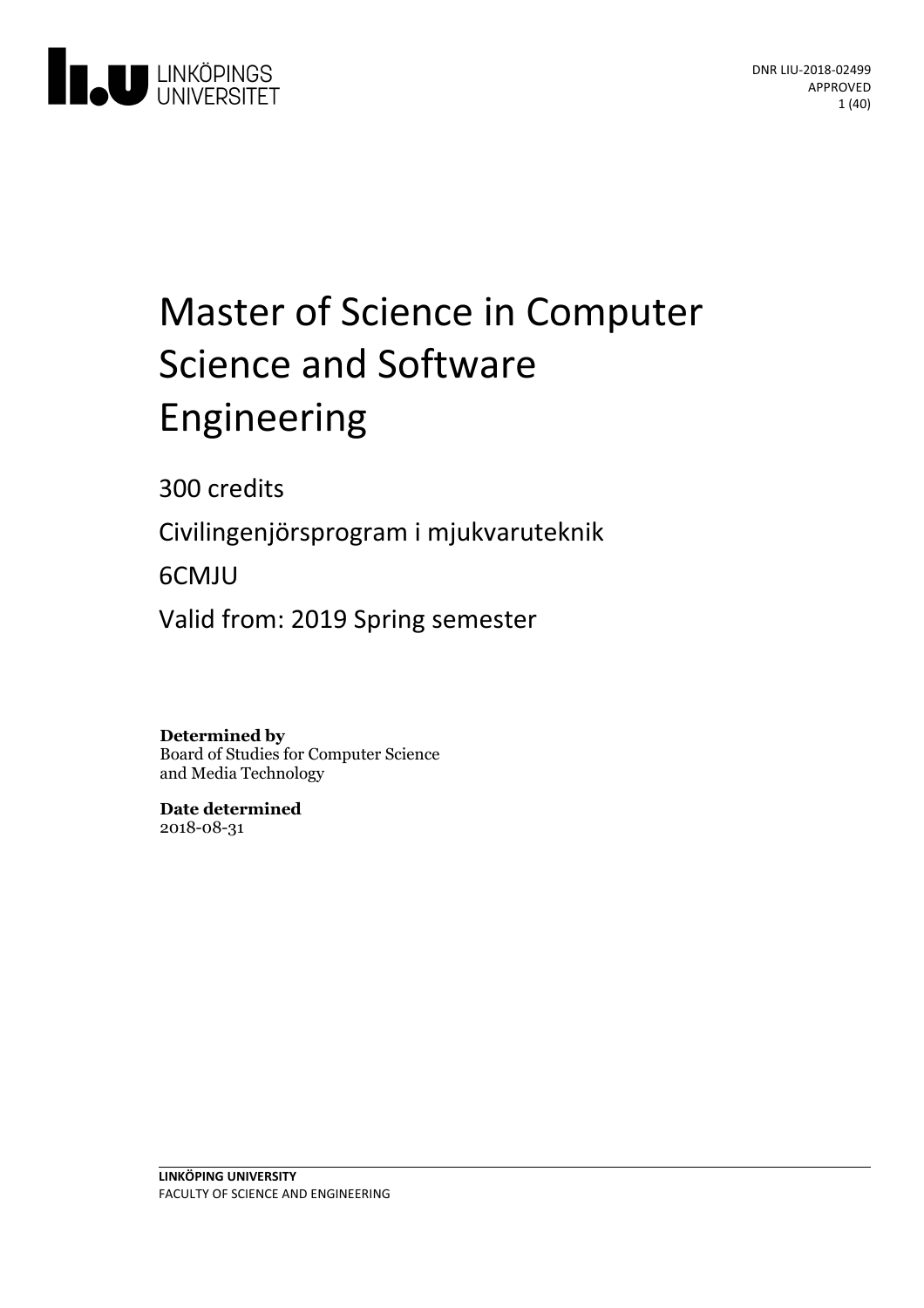## Entry requirements

## Degree in Swedish

Civilingenjör 300 hp och Teknologie master 120 hp

## Degree in English

Master of Science in Engineering 300 credits and Master of Science 120 credits

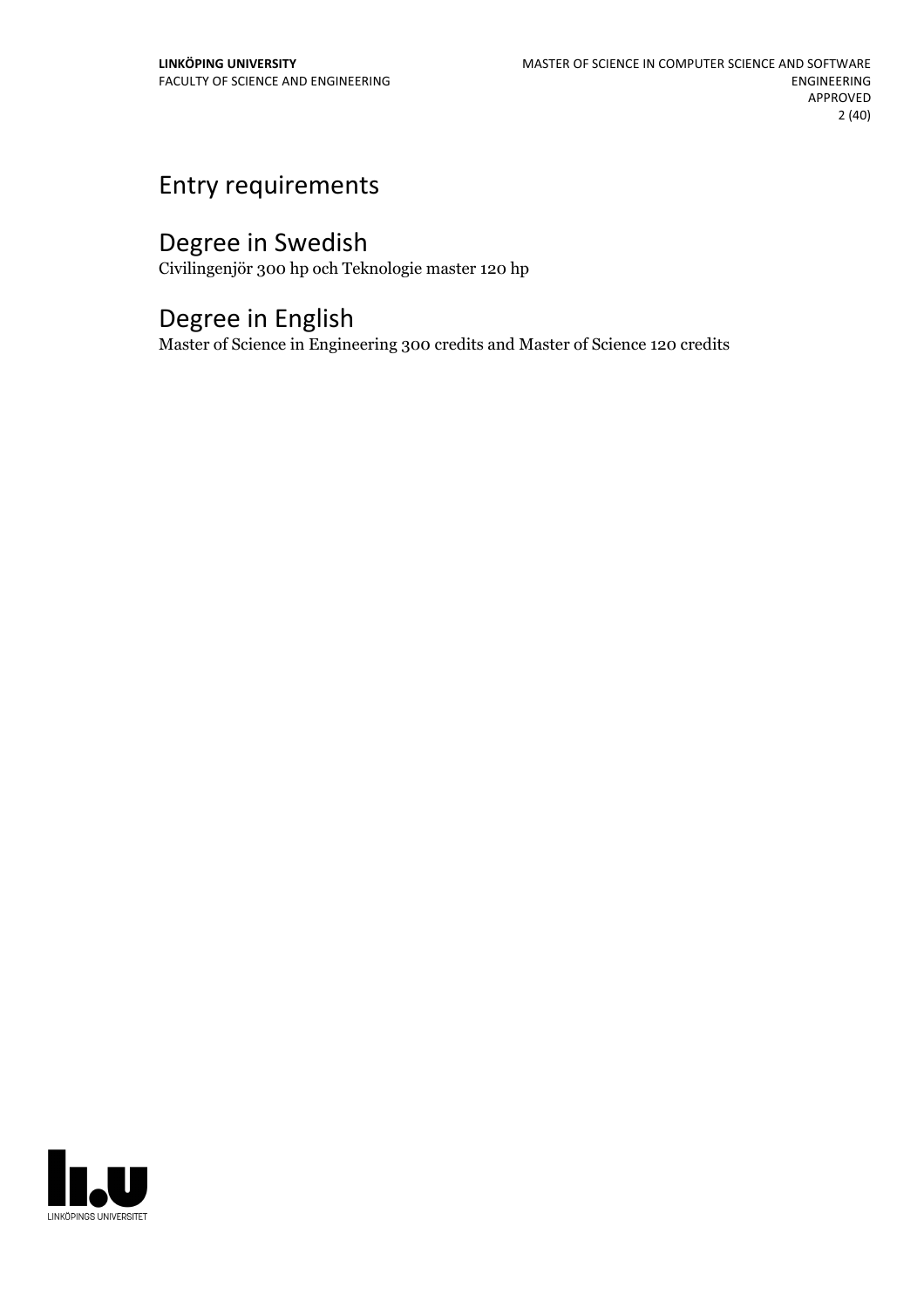## **Curriculum**

## **Semester 1 (Autumn 2019)**

| Course<br>code | Course name                                         | <b>Credits</b> | Level | <b>Timetable</b><br>module | <b>ECV</b>   |
|----------------|-----------------------------------------------------|----------------|-------|----------------------------|--------------|
| Period 0       |                                                     |                |       |                            |              |
| TATA65         | <b>Discrete Mathematics</b>                         | $6*$           | G1X   |                            | C            |
| Period 1       |                                                     |                |       |                            |              |
| TATA65         | <b>Discrete Mathematics</b>                         | $6*$           | G1X   | 2                          | $\mathsf{C}$ |
| TDDD70         | Professionalism for Engineers, part 1               | $1^*$          | G1X   |                            | C            |
| TDDE23         | Functional and Imperative Programming, Part 1       | 6              | G1X   | 3                          | C            |
| TDDE25         | Perspectives to Computer and Software<br>Technology | $6*$           | G1X   | 4                          | C            |
| Period 2       |                                                     |                |       |                            |              |
| TDDD70         | Professionalism for Engineers, part 1               | $1^*$          | G1X   |                            | C            |
| TDDD72         | Logic                                               | 6              | G1X   | $\mathcal{P}$              | C            |
| TDDE24         | Functional and Imperative Programming, Part 2       | 5              | G1X   | 3                          | C            |
| TDDE25         | Perspectives to Computer and Software<br>Technology | $6*$           | G1X   | 4                          | C            |

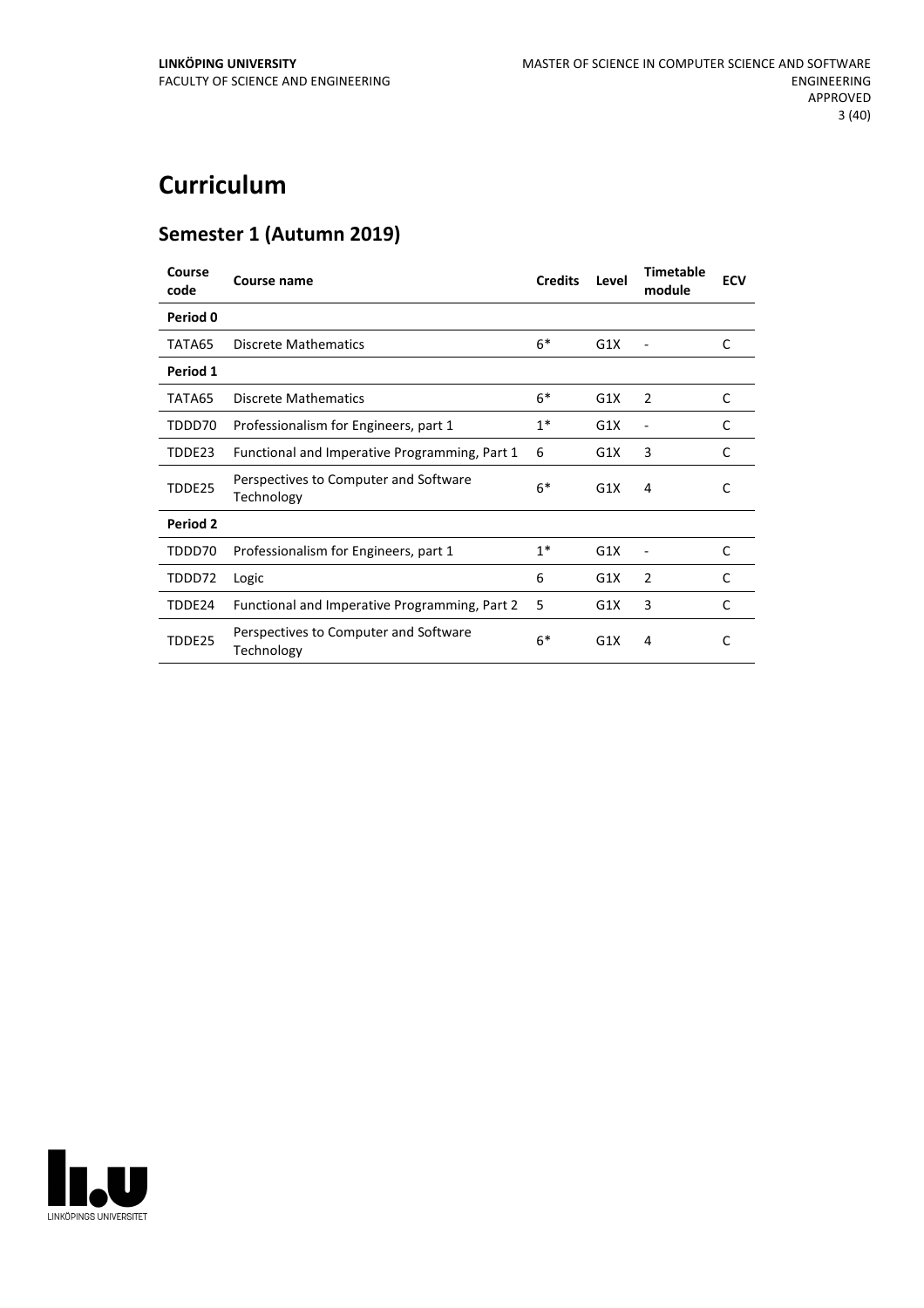## **Semester 2 (Spring 2020)**

| Course<br>code | <b>Course name</b>                             | <b>Credits</b> | Level | <b>Timetable</b><br>module | <b>ECV</b> |
|----------------|------------------------------------------------|----------------|-------|----------------------------|------------|
| Period 1       |                                                |                |       |                            |            |
| TDDD78         | Object Oriented Programming and Java           | 6              | G1X   | 1/3                        | C          |
| TDDD79         | Professionalism for Engineers, part 2          | $1*$           | G1X   |                            | C          |
| TDDD80         | <b>Project: Mobile and Social Applications</b> | $11*$          | G1X   | 3/4                        | C          |
| TDDD94         | Professionalism for Engineers, part 4          | $1*$           | G1X   |                            | C          |
| TDDD98         | Professionalism for Engineers, part 6          | $1^*$          | G1X   |                            | C          |
| TSEA28         | <b>Computer Hardware and Architecture Y</b>    | $6*$           | G1X   | $\overline{2}$             | C          |
| Period 2       |                                                |                |       |                            |            |
| TDDD79         | Professionalism for Engineers, part 2          | $1^*$          | G1X   |                            | C          |
| TDDD80         | <b>Project: Mobile and Social Applications</b> | $11*$          | G1X   | 4                          | C          |
| TDDD85         | Formal Languages and Automata Theory           | 6              | G1X   | $\overline{2}$             | C          |
| TDDD94         | Professionalism for Engineers, part 4          | $1*$           | G1X   |                            | C          |
| TDDD98         | Professionalism for Engineers, part 6          | $1*$           | G1X   |                            | C          |
| TSEA28         | <b>Computer Hardware and Architecture Y</b>    | $6*$           | G1X   | 3                          | C          |
|                |                                                |                |       |                            |            |

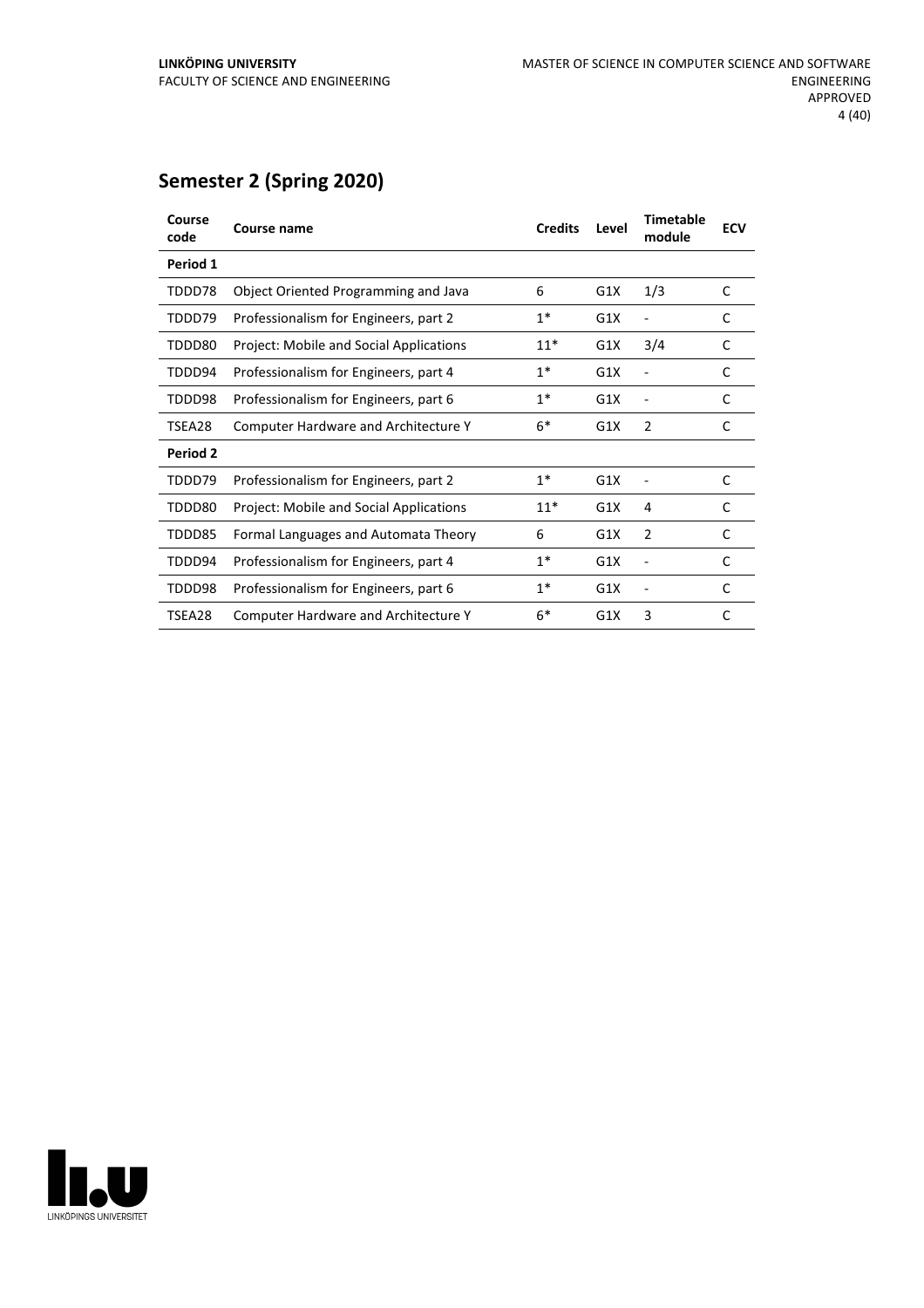## **Semester 3 (Autumn 2020)**

| Course<br>code | Course name                                              | <b>Credits</b> | Level | <b>Timetable</b><br>module | <b>ECV</b>   |
|----------------|----------------------------------------------------------|----------------|-------|----------------------------|--------------|
| Period 1       |                                                          |                |       |                            |              |
| TATA24         | Linear Algebra                                           | $8*$           | G1X   | 4                          | C            |
| TDDC93         | Software Engineering Theory                              | 4              | G2X   | 1                          | C            |
| TDDD84         | Professionalism for Engineers, part 3                    | $1*$           | G1X   |                            | C            |
| TDDD86         | Data Structures, Algorithms and Programming<br>Paradigms | $11*$          | G1X   | 2                          | C            |
| TATA40         | Perspectives on Mathematics                              | $1*$           | G1X   |                            | v            |
| Period 2       |                                                          |                |       |                            |              |
| TATA24         | Linear Algebra                                           | $8*$           | G1X   | 4                          | $\mathsf{C}$ |
| TATB04         | Introductory Course in Calculus                          | 6              | G1X   | $\overline{2}$             | C            |
| TDDD84         | Professionalism for Engineers, part 3                    | $1*$           | G1X   |                            | C            |
| TDDD86         | Data Structures, Algorithms and Programming<br>Paradigms | $11*$          | G1X   | 3                          | C            |
| TATA40         | Perspectives on Mathematics                              | $1*$           | G1X   |                            | v            |

## **Semester 4 (Spring 2021)**

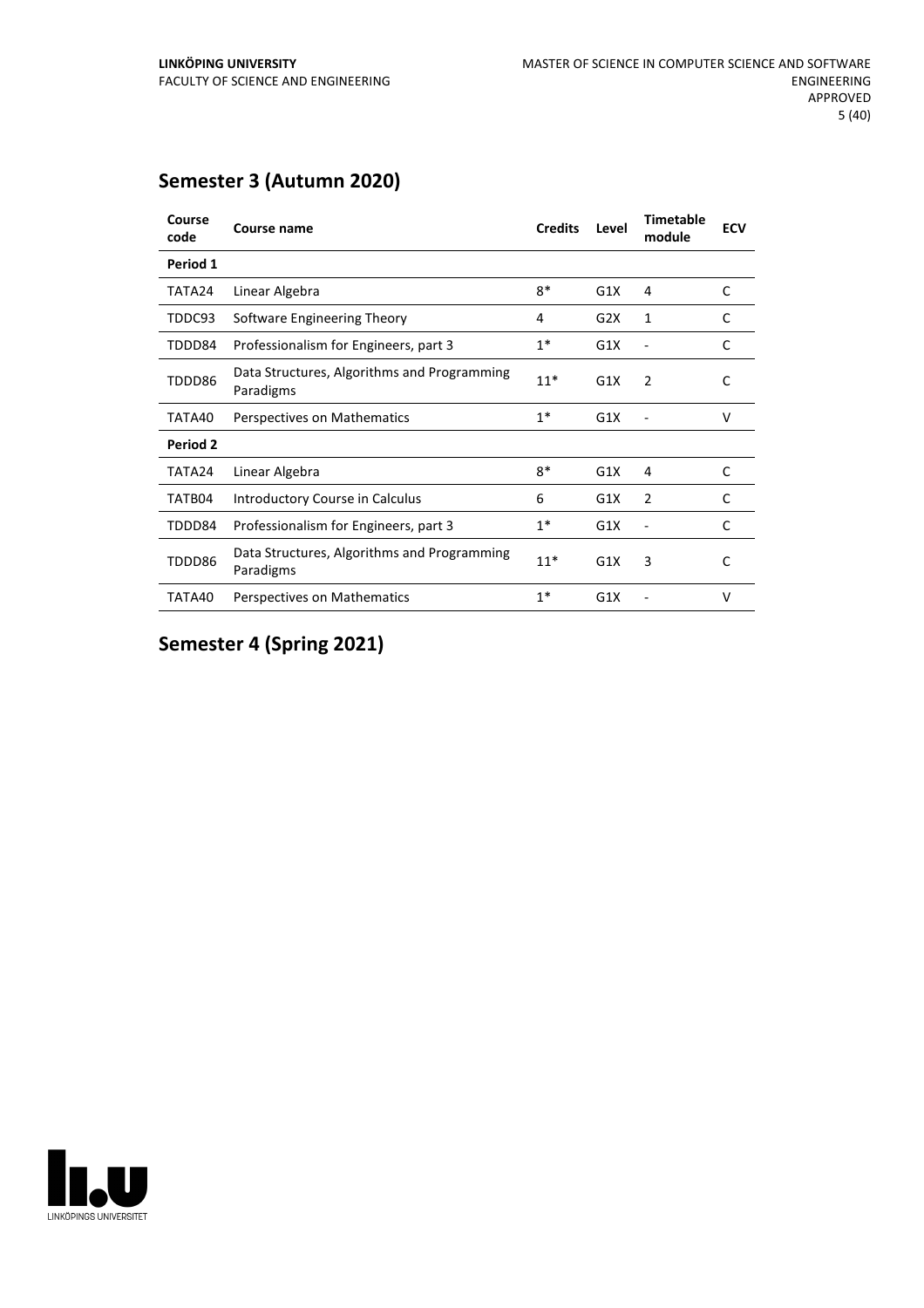#### **LINKÖPING UNIVERSITY** FACULTY OF SCIENCE AND ENGINEERING

| Course<br>code  | Course name                                     | <b>Credits</b> | Level | <b>Timetable</b><br>module   | <b>ECV</b> |
|-----------------|-------------------------------------------------|----------------|-------|------------------------------|------------|
| Period 1        |                                                 |                |       |                              |            |
| TATA41          | Calculus in One Variable 1                      | 6              | G1X   | 4                            | C          |
| TDDB68          | Concurrent Programming and Operating<br>Systems | 6              | G2X   | 3                            | C          |
| TDDD79          | Professionalism for Engineers, part 2           | $1*$           | G1X   | $\overline{\phantom{a}}$     | C          |
| TDDD94          | Professionalism for Engineers, part 4           | $1*$           | G1X   | $\overline{\phantom{a}}$     | C          |
| TDDD98          | Professionalism for Engineers, part 6           | $1*$           | G1X   | $\overline{\phantom{a}}$     | C          |
| TDDE35          | Large-Scale Distributed Systems and Networks    | $11*$          | G1X   | $\overline{2}$               | C          |
| THEN18          | English                                         | $6*$           | G1X   | 4                            | Е          |
| TATA40          | Perspectives on Mathematics                     | $1*$           | G1X   |                              | v          |
| <b>Period 2</b> |                                                 |                |       |                              |            |
| TATA91          | Calculus in One and Several Variables           | 6              | G1X   | 4                            | C          |
| TDDD79          | Professionalism for Engineers, part 2           | $1*$           | G1X   | $\overline{\phantom{a}}$     | C          |
| TDDD94          | Professionalism for Engineers, part 4           | $1*$           | G1X   | $\overline{a}$               | C          |
| TDDD98          | Professionalism for Engineers, part 6           | $1*$           | G1X   | $\qquad \qquad \blacksquare$ | C          |
| TDDE35          | Large-Scale Distributed Systems and Networks    | $11*$          | G1X   | $\overline{2}$               | C          |
| THEN18          | English                                         | $6*$           | G1X   | 4                            | E          |
| TATA40          | Perspectives on Mathematics                     | $1*$           | G1X   |                              | v          |

## **Semester 5 (Autumn 2021)**

| Course<br>code | Course name                           | <b>Credits</b> | Level | Timetable<br>module | <b>ECV</b> |
|----------------|---------------------------------------|----------------|-------|---------------------|------------|
| Period 1       |                                       |                |       |                     |            |
| TDAB01         | <b>Probability and Statistics</b>     | 6              | G2X   | 2                   | C          |
| TDDC17         | Artificial Intelligence               | 6              | G2X   | 3                   | C          |
| TDDD91         | Professionalism for Engineers, part 5 | $1*$           | G1X   |                     | C          |
| TDDD92         | Artificial Intelligence - Project     | 5*             | G2X   | 4                   |            |
| Period 2       |                                       |                |       |                     |            |
| TDDD37         | Database Technology                   | 6              | G2X   | 1                   | C          |
| TDDD91         | Professionalism for Engineers, part 5 | $1*$           | G1X   |                     | C          |
| TDDD92         | Artificial Intelligence - Project     | 5*             | G2X   | 4                   | C          |
| TFYA87         | <b>Physics and Mechanics</b>          | 6              | G1X   | 3                   |            |

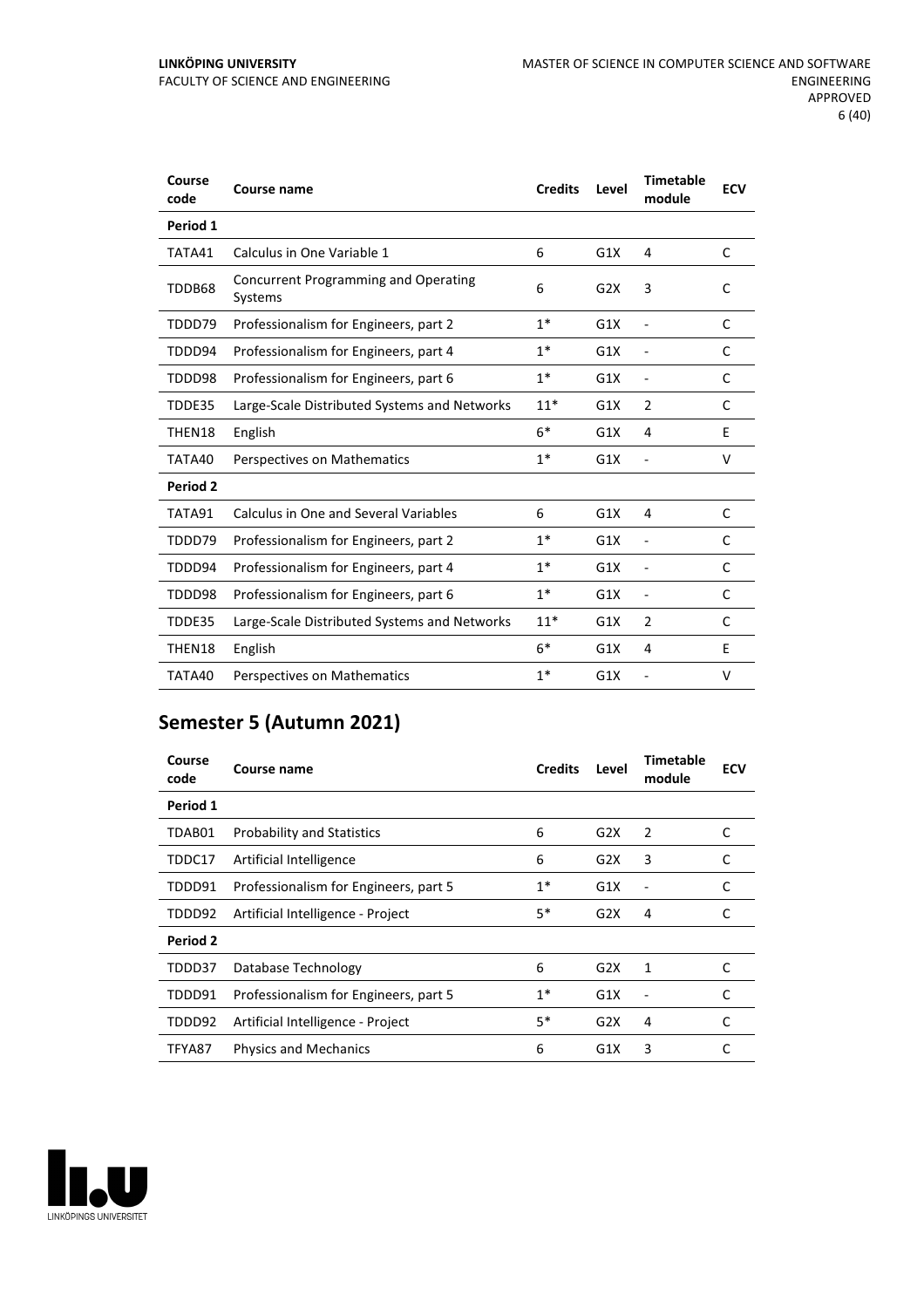## **Semester 6 (Spring 2022)**

| Course<br>code  | Course name                             | <b>Credits</b> | Level | <b>Timetable</b><br>module | <b>ECV</b> |
|-----------------|-----------------------------------------|----------------|-------|----------------------------|------------|
| Period 1        |                                         |                |       |                            |            |
| TDDD79          | Professionalism for Engineers, part 2   | $1^*$          | G1X   |                            | C          |
| TDDD94          | Professionalism for Engineers, part 4   | $1*$           | G1X   |                            | C          |
| TDDD96          | Software Engineering - Bachelor Project | $15*$          | G2X   | 2/3                        | C          |
| TDDD98          | Professionalism for Engineers, part 6   | $1*$           | G1X   |                            | C          |
| TSKS24          | Signals and Images                      | 8              | G2X   | 1                          | C          |
| TSRT04          | Introduction in Matlab                  | 2              | G1X   | 2                          | E          |
| <b>Period 2</b> |                                         |                |       |                            |            |
| TDDD79          | Professionalism for Engineers, part 2   | $1*$           | G1X   |                            | C          |
| TDDD94          | Professionalism for Engineers, part 4   | $1*$           | G1X   |                            | C          |
| TDDD96          | Software Engineering - Bachelor Project | $15*$          | G2X   | 2/4                        | C          |
| TDDD98          | Professionalism for Engineers, part 6   | $1*$           | G1X   |                            | C          |
| TSRT19          | <b>Automatic Control</b>                | 6              | G2X   | 1                          | C          |
| TPTE06          | Industrial Placement                    | 6              | G1X   |                            | E          |

## **Semester 7 (Autumn 2022)**

| Course<br>code | Course name                                        | <b>Credits</b> | Level | <b>Timetable</b><br>module | <b>ECV</b> |
|----------------|----------------------------------------------------|----------------|-------|----------------------------|------------|
| Period 1       |                                                    |                |       |                            |            |
| TAOP33         | Combinatorial Optimization, Introductory<br>Course | 4              | G2X   | 2                          | C/E        |
| TAMS22         | Probability Theory and Bayesian Networks           | $6*$           | A1X   | 4                          | E          |
| TANA21         | Scientific Computing                               | 6              | G1X   | 3                          | E          |
| TATA55         | Abstract Algebra                                   | $6*$           | G2X   | 3                          | E          |
| TBME04         | Anatomy and Physiology                             | 6              | G2X   | 3                          | E          |
| TBMI19         | <b>Medical Information Systems</b>                 | $6*$           | A1X   | 2                          | E          |
| TDDD04         | Software Testing                                   | 6              | A1X   | 2                          | E          |
| TDDD08         | Logic Programming                                  | 6              | A1X   | 4                          | E          |
| TDDD23         | Design and Programming of Computer Games           | 6              | A1X   | $\overline{2}$             | E          |
| TDDD38         | Advanced Programming in C++                        | $6*$           | A1X   | $\overline{2}$             | E          |
| TDDD43         | Advanced Data Models and Databases                 | $6*$           | A1X   | 2                          | E          |

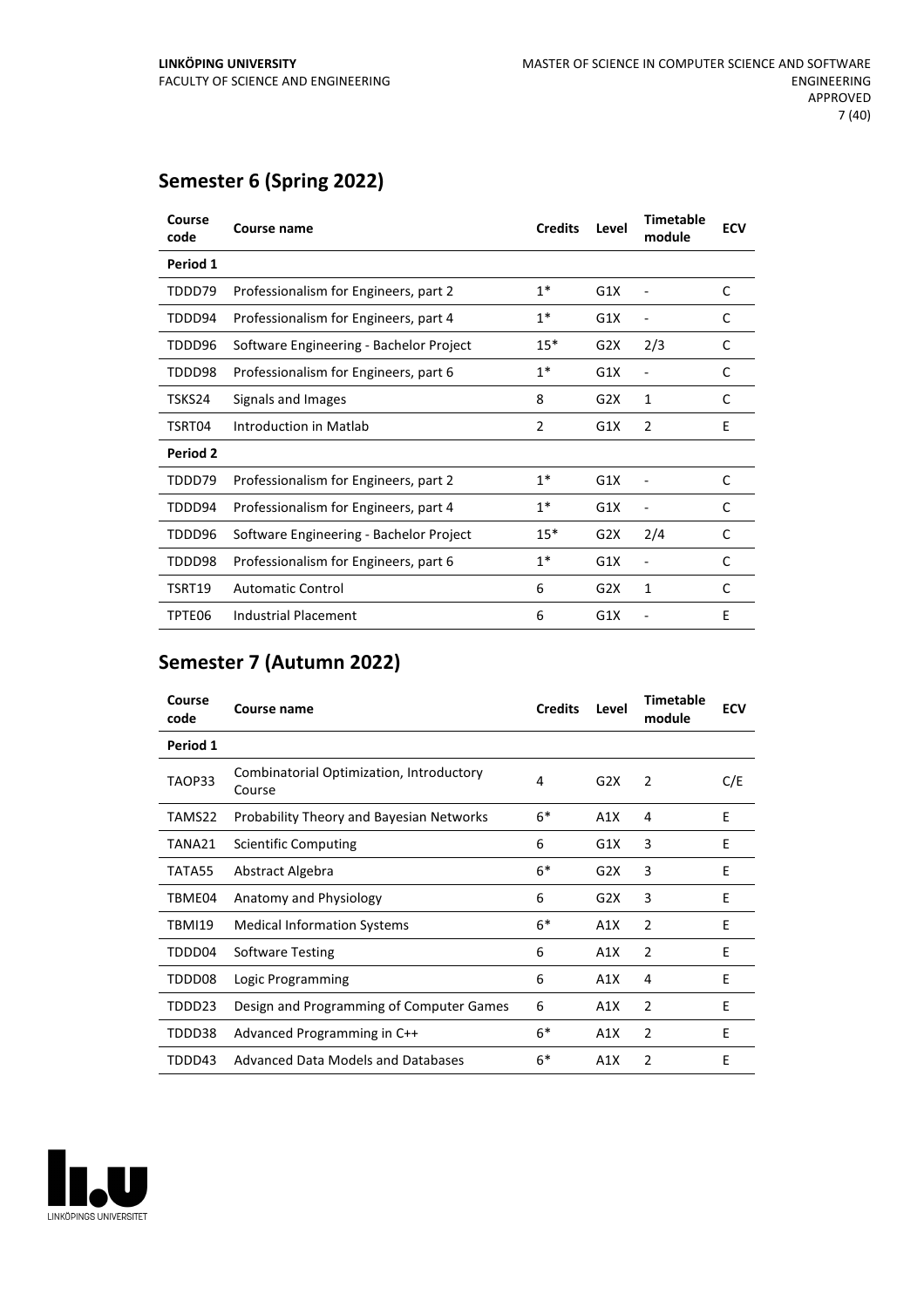#### **LINKÖPING UNIVERSITY** FACULTY OF SCIENCE AND ENGINEERING

| Course<br>code  | <b>Course name</b>                                            | <b>Credits</b> | Level            | <b>Timetable</b><br>module | <b>ECV</b> |
|-----------------|---------------------------------------------------------------|----------------|------------------|----------------------------|------------|
| TDDD53          | <b>Advanced Interaction Design</b>                            | 6              | A1X              | 1                          | E          |
| TDDE45          | Software Design and Construction                              | 6              | A1X              | 4                          | Е          |
| TDTS08          | <b>Advanced Computer Architecture</b>                         | 6              | A1X              | 2                          | Е          |
| TEAE01          | Industrial Economics, Basic Course                            | 6              | G1X              | 2                          | E          |
| TEIO32          | Project Management and Organization                           | $6*$           | G2X              | 3                          | E          |
| TGTU91          | Oral and Written Communication                                | 6              | G1X              | $\overline{2}$             | E          |
| THEN18          | English                                                       | $6*$           | G1X              | 4                          | E          |
| TSBB06          | Multidimensional Signal Analysis                              | $6*$           | A1X              | 2                          | E          |
| TSBB08          | <b>Digital Image Processing</b>                               | 6              | A1X              | 4                          | E          |
| TSDT14          | <b>Signal Theory</b>                                          | 6              | A1X              | 1                          | E          |
| TSIT03          | Cryptology                                                    | 6              | A1X              | 2                          | E          |
| <b>Period 2</b> |                                                               |                |                  |                            |            |
| TAMS22          | Probability Theory and Bayesian Networks                      | $6*$           | A1X              | 4                          | E          |
| TANA09          | Numerical Algorithms in Computer Science                      | 4              | G2X              | 1                          | E          |
| TAOP61          | <b>Optimization of Realistic Complex Systems</b>              | 6              | A1X              | 3                          | E          |
| TATA55          | Abstract Algebra                                              | $6*$           | G <sub>2</sub> X | 3                          | E          |
| TBME03          | <b>Biochemistry and Cell Biology</b>                          | 6              | G2X              | 2                          | E          |
| <b>TBMI19</b>   | <b>Medical Information Systems</b>                            | $6*$           | A1X              | 3                          | E          |
| TDDB44          | <b>Compiler Construction</b>                                  | 6              | A1X              | $\mathbf{1}$               | E          |
| TDDC34          | Technical, Economic and Societal Evaluation of<br>IT-products | 6              | A1X              | 4                          | E          |
| TDDC73          | <b>Interaction Programming</b>                                | 6              | G <sub>2</sub> X | 1                          | E          |
| TDDD07          | <b>Real Time Systems</b>                                      | 6              | A1X              | 4                          | Ε          |
| TDDD38          | Advanced Programming in C++                                   | $6*$           | A1X              | $\frac{1}{2}$              | E          |
| TDDD43          | Advanced Data Models and Databases                            | 6*             | A1X              | 2                          | Ε          |
| TDDD49          | Programming in C# and .NET Framework                          | 4              | G <sub>2</sub> X | 3                          | E          |
| TDDE01          | <b>Machine Learning</b>                                       | 6              | A1X              | $\mathbf{1}$               | E.         |
| TDDE02          | Software Entrepreneurship                                     | 6              | A1X              | 2                          | E          |
| TEAE01          | Industrial Economics, Basic Course                            | 6              | G1X              | 2                          | E.         |
| TEIM13          | Intercultural Communication                                   | 6              | G1X              | 4                          | E          |
| <b>TEIO32</b>   | Project Management and Organization                           | $6*$           | G2X              | $\mathbf 1$                | E          |
| TGTU04          | Leadership                                                    | 6              | G <sub>2</sub> X | 2                          | E          |

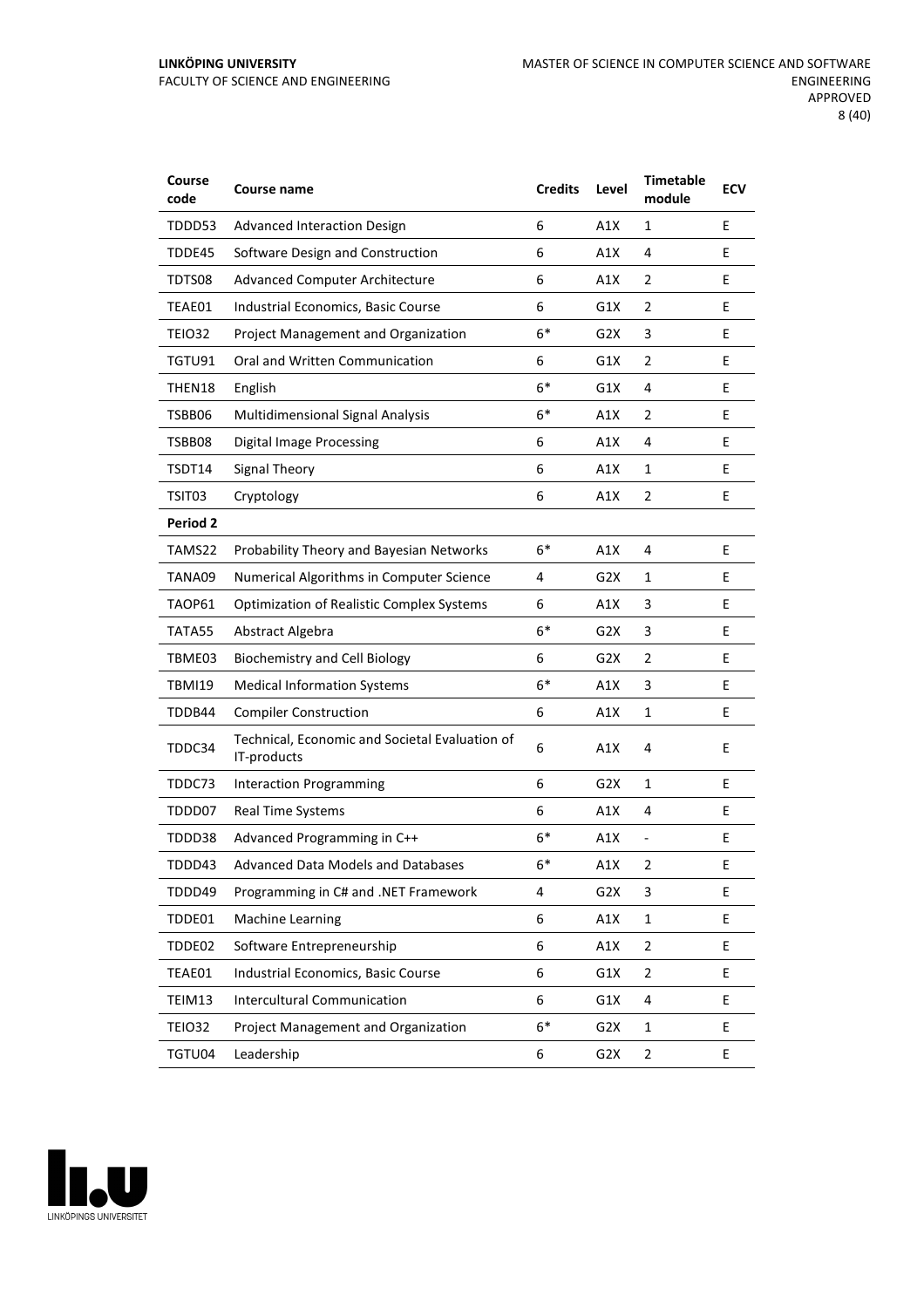| Course<br>code | Course name                             | <b>Credits</b> | Level            | Timetable<br>module | <b>ECV</b> |
|----------------|-----------------------------------------|----------------|------------------|---------------------|------------|
| TGTU49         | History of Technology                   | 6              | G1X              | 3                   | Е          |
| THEN18         | English                                 | $6*$           | G <sub>1</sub> X | 4                   | E          |
| TKMJ24         | <b>Environmental Engineering</b>        | 6              | G1X              | 1                   | Е          |
| TSBB06         | <b>Multidimensional Signal Analysis</b> | $6*$           | A1X              | 3                   | Е          |
| TSBB21         | Computational Photography               | 6              | A1X              | 4                   | F          |
| TSIT02         | <b>Computer Security</b>                | 6              | G2X              | 2                   | F          |
| TSKS33         | Complex networks and big data           | 6              | A1X              | 3                   | Е          |

## *Specialisation: AI and Machine Learning*

| Course<br>code | Course name                             | <b>Credits</b> | Level | <b>Timetable</b><br>module | <b>ECV</b> |
|----------------|-----------------------------------------|----------------|-------|----------------------------|------------|
| Period 1       |                                         |                |       |                            |            |
| TBMI19         | <b>Medical Information Systems</b>      | $6*$           | A1X   | 2                          | E          |
| TDDD08         | Logic Programming                       | 6              | A1X   | 4                          | E          |
| TSBB06         | <b>Multidimensional Signal Analysis</b> | $6*$           | A1X   | 2                          | E          |
| TSBB08         | Digital Image Processing                | 6              | A1X   | 4                          | E          |
| Period 2       |                                         |                |       |                            |            |
| TSKS33         | Complex networks and big data           | 6              | A1X   | 3                          |            |
| TDDE01         | Machine Learning                        | 6              | A1X   | 1                          | C          |
| <b>TBMI19</b>  | <b>Medical Information Systems</b>      | $6*$           | A1X   | 3                          | E          |
| TSBB06         | <b>Multidimensional Signal Analysis</b> | $6*$           | A1X   | 3                          | E          |
|                |                                         |                |       |                            |            |

## *Specialisation: Computer Games Programming*

| Course<br>code  | Course name                              | <b>Credits</b> | Level | Timetable<br>module | <b>ECV</b> |
|-----------------|------------------------------------------|----------------|-------|---------------------|------------|
| Period 1        |                                          |                |       |                     |            |
| TDDD23          | Design and Programming of Computer Games | 6              | A1X   | $\overline{z}$      |            |
| TDDD53          | <b>Advanced Interaction Design</b>       | 6              | A1X   | 1                   | F          |
| <b>Period 2</b> |                                          |                |       |                     |            |
| TDDC73          | <b>Interaction Programming</b>           | 6              | G2X   | 1                   |            |
| TDDE02          | Software Entrepreneurship                | 6              | A1X   | 2                   | F          |

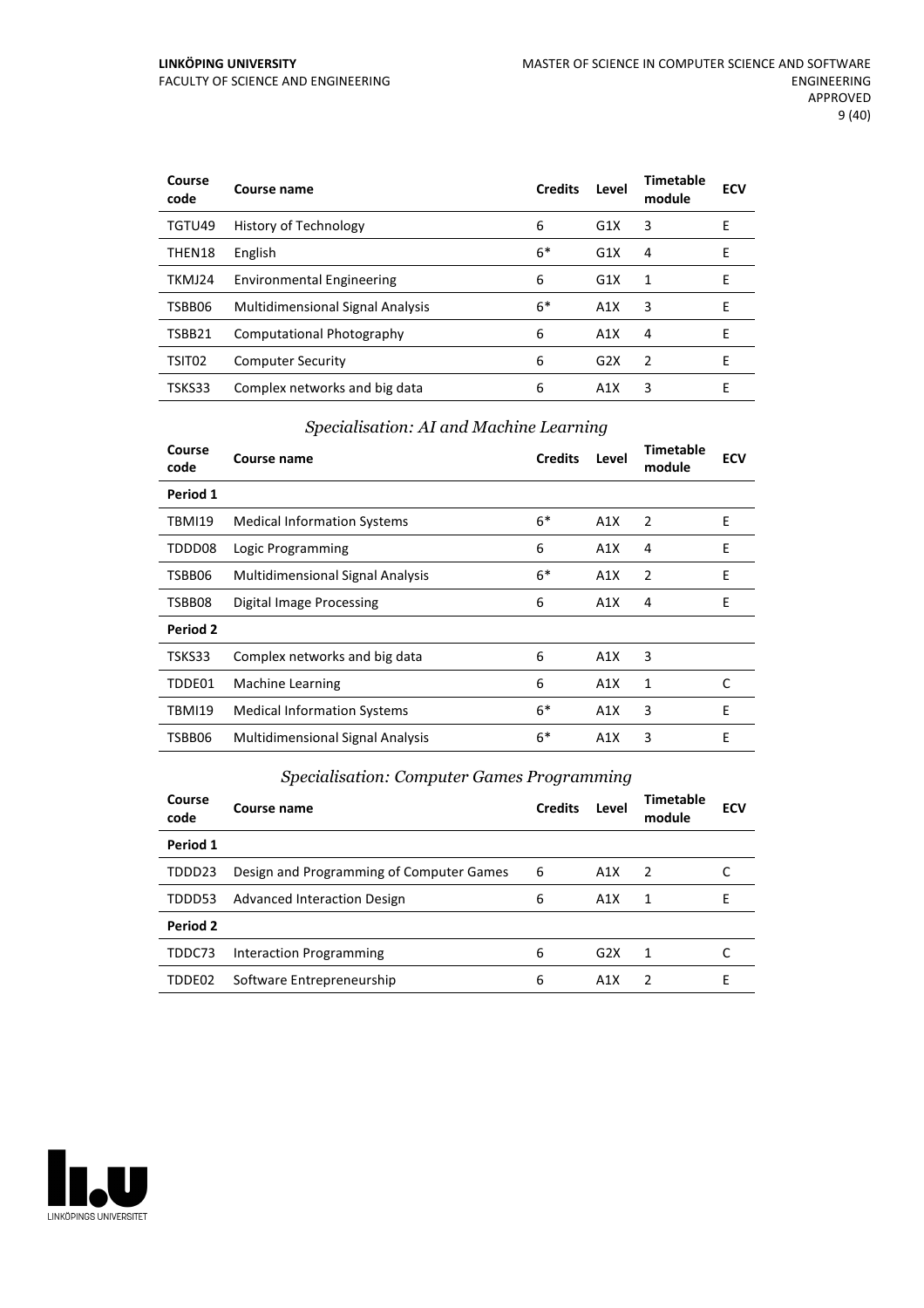| Course<br>code | Course name                                | <b>Credits</b> | Level            | Timetable<br>module | <b>ECV</b> |
|----------------|--------------------------------------------|----------------|------------------|---------------------|------------|
| Period 1       |                                            |                |                  |                     |            |
| TEAE01         | Industrial Economics, Basic Course         | 6              | G1X              | $\overline{z}$      |            |
| <b>TEIO32</b>  | <b>Project Management and Organization</b> | $6*$           | G2X              | 3                   |            |
| Period 2       |                                            |                |                  |                     |            |
| TDDE02         | Software Entrepreneurship                  | 6              | A1X              | $\overline{2}$      |            |
| TEIO32         | <b>Project Management and Organization</b> | 6*             | G <sub>2</sub> X |                     |            |

## *Specialisation: International Software Engineering* **Course name Credits Level Timetable**

| Course<br>code | Course name                        | <b>Credits</b> | Level | <b>Timetable</b><br>module | <b>ECV</b> |
|----------------|------------------------------------|----------------|-------|----------------------------|------------|
| Period 1       |                                    |                |       |                            |            |
| TDDD04         | Software Testing                   | 6              | A1X   | 2                          | E          |
| TDDD38         | Advanced Programming in C++        | $6*$           | A1X   | 2                          | Ε          |
| TDDE45         | Software Design and Construction   | 6              | A1X   | 4                          | Ε          |
| Period 2       |                                    |                |       |                            |            |
| TEAE01         | Industrial Economics, Basic Course | 6              | G1X   | 2                          | C          |
| TDDD38         | Advanced Programming in C++        | $6*$           | A1X   |                            | E          |
| TDDE02         | Software Entrepreneurship          | 6              | A1X   | 2                          | E          |
| TDEI19         | Management Control                 | 6              | A1X   | 2                          | E          |
| TEIM13         | Intercultural Communication        | 6              | G1X   | 4                          | E          |
| TSIT02         | <b>Computer Security</b>           | 6              | G2X   | $\overline{2}$             | E          |

## *Specialisation: Large Scale Software Engineering*

| Course<br>code | Course name                                                   | <b>Credits</b> | Level            | Timetable<br>module | <b>ECV</b> |
|----------------|---------------------------------------------------------------|----------------|------------------|---------------------|------------|
| Period 1       |                                                               |                |                  |                     |            |
| TDDD04         | <b>Software Testing</b>                                       | 6              | A1X              | $\overline{2}$      | F          |
| TDDE45         | Software Design and Construction                              | 6              | A1X              | 4                   | E          |
| Period 2       |                                                               |                |                  |                     |            |
| TDDC34         | Technical, Economic and Societal Evaluation of<br>IT-products | 6              | A1X              | 4                   | F          |
| TDDE02         | Software Entrepreneurship                                     | 6              | A <sub>1</sub> X | 2                   | F          |

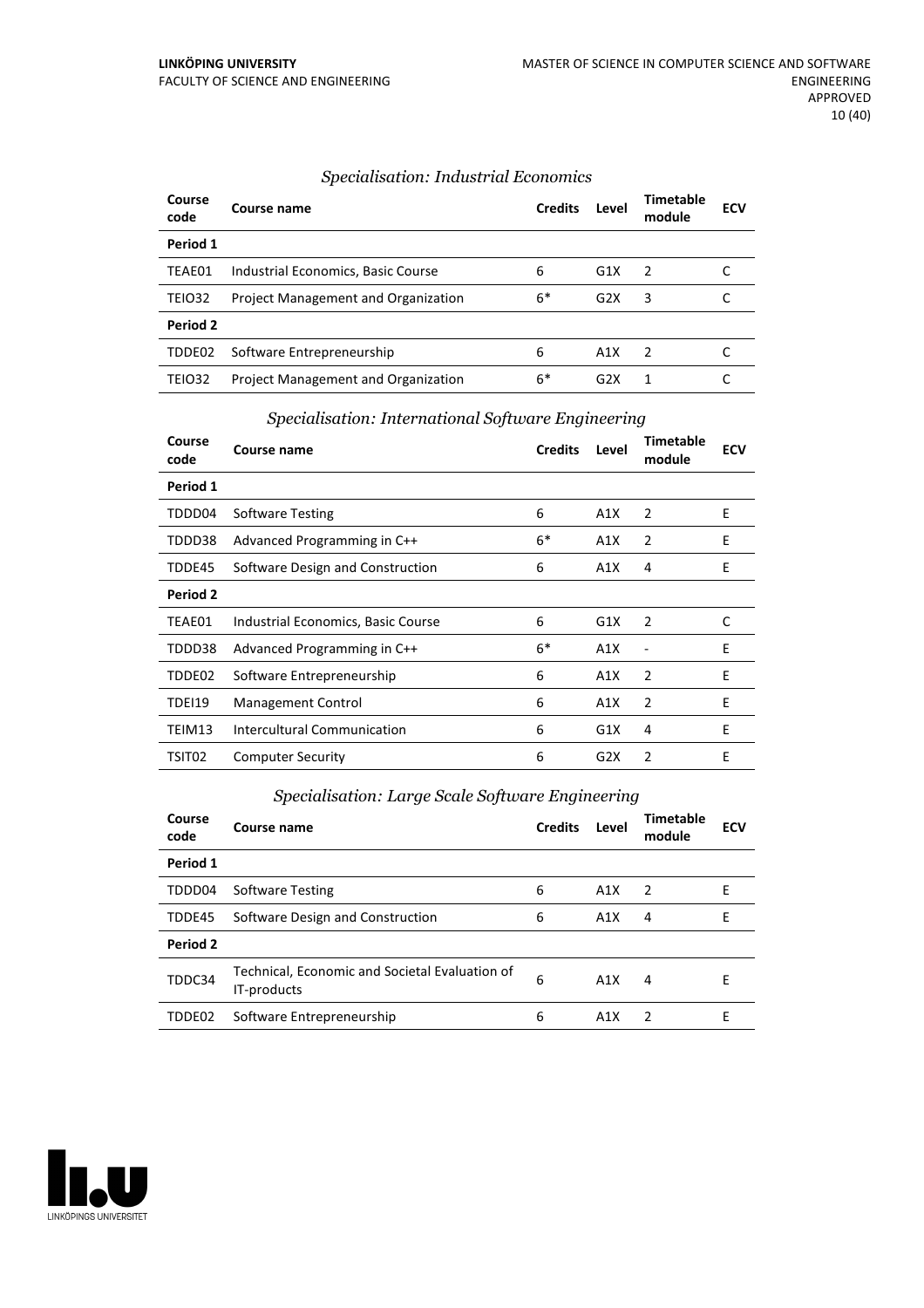| Course<br>code | Course name                        | <b>Credits</b> | Level            | <b>Timetable</b><br>module | <b>ECV</b> |
|----------------|------------------------------------|----------------|------------------|----------------------------|------------|
| Period 1       |                                    |                |                  |                            |            |
| TBME04         | Anatomy and Physiology             | 6              | G2X              | 3                          | C          |
| <b>TBMI19</b>  | <b>Medical Information Systems</b> | $6*$           | A1X              | 2                          | C          |
| TDDD53         | Advanced Interaction Design        | 6              | A1X              | 1                          | E          |
| Period 2       |                                    |                |                  |                            |            |
| <b>TBMI19</b>  | <b>Medical Information Systems</b> | $6*$           | A1X              | 3                          | C          |
| TBME03         | Biochemistry and Cell Biology      | 6              | G <sub>2</sub> X | 2                          | E          |
| TBMI04         | eHealth: Aims and Applications     | 6              | G2X              | 2/4                        | E          |
| TSIT02         | <b>Computer Security</b>           | 6              | G <sub>2</sub> X | 2                          | E          |

## *Specialisation: Medical Informatics*

#### *Specialisation: Programming and Algorithms Specialization*

| Course<br>code     | Course name                   | <b>Credits</b> | Level | <b>Timetable</b><br>module | <b>ECV</b> |
|--------------------|-------------------------------|----------------|-------|----------------------------|------------|
| Period 1           |                               |                |       |                            |            |
| TSIT03             | Cryptology                    | 6              | A1X   | 2                          |            |
| TDDD08             | Logic Programming             | 6              | A1X   | 4                          | C/E        |
| Period 2           |                               |                |       |                            |            |
| TSIT <sub>02</sub> | <b>Computer Security</b>      | 6              | G2X   | $\mathcal{P}$              |            |
| TDDB44             | <b>Compiler Construction</b>  | 6              | A1X   | 1                          | E          |
| TSKS33             | Complex networks and big data | 6              | A1X   | 3                          | F          |

#### *Specialisation: Secure Systems*

| Course<br>code     | Course name                      | <b>Credits</b> | Level | <b>Timetable</b><br>module | <b>ECV</b> |
|--------------------|----------------------------------|----------------|-------|----------------------------|------------|
| Period 1           |                                  |                |       |                            |            |
| TDDE45             | Software Design and Construction | 6              | A1X   | 4                          |            |
| TDDD38             | Advanced Programming in C++      | $6*$           | A1X   | $\overline{2}$             | E          |
| TSIT03             | Cryptology                       | 6              | A1X   | $\overline{2}$             | Ε          |
| Period 2           |                                  |                |       |                            |            |
| TDDC90             | Software Security                | 6              | A1X   | 1                          |            |
| TSIT <sub>02</sub> | <b>Computer Security</b>         | 6              | G2X   | 2                          |            |
| TDDD38             | Advanced Programming in C++      | $6*$           | A1X   |                            | E          |

## **Semester 8 (Spring 2023)**

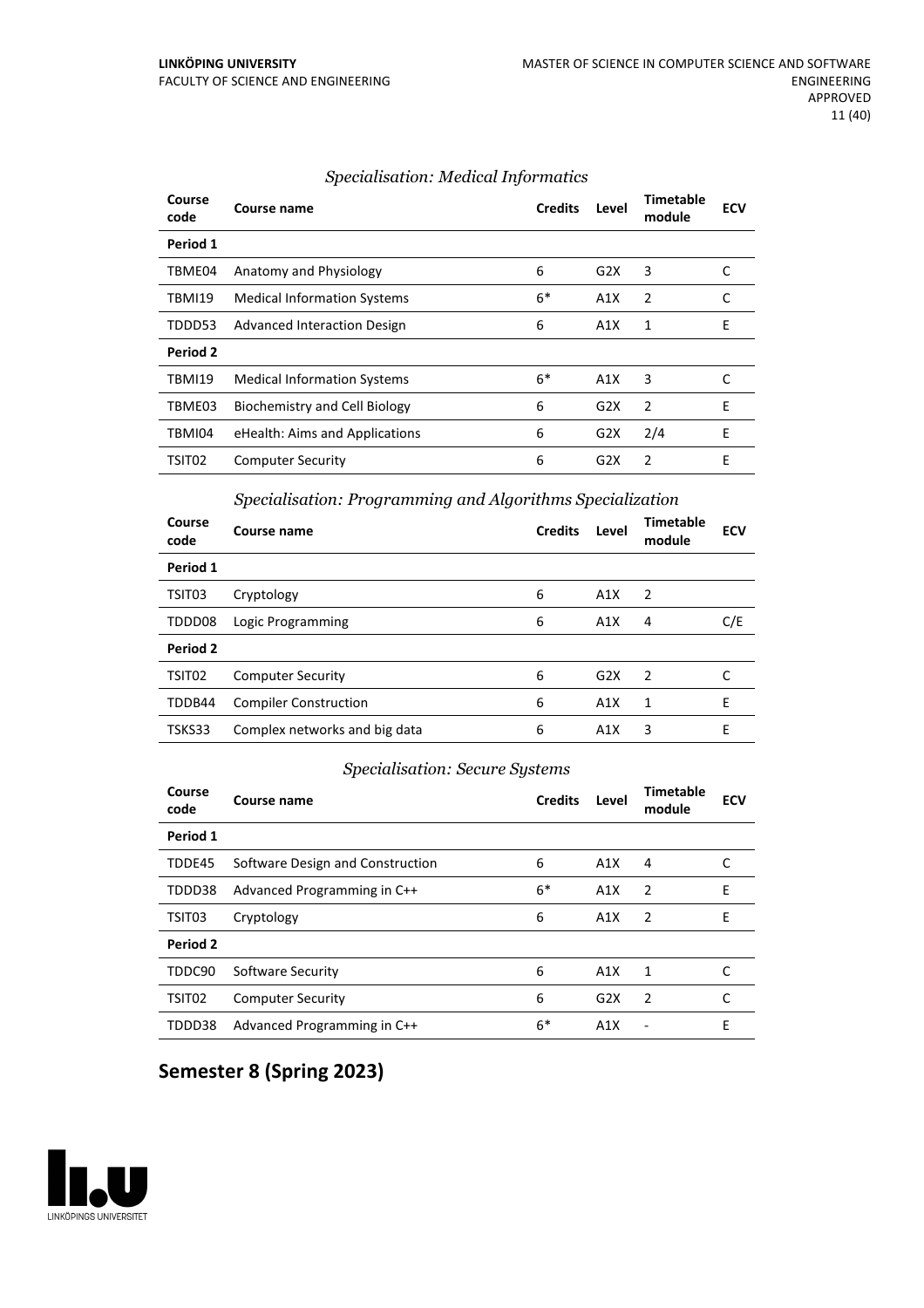## *Preliminary courses*

| Course<br>code | Course name                                                                     | <b>Credits</b> | Level            | <b>Timetable</b><br>module | <b>ECV</b> |
|----------------|---------------------------------------------------------------------------------|----------------|------------------|----------------------------|------------|
| Period 1       |                                                                                 |                |                  |                            |            |
| TAOP07         | Introduction to Optimization                                                    | 6              | G1X              | 3                          | C/E        |
| TAOP88         | <b>Engineering Optimization</b>                                                 | 6              | G2X              | 1                          | C/E        |
| TANA15         | Numerical Linear Algebra                                                        | 6              | A1X              | 1                          | E          |
| TATA53         | Linear Algebra, Honours Course                                                  | $6*$           | G2X              | $\overline{\phantom{0}}$   | E          |
| TATA54         | Number Theory                                                                   | $6*$           | G2X              | 3                          | E          |
| TATA64         | <b>Graph Theory</b>                                                             | $6*$           | A1X              | 2                          | E          |
| TBMI26         | Neural Networks and Learning Systems                                            | 6              | A1X              | 2                          | E          |
| TDDD17         | Information Security, Second Course                                             | $6*$           | A1X              | 4                          | E          |
| TDDD20         | Design and Analysis of Algorithms                                               | 6              | A1X              | 3                          | E          |
| TDDD25         | <b>Distributed Systems</b>                                                      | 6              | A1X              | $\overline{2}$             | Е          |
| TDDD38         | Advanced Programming in C++                                                     | $6*$           | A1X              | 2                          | E          |
| TDDD41         | Data Mining - Clustering and Association<br>Analysis                            | 6              | A1X              | 3                          | E          |
| TDDD50         | <b>Green Computing</b>                                                          | 4              | G2X              | 4                          | E          |
| TDDD57         | Physical Interaction and Game Programming                                       | 6              | A1X              | 1                          | E          |
| TDDD75         | Effect-Driven Development and Human-<br>Centered Design of Interactive Systems  | 6              | G2X              | 3                          | E          |
| TDDD95         | Algorithmic Problem Solving                                                     | $6*$           | A1X              | 1                          | E          |
| TDDD97         | Web Programming                                                                 | 6              | G2X              | 3                          | E          |
| TDDE05         | Al Robotics                                                                     | $6*$           | A1X              | 4                          | E          |
| TDDE09         | <b>Natural Language Processing</b>                                              | 6              | A1X              | $\overline{2}$             | Е          |
| TDDE46         | Software Quality                                                                | $6*$           | A1X              | $\overline{2}$             | Ε          |
| TDDE50         | Megagame - Design for Sustainable<br>Development in the light of Climate Change | $6*$           | G2X              |                            | E          |
| TDDE51         | Methods and tools for large distributed<br>projects                             | $6*$           | A1X              | 4                          | E          |
| TDDE55         | Data and Program Structures                                                     | $6*$           | G <sub>2</sub> X | 3                          | E          |
| TDTS07         | System Design and Methodology                                                   | 6              | A1X              | $\mathbf{1}$               | E          |
| TDTS21         | <b>Advanced Networking</b>                                                      | $6*$           | A1X              | $\mathbf 1$                | E.         |
| TEIE88         | Computer Law                                                                    | 4              | G1X              | $\mathbf{1}$               | E          |
| TEIO13         | Leadership and Organizational Change                                            | 6              | A1X              | 4                          | E          |
| <b>TEIO94</b>  | Entrepreneurship and Idea Development                                           | $6*$           | G2X              | 4                          | E          |

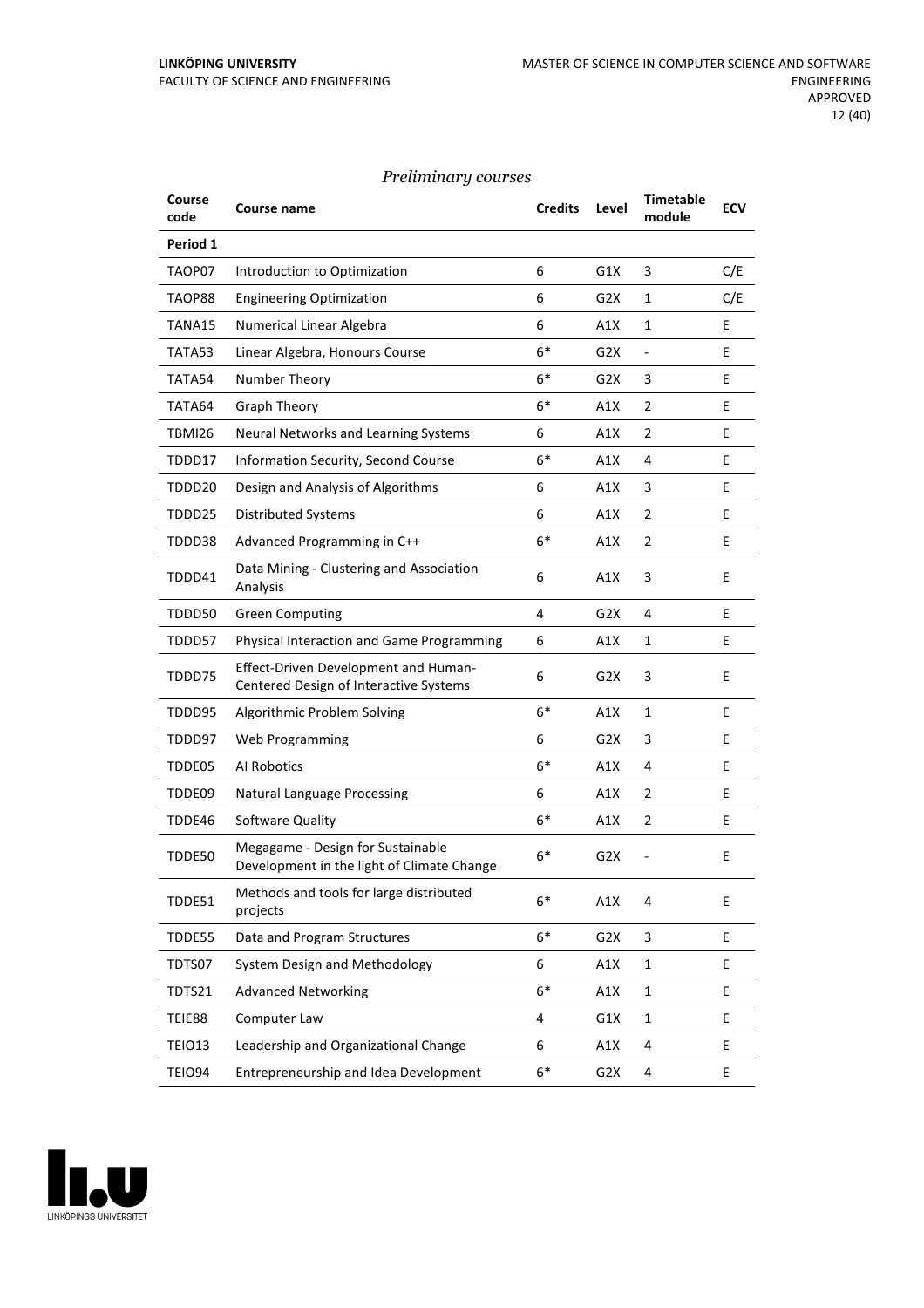| Course<br>code  | <b>Course name</b>                                                              | <b>Credits</b> | Level            | <b>Timetable</b><br>module | <b>ECV</b> |
|-----------------|---------------------------------------------------------------------------------|----------------|------------------|----------------------------|------------|
| TGTU94          | <b>Technology and Ethics</b>                                                    | 6              | G1X              | 1                          | E          |
| THEN18          | English                                                                         | $6*$           | G1X              | 4                          | Е          |
| TKMJ15          | <b>Environmental Management Strategies</b>                                      | 6              | G1X              | 3                          | E          |
| <b>TNM048</b>   | <b>Information Visualisation</b>                                                | 6              | A1X              | 3                          | E          |
| TSBB15          | <b>Computer Vision</b>                                                          | $12*$          | A1X              | 1                          | E          |
| TSBK07          | <b>Computer Graphics</b>                                                        | $6*$           | A1X              | 4                          | E          |
| TSBK08          | Data Compression                                                                | 6              | A1X              | 2                          | Ε          |
| TSRT07          | Industrial Control Systems                                                      | 6              | A1X              | $\overline{2}$             | E          |
| <b>Period 2</b> |                                                                                 |                |                  |                            |            |
| TATA53          | Linear Algebra, Honours Course                                                  | $6*$           | G <sub>2</sub> X | $\frac{1}{2}$              | E          |
| TATA54          | Number Theory                                                                   | $6*$           | G2X              | $\mathbf{1}$               | Е          |
| TATA64          | <b>Graph Theory</b>                                                             | $6*$           | A1X              | $\overline{2}$             | Е          |
| TBMT26          | Technology in Intensive Care and Surgery                                        | 6              | A1X              | 1                          | E          |
| TDDC78          | Programming of Parallel Computers - Methods<br>and Tools                        | 6              | A1X              | $\overline{2}$             | E          |
| TDDD17          | Information Security, Second Course                                             | $6*$           | A1X              | 4                          | E          |
| TDDD27          | <b>Advanced Web Programming</b>                                                 | 6              | A1X              | 3                          | Е          |
| TDDD38          | Advanced Programming in C++                                                     | $6*$           | A1X              | $\overline{\phantom{a}}$   | E          |
| TDDD48          | <b>Automated Planning</b>                                                       | 6              | A1X              | $\mathbf{1}$               | E          |
| TDDD95          | Algorithmic Problem Solving                                                     | $6*$           | A1X              | 4                          | E          |
| TDDE05          | Al Robotics                                                                     | $6*$           | A1X              | 4                          | E          |
| TDDE07          | <b>Bayesian Learning</b>                                                        | 6              | A1X              | $\overline{2}$             | Е          |
| TDDE31          | <b>Big Data Analytics</b>                                                       | 6              | A1X              | 3                          | E          |
| TDDE34          | Software Verification                                                           | 6              | A1X              | 1                          | E          |
| TDDE41          | Software Architectures                                                          | 6              | A1X              | 1                          | Ε          |
| TDDE46          | Software Quality                                                                | $6*$           | A1X              | $\overline{2}$             | E          |
| TDDE50          | Megagame - Design for Sustainable<br>Development in the light of Climate Change | $6*$           | G <sub>2</sub> X |                            | E          |
| TDDE51          | Methods and tools for large distributed<br>projects                             | $6*$           | A1X              | 4                          | E          |
| TDDE55          | Data and Program Structures                                                     | $6*$           | G2X              | $\mathbf{1}$               | E          |
| TDTS21          | <b>Advanced Networking</b>                                                      | $6*$           | A1X              | $\mathbf{1}$               | E          |
| TEAE13          | Civil and Commercial Law                                                        | 6              | G1X              | $\overline{2}$             | E          |

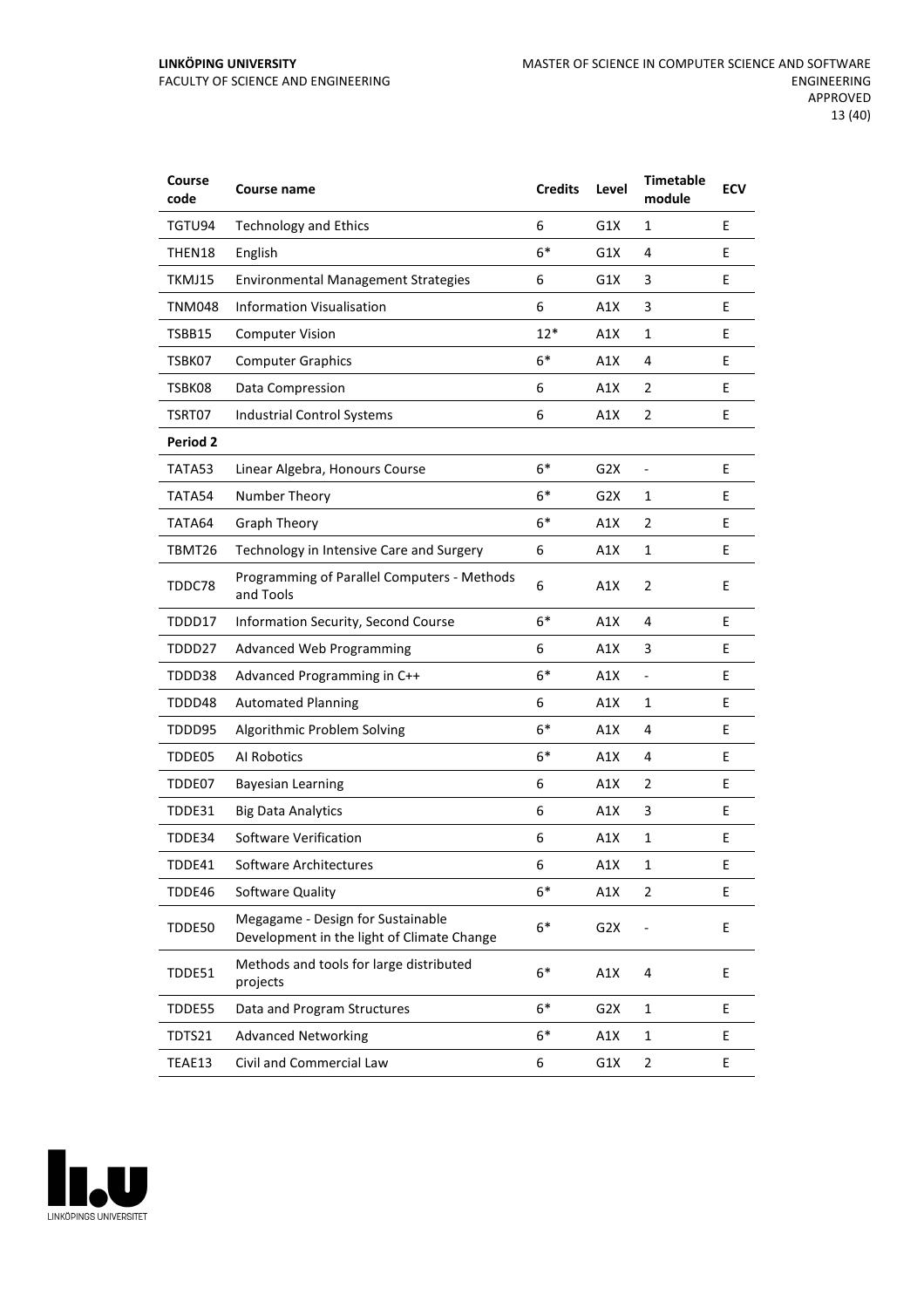| Course<br>code | Course name                           | <b>Credits</b> | Level | <b>Timetable</b><br>module | <b>ECV</b> |
|----------------|---------------------------------------|----------------|-------|----------------------------|------------|
| TEIE44         | Intellectual Property Rights          | 4              | G1X   | 1                          | E          |
| TEIO06         | Innovative Entrepreneurship           | 6              | A1X   | 2                          | E          |
| TEIO94         | Entrepreneurship and Idea Development | $6*$           | G2X   | 4                          | E          |
| TGTU95         | Philosophy of Science and Technology  | 6              | G1X   | 4                          | E          |
| THEN18         | English                               | $6*$           | G1X   | 4                          | E          |
| TNM079         | <b>Modelling and Animation</b>        | 6              | A1X   | 2                          | E          |
| TSBB15         | <b>Computer Vision</b>                | $12*$          | A1X   | 3                          | E          |
| TSBK07         | <b>Computer Graphics</b>              | $6*$           | A1X   | 1                          | E          |
| TSFS06         | Diagnosis and Supervision             | 6              | A1X   | 1                          | Ε          |
| TSRT14         | <b>Sensor Fusion</b>                  | 6              | A1X   | 2                          | E          |

## *Specialisation: AI and Machine Learning — Preliminary courses*

| Course<br>code | Course name                                          | <b>Credits</b> | Level | <b>Timetable</b><br>module | <b>ECV</b> |
|----------------|------------------------------------------------------|----------------|-------|----------------------------|------------|
| Period 1       |                                                      |                |       |                            |            |
| <b>TBMI26</b>  | Neural Networks and Learning Systems                 | 6              | A1X   | $\overline{2}$             | E          |
| TDDD20         | Design and Analysis of Algorithms                    | 6              | A1X   | 3                          | E          |
| TDDD41         | Data Mining - Clustering and Association<br>Analysis | 6              | A1X   | 3                          | E          |
| TDDD95         | Algorithmic Problem Solving                          | $6*$           | A1X   | $\mathbf{1}$               | E          |
| TDDE05         | Al Robotics                                          | $6*$           | A1X   | 4                          | Е          |
| TDDE09         | <b>Natural Language Processing</b>                   | 6              | A1X   | $\overline{2}$             | E          |
| TSRT07         | <b>Industrial Control Systems</b>                    | 6              | A1X   | $\overline{2}$             | E          |
| Period 2       |                                                      |                |       |                            |            |
| TDDD48         | <b>Automated Planning</b>                            | 6              | A1X   | $\mathbf{1}$               | E          |
| TDDD95         | Algorithmic Problem Solving                          | $6*$           | A1X   | 4                          | E          |
| TDDE05         | Al Robotics                                          | $6*$           | A1X   | 4                          | E          |
| TDDE07         | <b>Bayesian Learning</b>                             | 6              | A1X   | $\overline{2}$             | Е          |
| TDDE31         | <b>Big Data Analytics</b>                            | 6              | A1X   | 3                          | E          |
| TSFS06         | Diagnosis and Supervision                            | 6              | A1X   | 1                          | E          |
| TSRT14         | <b>Sensor Fusion</b>                                 | 6              | A1X   | $\overline{2}$             | E          |

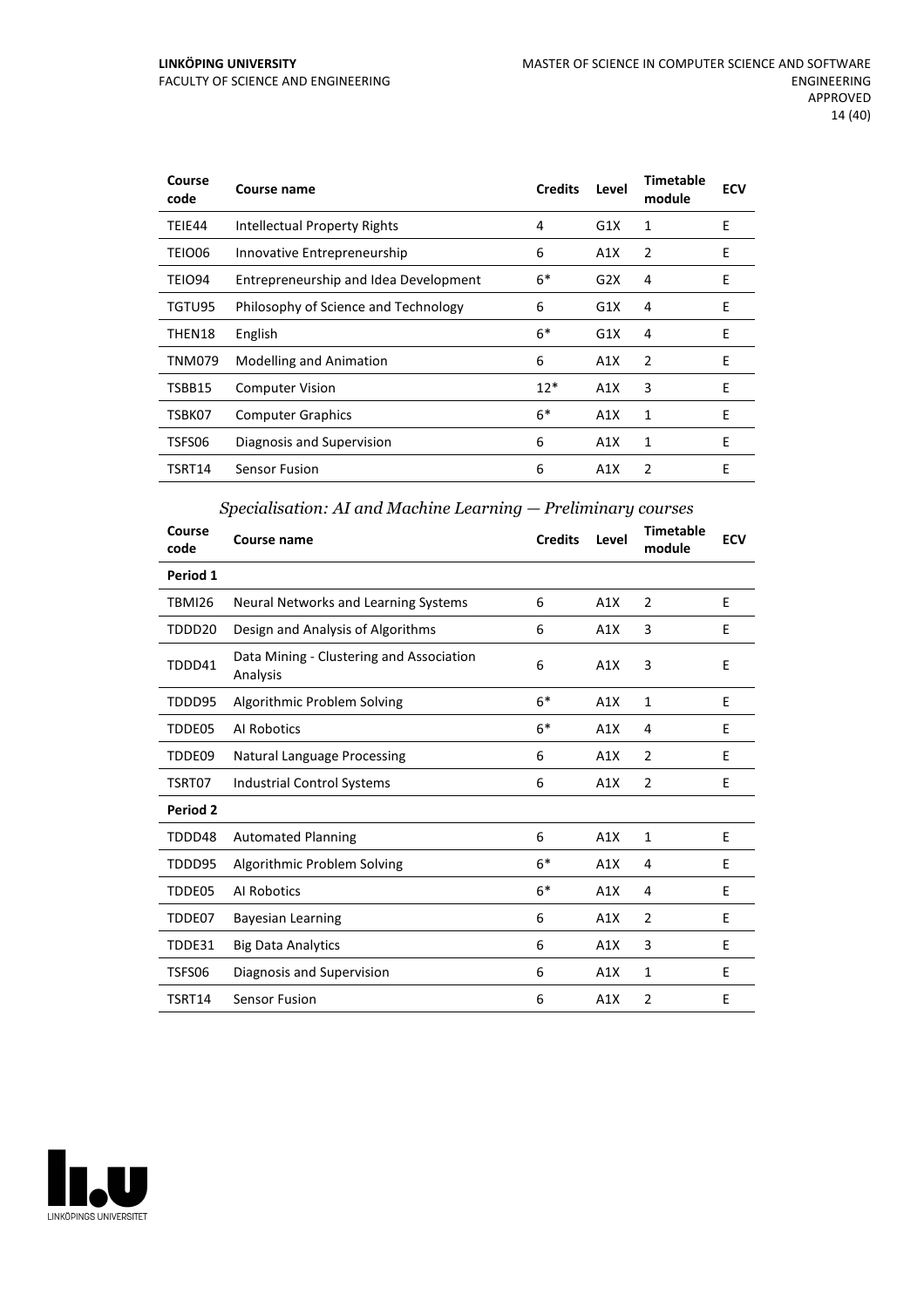| Course<br>code  | Course name                                      | <b>Credits</b> | Level | Timetable<br>module | <b>ECV</b> |
|-----------------|--------------------------------------------------|----------------|-------|---------------------|------------|
| Period 1        |                                                  |                |       |                     |            |
| TDDD57          | <b>Physical Interaction and Game Programming</b> | 6              | A1X   | 1                   |            |
| TSBK07          | <b>Computer Graphics</b>                         | $6*$           | A1X   | 4                   |            |
| TBMI26          | Neural Networks and Learning Systems             | 6              | A1X   | $\overline{2}$      | F          |
| <b>Period 2</b> |                                                  |                |       |                     |            |
| TSBK07          | <b>Computer Graphics</b>                         | $6*$           | A1X   | 1                   |            |
| <b>TNM079</b>   | <b>Modelling and Animation</b>                   | 6              | A1X   | $\mathcal{P}$       | E          |

## *Specialisation: Computer Games Programming — Preliminary courses*

#### *Specialisation: Industrial Economics — Preliminary courses*

| Course<br>code | Course name                          | <b>Credits</b> | Level | Timetable<br>module | <b>ECV</b> |  |  |  |
|----------------|--------------------------------------|----------------|-------|---------------------|------------|--|--|--|
| Period 1       |                                      |                |       |                     |            |  |  |  |
| TEIO13         | Leadership and Organizational Change | 6              | A1X   | 4                   |            |  |  |  |
| Period 2       |                                      |                |       |                     |            |  |  |  |
| TEIO06         | Innovative Entrepreneurship          | 6              | A1X   |                     |            |  |  |  |

## *Specialisation: Large Scale Software Engineering — Preliminary courses*

| Course<br>code | Course name                                         | <b>Credits</b> | Level | <b>Timetable</b><br>module | <b>ECV</b> |
|----------------|-----------------------------------------------------|----------------|-------|----------------------------|------------|
| Period 1       |                                                     |                |       |                            |            |
| TDDE51         | Methods and tools for large distributed<br>projects | $6*$           | A1X   | 4                          |            |
| TDDE46         | Software Quality                                    | $6*$           | A1X   | 2                          | E          |
| Period 2       |                                                     |                |       |                            |            |
| TDDE51         | Methods and tools for large distributed<br>projects | $6*$           | A1X   | 4                          |            |
| TDDE34         | Software Verification                               | 6              | A1X   | 1                          | E          |
| TDDE41         | Software Architectures                              | 6              | A1X   | 1                          | E          |
| TDDE46         | Software Quality                                    | $6*$           | A1X   | $\mathcal{P}$              | E          |

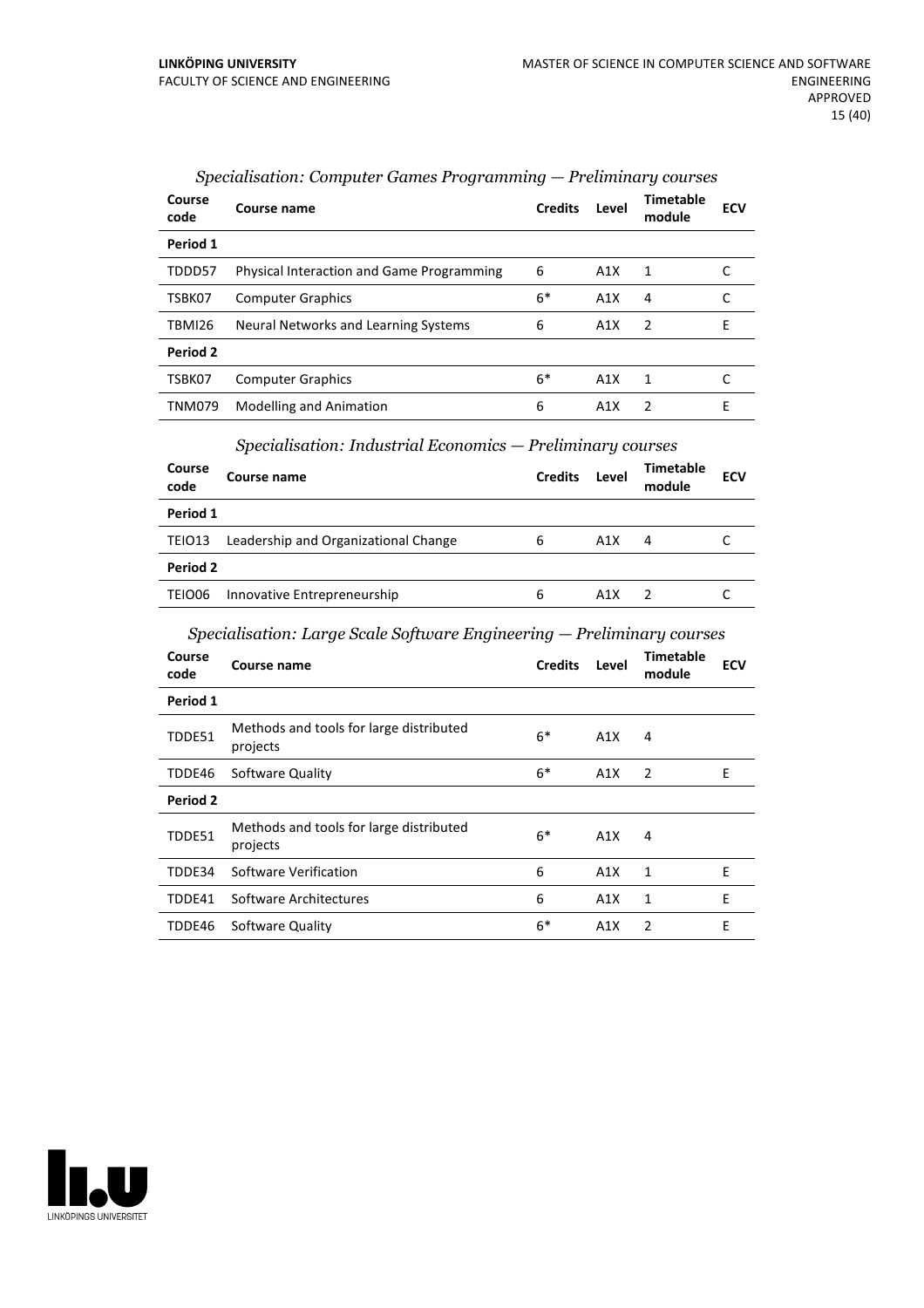| Course<br>code | Course name                              | <b>Credits</b> | Level | Timetable<br>module | <b>ECV</b> |
|----------------|------------------------------------------|----------------|-------|---------------------|------------|
| Period 1       |                                          |                |       |                     |            |
| TBMI26         | Neural Networks and Learning Systems     | 6              | A1X   | 2                   | E          |
| TBMI31         | Medical Information and Knowledge        | 6              | A1X   | 4                   | E          |
| TDDD17         | Information Security, Second Course      | $6*$           | A1X   | 4                   | E          |
| Period 2       |                                          |                |       |                     |            |
| TBMT26         | Technology in Intensive Care and Surgery | 6              | A1X   | 1                   | E          |
| TDDD17         | Information Security, Second Course      | $6*$           | A1X   | 4                   | F          |
| TDDE31         | <b>Big Data Analytics</b>                | 6              | A1X   | 3                   | F          |
| TEIO95         | eHealth: Innovation and Entrepreneurship | 6              | G2X   | 2/4                 | E          |

## *Specialisation: Medical Informatics — Preliminary courses*

*Specialisation: Programming and Algorithms Specialization — Preliminary courses*

| Course<br>code  | Course name                                              | <b>Credits</b> | Level | Timetable<br>module | <b>ECV</b> |
|-----------------|----------------------------------------------------------|----------------|-------|---------------------|------------|
| Period 1        |                                                          |                |       |                     |            |
| TATA64          | Graph Theory                                             | $6*$           | A1X   | $\overline{2}$      | C/E        |
| TDDD20          | Design and Analysis of Algorithms                        | 6              | A1X   | 3                   | C/E        |
| TDDD41          | Data Mining - Clustering and Association<br>Analysis     | 6              | A1X   | 3                   | E          |
| TDDD95          | Algorithmic Problem Solving                              | $6*$           | A1X   | 1                   | E          |
| TDDE09          | <b>Natural Language Processing</b>                       | 6              | A1X   | $\overline{2}$      | E          |
| TDDE55          | Data and Program Structures                              | $6*$           | G2X   | 3                   | E          |
| <b>Period 2</b> |                                                          |                |       |                     |            |
| TATA64          | Graph Theory                                             | $6*$           | A1X   | $\overline{2}$      | C/E        |
| TDDE34          | Software Verification                                    | 6              | A1X   | 1                   | C/E        |
| TDDC78          | Programming of Parallel Computers - Methods<br>and Tools | 6              | A1X   | $\overline{2}$      | E          |
| TDDD95          | Algorithmic Problem Solving                              | $6*$           | A1X   | 4                   | E          |
| TDDE55          | Data and Program Structures                              | $6*$           | G2X   | 1                   | E          |

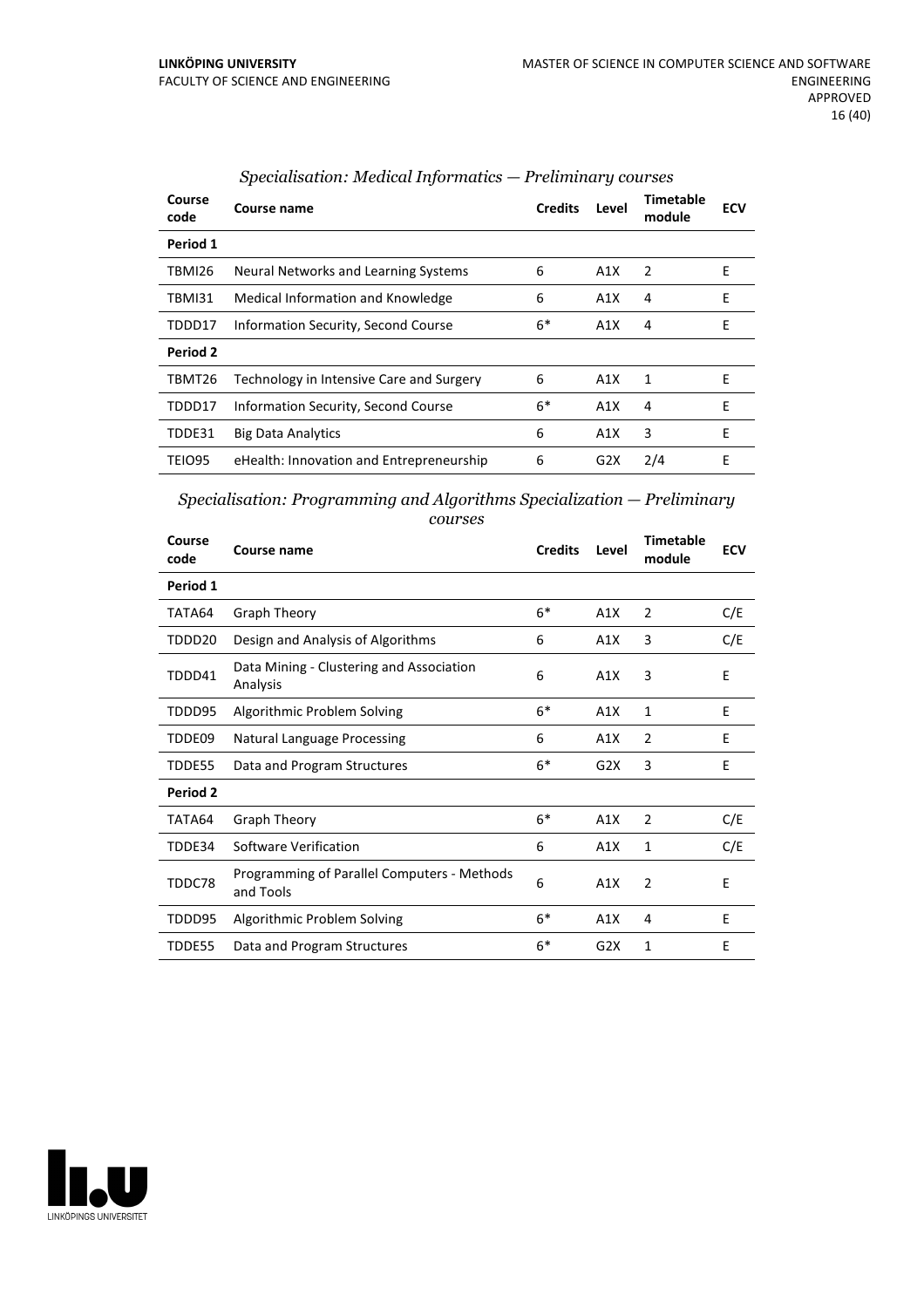| Course<br>code | Course name                         | <b>Credits</b> | Level | <b>Timetable</b><br>module | <b>ECV</b> |
|----------------|-------------------------------------|----------------|-------|----------------------------|------------|
| Period 1       |                                     |                |       |                            |            |
| TDDD17         | Information Security, Second Course | $6*$           | A1X   | 4                          | C          |
| TDDD38         | Advanced Programming in C++         | $6*$           | A1X   | 2                          | E          |
| TDDD97         | Web Programming                     | 6              | G2X   | 3                          | E          |
| TDDE46         | Software Quality                    | $6*$           | A1X   | 2                          | E          |
| TDTS21         | <b>Advanced Networking</b>          | $6*$           | A1X   | 1                          | E          |
| Period 2       |                                     |                |       |                            |            |
| TDDD17         | Information Security, Second Course | $6*$           | A1X   | $\overline{4}$             | C          |
| TDDD27         | Advanced Web Programming            | 6              | A1X   | 3                          | E          |
| TDDD38         | Advanced Programming in C++         | $6*$           | A1X   |                            | E          |
| TDDE46         | Software Quality                    | $6*$           | A1X   | $\overline{2}$             | E          |
| TDTS21         | <b>Advanced Networking</b>          | $6*$           | A1X   | 1                          | E          |

## *Specialisation: Secure Systems — Preliminary courses*

## **Semester 9 (Autumn 2023)**

#### *Preliminary courses*

| Course<br>code | Course name                                                                     | <b>Credits</b> | Level | <b>Timetable</b><br>module | <b>ECV</b> |
|----------------|---------------------------------------------------------------------------------|----------------|-------|----------------------------|------------|
| Period 1       |                                                                                 |                |       |                            |            |
| TBMI28         | eHealth Project                                                                 | $12*$          | A1X   | 2/4                        | E          |
| TDDD53         | Advanced Interaction Design                                                     | 6              | A1X   | 1                          | E          |
| TDDE15         | <b>Advanced Machine Learning</b>                                                | 6              | A1X   | 1                          | E          |
| TDDE19         | Advanced Project Course - AI and Machine<br>Learning                            | $6*$           | A1X   | 4                          | E          |
| TDDE20         | Advanced Project Course - Game, App and<br>Web Development                      | $6*$           | A1X   | 4                          | E          |
| TDDE21         | Advanced Project Course: Secure Distributed<br>and Embedded Systems             | $6*$           | A1X   | 4                          | E          |
| TDDE52         | Programming Project with Open Source Code                                       | $6*$           | A1X   | 4                          | E          |
| <b>TDEI13</b>  | <b>Enterprise Resource Planning Systems: Process</b><br>and Implementation      | 6              | A1X   | 2                          | E          |
| <b>TDE172</b>  | Strategy and Digitisation - Technology,<br><b>Standards and Network Effects</b> | 6              | A1X   | 4                          | E          |
| TEIM11         | Industrial Marketing                                                            | 6              | G2X   | 3                          | E          |

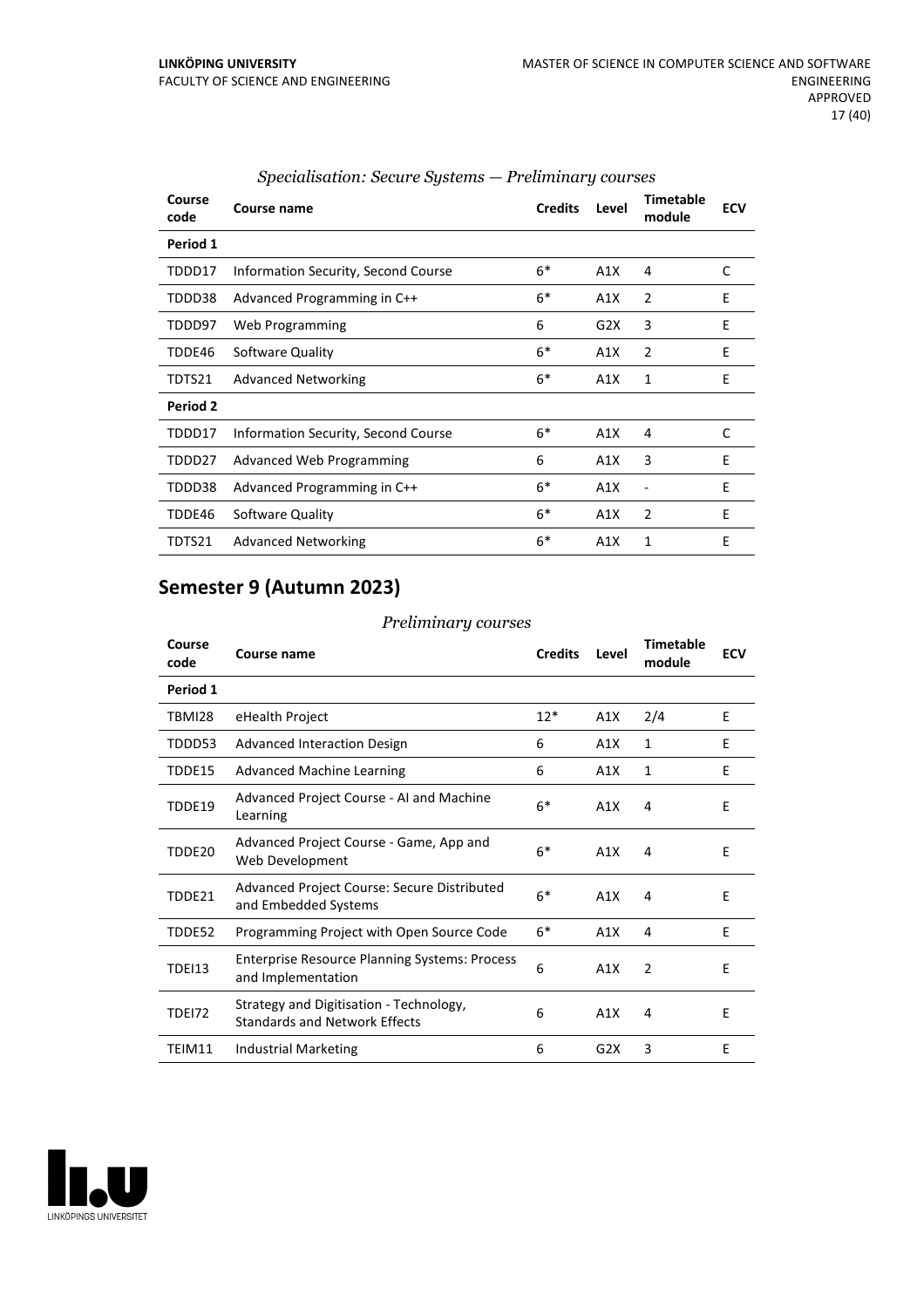| Course<br>code  | <b>Course name</b>                                                  | <b>Credits</b> | Level | <b>Timetable</b><br>module   | <b>ECV</b> |
|-----------------|---------------------------------------------------------------------|----------------|-------|------------------------------|------------|
| TEIO90          | <b>Innovation Management</b>                                        | 6              | A1X   | 2                            | E          |
| TNCG15          | Advanced Global Illumination and Rendering                          | 6              | A1X   | 4                            | E          |
| <b>TNM067</b>   | <b>Scientific Visualization</b>                                     | 6              | A1X   | 3                            | E          |
| <b>TNM095</b>   | Artificial Intelligence for Interactive Media                       | 6              | A1X   | 2                            | E          |
| TSBB19          | Machine Learning for Computer Vision                                | 6              | A1X   | $\overline{2}$               | E          |
| TSBK03          | <b>Advanced Game Programming</b>                                    | $6*$           | A1X   | $\mathbf{1}$                 | E          |
| TSFS12          | Autonomous Vehicles - Planning, Control, and<br>Learning Systems    | 6              | A1X   | $\mathbf{1}$                 | E          |
| TSIN01          | <b>Information Networks</b>                                         | 6              | A1X   | 3                            | E          |
| TSKS12          | Modern Channel Coding, Inference and<br>Learning                    | 6              | A1X   | $\mathbf{1}$                 | E          |
| TSRT92          | Modelling and Learning for Dynamical Systems                        | 6              | A1X   | 3                            | Е          |
| <b>Period 2</b> |                                                                     |                |       |                              |            |
| TDDD89          | <b>Scientific Method</b>                                            | 6              | A1X   | 3                            | С          |
| TAOP04          | <b>Mathematical Optimization</b>                                    | 6              | A1X   | 4                            | E          |
| TBMI02          | <b>Medical Image Analysis</b>                                       | 6              | A1X   | 1                            | E          |
| <b>TBMI28</b>   | eHealth Project                                                     | $12*$          | A1X   | $\blacksquare$               | E          |
| TDDB44          | <b>Compiler Construction</b>                                        | 6              | A1X   | 1                            | E          |
| TDDC90          | Software Security                                                   | 6              | A1X   | $\mathbf{1}$                 | E          |
| TDDD56          | Multicore and GPU Programming                                       | 6              | A1X   | 2                            | E          |
| TDDE13          | Multi Agent Systems                                                 | 6              | A1X   | 1                            | E          |
| TDDE16          | <b>Text Mining</b>                                                  | 6              | A1X   | $\overline{2}$               | E          |
| TDDE19          | Advanced Project Course - AI and Machine<br>Learning                | $6*$           | A1X   | 4                            | E          |
| TDDE20          | Advanced Project Course - Game, App and<br>Web Development          | $6*$           | A1X   | 4                            | E          |
| TDDE21          | Advanced Project Course: Secure Distributed<br>and Embedded Systems | $6*$           | A1X   | 4                            | E          |
| TDDE52          | Programming Project with Open Source Code                           | $6*$           | A1X   | 4                            | E          |
| <b>TNM086</b>   | <b>Virtual Reality Techniques</b>                                   | 6              | A1X   | 2                            | E.         |
| TSBK03          | <b>Advanced Game Programming</b>                                    | $6*$           | A1X   | $\qquad \qquad \blacksquare$ | E.         |
| TSIN02          | Internetworking                                                     | 6              | A1X   | $\mathbf 1$                  | E          |

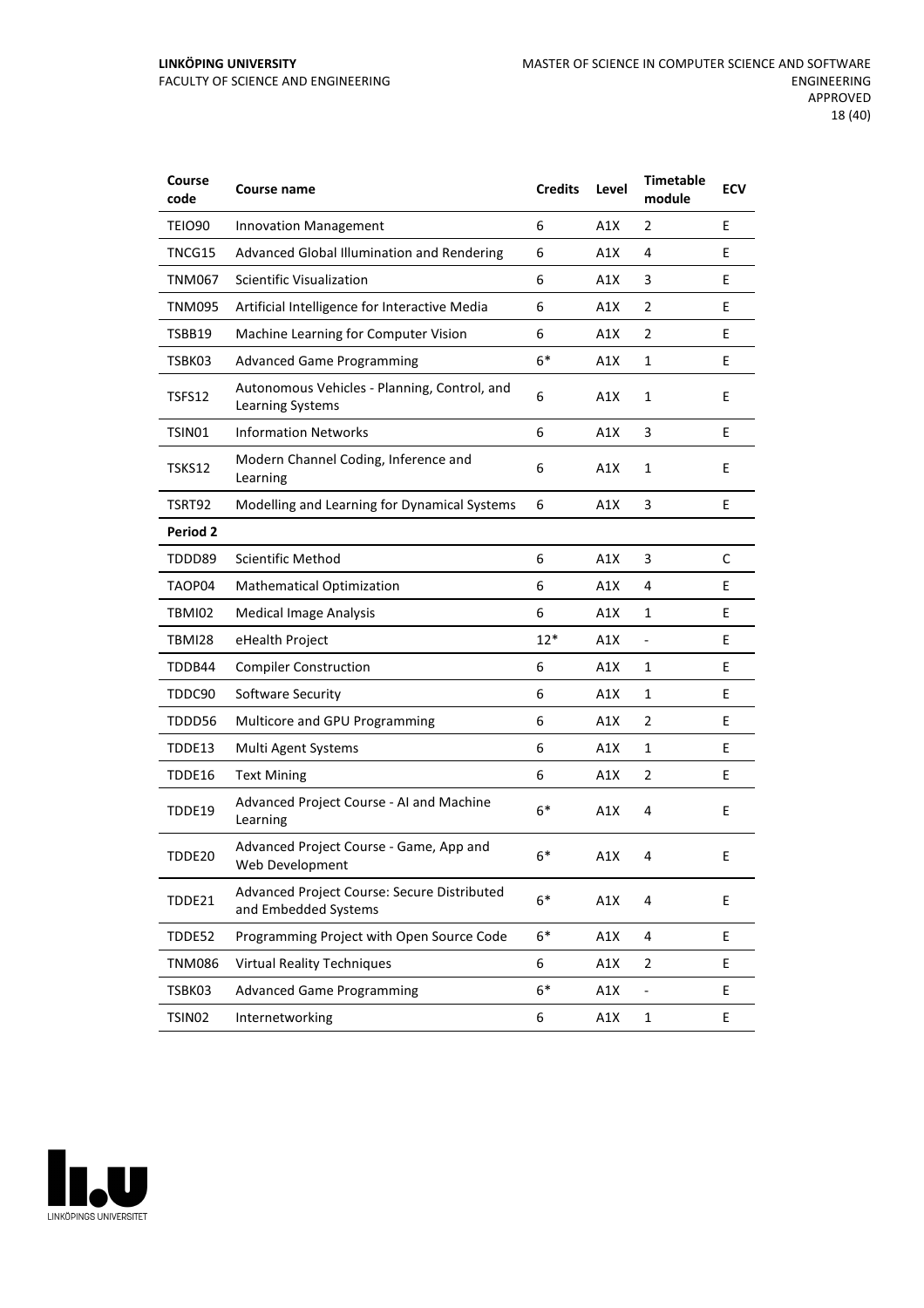| Course<br>code | Course name                                                             | <b>Credits</b> | Level | <b>Timetable</b><br>module | <b>ECV</b> |
|----------------|-------------------------------------------------------------------------|----------------|-------|----------------------------|------------|
| Period 1       |                                                                         |                |       |                            |            |
| TDDE19         | Advanced Project Course - AI and Machine<br>Learning                    | $6*$           | A1X   | 4                          | C          |
| TDDE15         | <b>Advanced Machine Learning</b>                                        | 6              | A1X   | 1                          | E          |
| TSBB19         | Machine Learning for Computer Vision                                    | 6              | A1X   | 2                          | E          |
| TSFS12         | Autonomous Vehicles - Planning, Control, and<br><b>Learning Systems</b> | 6              | A1X   | $\mathbf{1}$               | E          |
| TSRT92         | Modelling and Learning for Dynamical Systems                            | 6              | A1X   | 3                          | E          |
| Period 2       |                                                                         |                |       |                            |            |
| TDDE19         | Advanced Project Course - AI and Machine<br>Learning                    | $6*$           | A1X   | 4                          | C          |
| TDDE13         | Multi Agent Systems                                                     | 6              | A1X   | 1                          | E          |
| TDDE16         | <b>Text Mining</b>                                                      | 6              | A1X   | 2                          | E          |

## *Specialisation: AI and Machine Learning — Preliminary courses*

*Specialisation: Computer Games Programming — Preliminary courses*

| Course<br>code | Course name                                                | <b>Credits</b> | Level            | <b>Timetable</b><br>module | <b>ECV</b> |
|----------------|------------------------------------------------------------|----------------|------------------|----------------------------|------------|
| Period 1       |                                                            |                |                  |                            |            |
| TSBK03         | <b>Advanced Game Programming</b>                           | $6*$           | A1X              | 1                          | C          |
| TDDE20         | Advanced Project Course - Game, App and Web<br>Development | $6*$           | A1X              | 4                          | E          |
| TNCG15         | Advanced Global Illumination and Rendering                 | 6              | A1X              | 4                          | E          |
| TSBB11         | Images and Graphics, Project Course CDIO                   | $12*$          | A1X              | 4                          | E          |
| Period 2       |                                                            |                |                  |                            |            |
| TSBK03         | <b>Advanced Game Programming</b>                           | $6*$           | A1X              |                            | C          |
| TDDE20         | Advanced Project Course - Game, App and Web<br>Development | $6*$           | A1X              | 4                          | E          |
| TSBB11         | Images and Graphics, Project Course CDIO                   | $12*$          | A1X              | 4                          | F          |
| TSIN02         | Internetworking                                            | 6              | A <sub>1</sub> X | 1                          | E          |

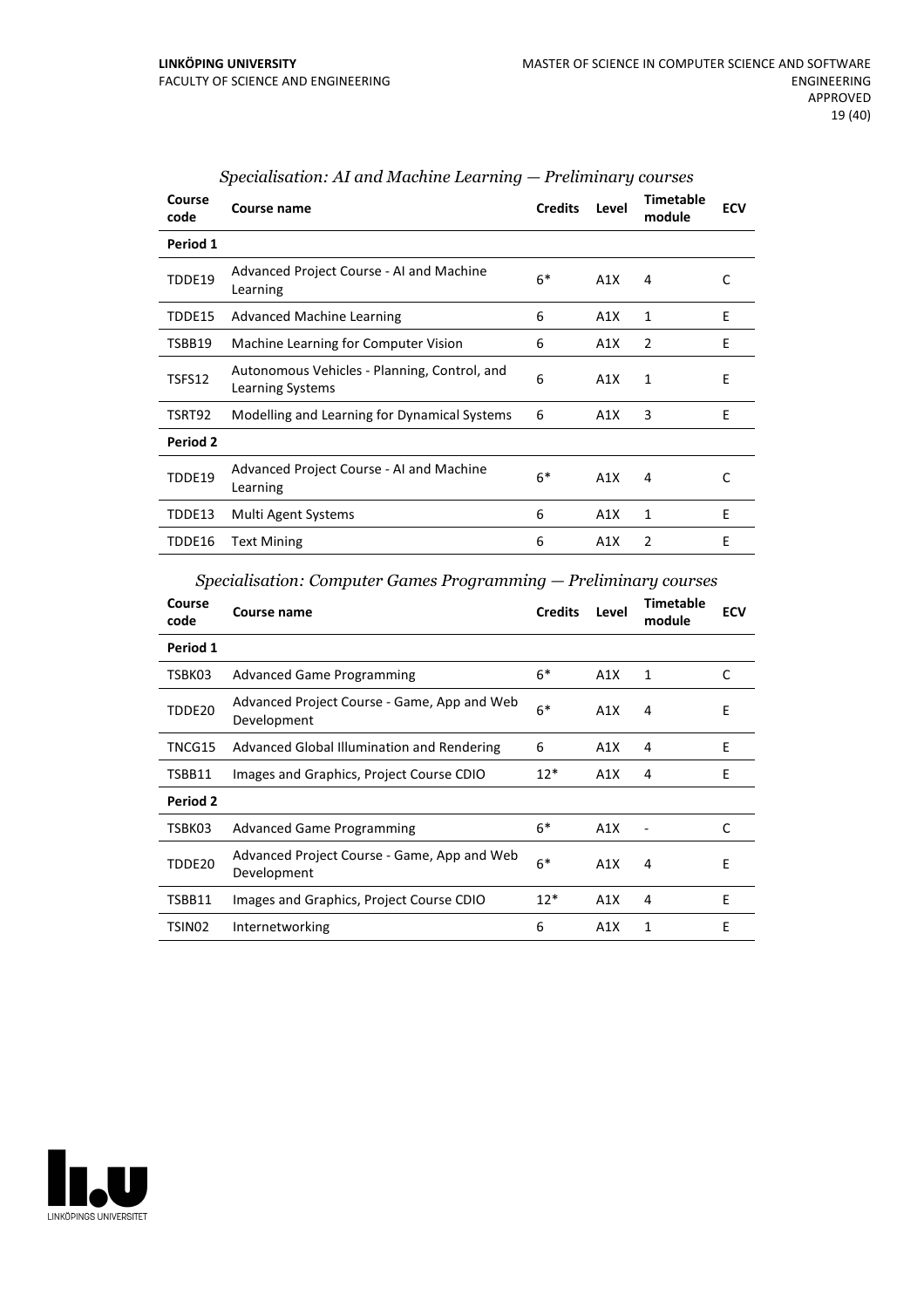| Course<br>code     | Course name                                                                     | <b>Credits</b> | Level | Timetable<br>module | <b>ECV</b> |
|--------------------|---------------------------------------------------------------------------------|----------------|-------|---------------------|------------|
| Period 1           |                                                                                 |                |       |                     |            |
| TEIM11             | Industrial Marketing                                                            | 6              | G2X   | 3                   |            |
| TEIO <sub>90</sub> | Innovation Management                                                           | 6              | A1X   |                     |            |
| <b>TDE172</b>      | Strategy and Digitisation - Technology,<br><b>Standards and Network Effects</b> | 6              | A1X   | 4                   | F.         |

## *Specialisation: Industrial Economics — Preliminary courses*

*Specialisation: International Software Engineering — Preliminary courses*

| Course<br>code | <b>Course name</b>                                                         | <b>Credits</b> | Level | <b>Timetable</b><br>module | <b>ECV</b> |
|----------------|----------------------------------------------------------------------------|----------------|-------|----------------------------|------------|
| Period 1       |                                                                            |                |       |                            |            |
| TDDD69         | Software Engineering - Company Project                                     | $6*$           | A1X   | 1                          | C          |
| TDDD04         | <b>Software Testing</b>                                                    | 6              | A1X   | 2                          | E          |
| TDDD38         | Advanced Programming in C++                                                | $6*$           | A1X   | 2                          | E          |
| TDDD43         | Advanced Data Models and Databases                                         | $6*$           | A1X   | $\overline{2}$             | E          |
| TDDE45         | Software Design and Construction                                           | 6              | A1X   | 4                          | E          |
| <b>TDEI13</b>  | <b>Enterprise Resource Planning Systems: Process</b><br>and Implementation | 6              | A1X   | 2                          | E          |
| Period 2       |                                                                            |                |       |                            |            |
| TDDC34         | Technical, Economic and Societal Evaluation of<br>IT-products              | 6              | A1X   | 4                          | C          |
| TDDD69         | Software Engineering - Company Project                                     | $6*$           | A1X   | 1                          | C          |
| TDDC90         | Software Security                                                          | 6              | A1X   | $\mathbf{1}$               | E          |
| TDDD07         | <b>Real Time Systems</b>                                                   | 6              | A1X   | 4                          | E          |
| TDDD38         | Advanced Programming in C++                                                | $6*$           | A1X   | $\overline{a}$             | E          |
| TDDD43         | Advanced Data Models and Databases                                         | $6*$           | A1X   | $\overline{2}$             | E          |
| <b>TDEI19</b>  | Management Control                                                         | 6              | A1X   | $\overline{2}$             | E          |
| TEIM13         | Intercultural Communication                                                | 6              | G1X   | 4                          | E          |

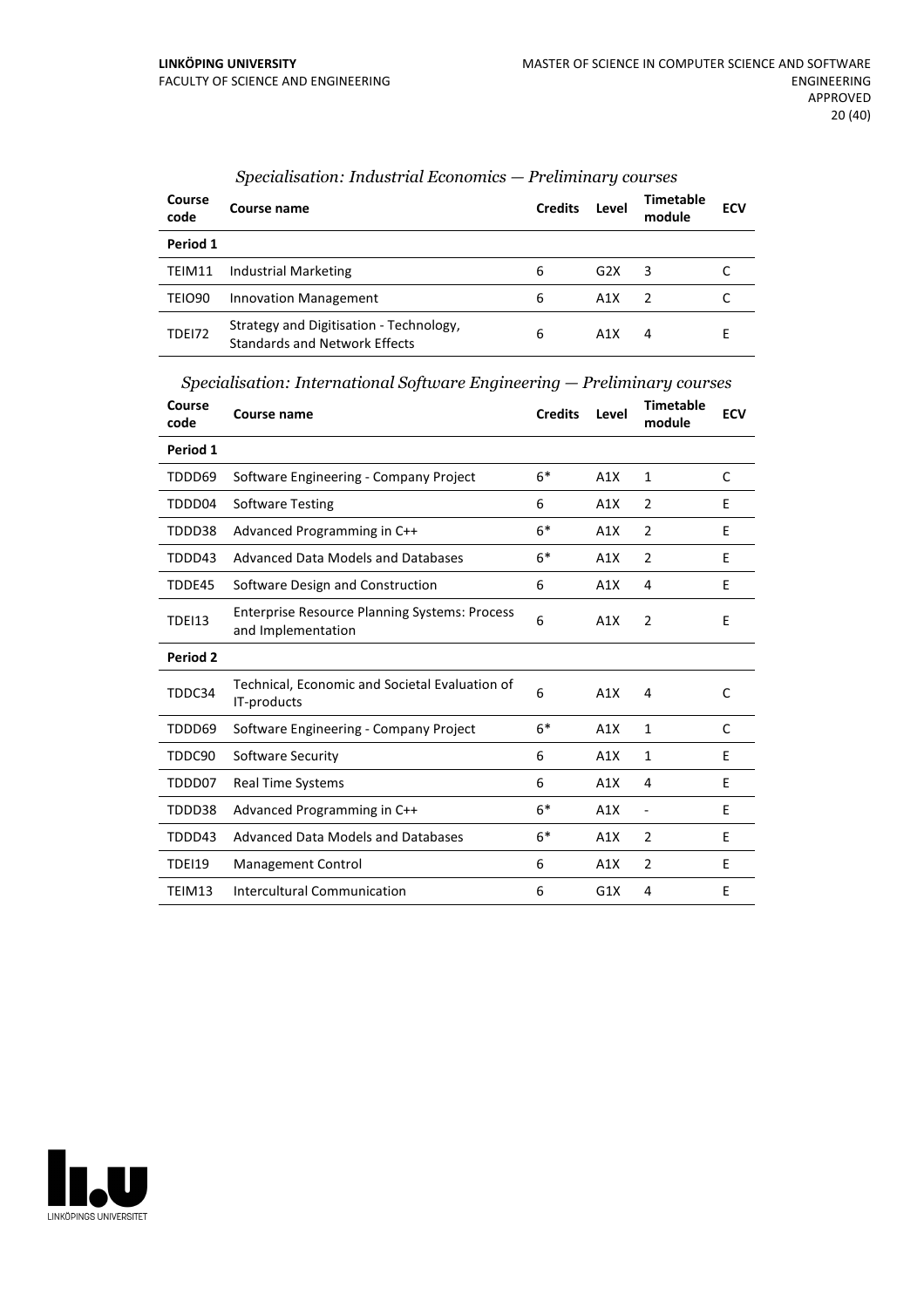| Course<br>code | Course name                               | <b>Credits</b> | Level | <b>Timetable</b><br>module | <b>ECV</b> |
|----------------|-------------------------------------------|----------------|-------|----------------------------|------------|
| Period 1       |                                           |                |       |                            |            |
| TDDE52         | Programming Project with Open Source Code | 6*             | A1X   | 4                          |            |
| Period 2       |                                           |                |       |                            |            |
| TDDE52         | Programming Project with Open Source Code | $6*$           | A1X   | 4                          |            |

#### *Specialisation: Large Scale Software Engineering — Preliminary courses*

*Specialisation: Medical Informatics — Preliminary courses*

| Course<br>code | Course name                                    | <b>Credits</b> | Level | Timetable<br>module | <b>ECV</b> |
|----------------|------------------------------------------------|----------------|-------|---------------------|------------|
| Period 1       |                                                |                |       |                     |            |
| TBMI28         | eHealth Project                                | $12*$          | A1X   | 2/4                 | E          |
| TBMT14         | <b>Biomedical Engineering - Project Course</b> | $12*$          | A1X   | 4                   | E          |
| TDDD43         | Advanced Data Models and Databases             | $6*$           | A1X   | -2                  | E          |
| Period 2       |                                                |                |       |                     |            |
| TBMI28         | eHealth Project                                | $12*$          | A1X   |                     | E          |
| TBMT14         | Biomedical Engineering - Project Course        | $12*$          | A1X   | 4                   | F          |
| TDDD43         | Advanced Data Models and Databases             | $6*$           | A1X   | 2                   | E          |
| TDDE01         | Machine Learning                               | 6              | A1X   | 1                   | E          |

*Specialisation: Programming and Algorithms Specialization — Preliminary courses*

| Course<br>code | Course name                               | <b>Credits</b> | Level            | <b>Timetable</b><br>module | <b>ECV</b> |
|----------------|-------------------------------------------|----------------|------------------|----------------------------|------------|
| Period 1       |                                           |                |                  |                            |            |
| TDDD08         | Logic Programming                         | 6              | A1X              | 4                          | C/E        |
| TDDE52         | Programming Project with Open Source Code | $6*$           | A1X              | 4                          | E          |
| TSIT03         | Cryptology                                | 6              | A1X              | 2                          | Е          |
| Period 2       |                                           |                |                  |                            |            |
| TDDB44         | <b>Compiler Construction</b>              | 6              | A1X              | 1                          | E          |
| TDDD56         | Multicore and GPU Programming             | 6              | A <sub>1</sub> X | $\overline{2}$             | E          |
| TDDE52         | Programming Project with Open Source Code | $6*$           | A1X              | 4                          | E          |

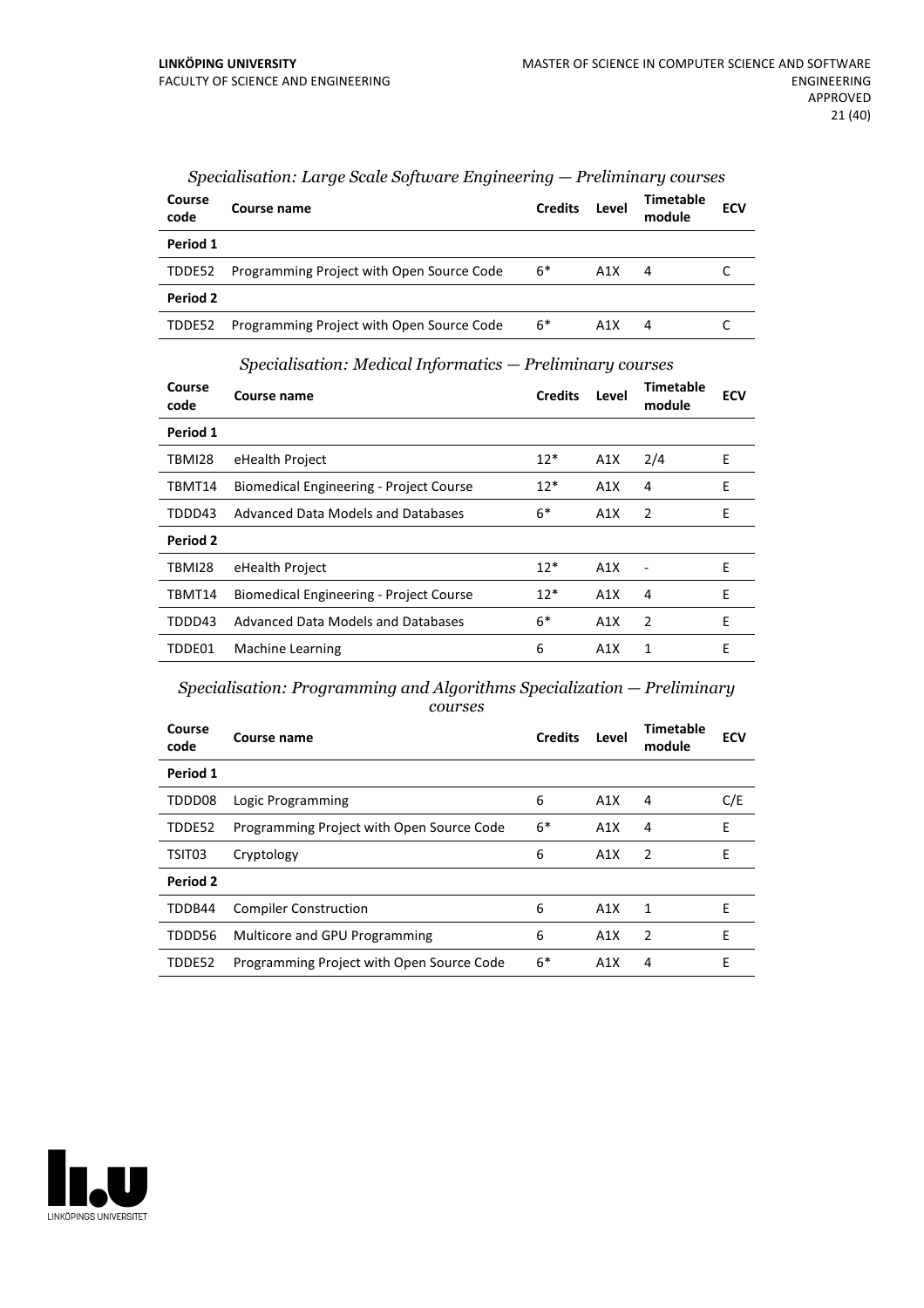| Course<br>code | Course name                                                         | <b>Credits</b> | Level | Timetable<br>module | <b>ECV</b> |
|----------------|---------------------------------------------------------------------|----------------|-------|---------------------|------------|
| Period 1       |                                                                     |                |       |                     |            |
| TDDD04         | <b>Software Testing</b>                                             | 6              | A1X   | 2                   | C          |
| TDDD38         | Advanced Programming in C++                                         | 6*             | A1X   | $\overline{2}$      | E          |
| TDDE21         | Advanced Project Course: Secure Distributed<br>and Embedded Systems | $6*$           | A1X   | 4                   | E          |
| TSIT03         | Cryptology                                                          | 6              | A1X   | 2                   | E          |
| Period 2       |                                                                     |                |       |                     |            |
| TDDC90         | Software Security                                                   | 6              | A1X   | 1                   | C          |
| TDDD38         | Advanced Programming in C++                                         | 6*             | A1X   |                     | E          |
| TDDE21         | Advanced Project Course: Secure Distributed<br>and Embedded Systems | $6*$           | A1X   | 4                   | E          |

## *Specialisation: Secure Systems — Preliminary courses*

## **Semester 10 (Spring 2024)**

#### *Preliminary courses*

| Course<br>code | Course name                      | <b>Credits</b> | Level | <b>Timetable</b><br>module | <b>ECV</b> |
|----------------|----------------------------------|----------------|-------|----------------------------|------------|
| Period 1       |                                  |                |       |                            |            |
| TQXX33         | Degree project - Master's Thesis | $30*$          | A1X   | $\blacksquare$             |            |
| Period 2       |                                  |                |       |                            |            |
| TQXX33         | Degree project - Master's Thesis | $30*$          | A1X   | ٠                          |            |

ECV = Elective / Compulsory /Voluntary

\*The course is divided into several semesters and/or periods

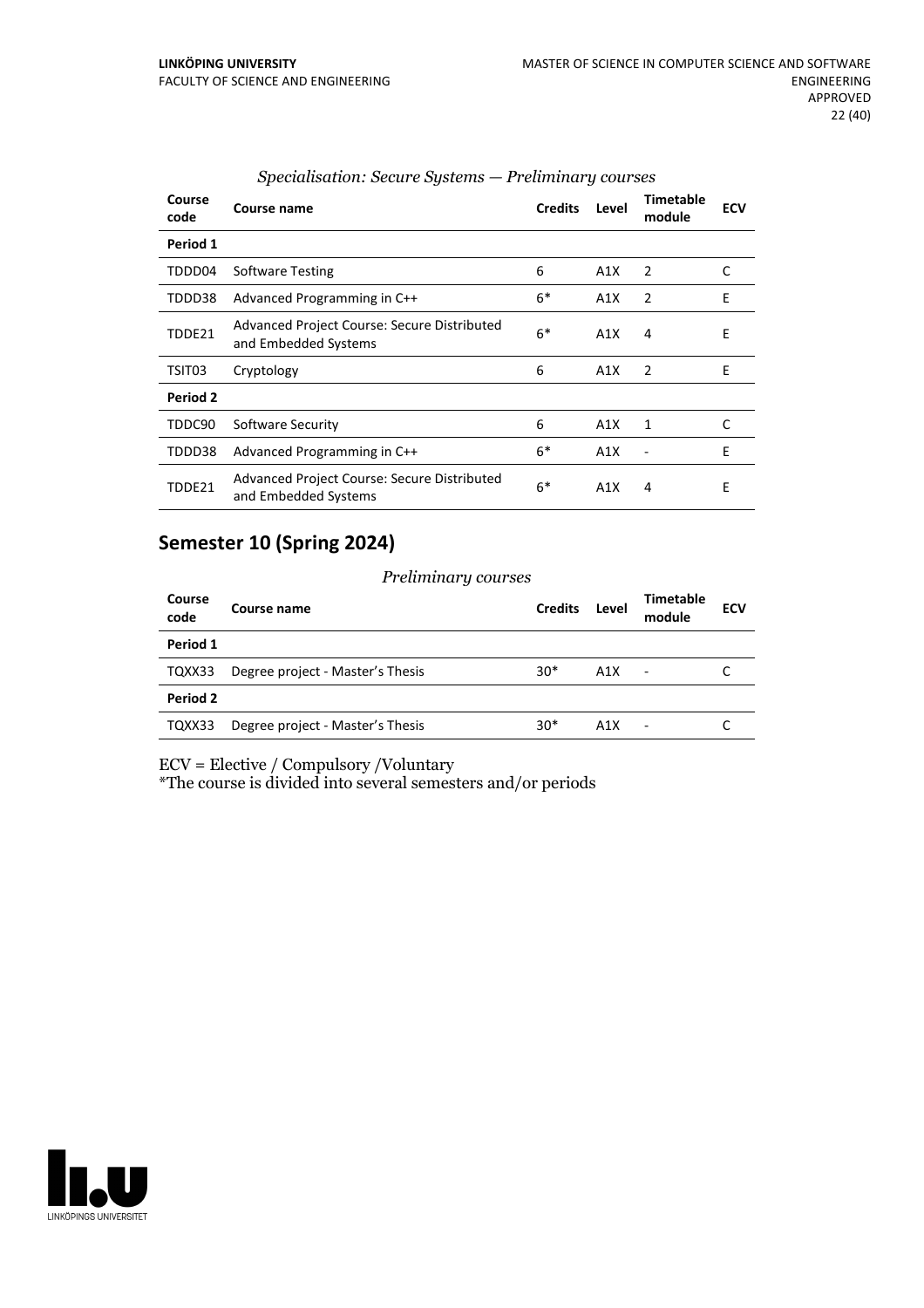## **Common rules**

## **Structure and organisation of study programmes**

The contents and design of the programmes are to be continuously revised such that new knowledge is integrated into courses and specialisations. Within one programme, several study specialisations or profiles may be available. The identities of the study specialisations or profiles and the regulations governing how these may be selected are given in the syllabus and curriculum for the particular field of study and programmes.

The structure and organisation of the programmes are to follow specified criteria that are summarised in the syllabus for each programme.

- 
- The syllabus defines the aims of the study programme.<br>• The curriculum, which constitutes one part of the syllabus for the field of study, gives details of the terms in which the various courses have been
- The course syllabus specifies, among other things, the aim and contents of the course, and the prior knowledge that a student must have in order to be able to benefit from the course.

## **Qualification requirements**

The qualification requirements specified in the Higher Education Ordinance 2007 apply to students admitted after 1 July 2007. A student who has completed components of a programme after 1 July 2007 has the right to be assessed with respect to the qualification requirements specified by the Higher Education Ordinance 2007. In addition, local regulations laid down by the faculty boards and university board apply, see

http://styrdokument.liu.se/Regelsamling/Innehall/Utbildning\_pa\_grund- \_och\_avancerad\_niva/Examina.

Higher Education Act Chapter 1, Section 8:

First-cycle courses and study programmes are to develop:

- the ability to make independent and critical assessments
- the ability to identify, formulate and solve problems autonomously, and
- $\bullet$  the preparedness to deal with changes in working life.

In addition to knowledge and skills in their field of study, students shall develop the ability to:

- gather and interpret information at a scholarly level
- stay abreast of the development of knowledge, and
- communicate their knowledge to others, including those who lack specialist knowledge in the field.

## **Qualifications within a study programme**

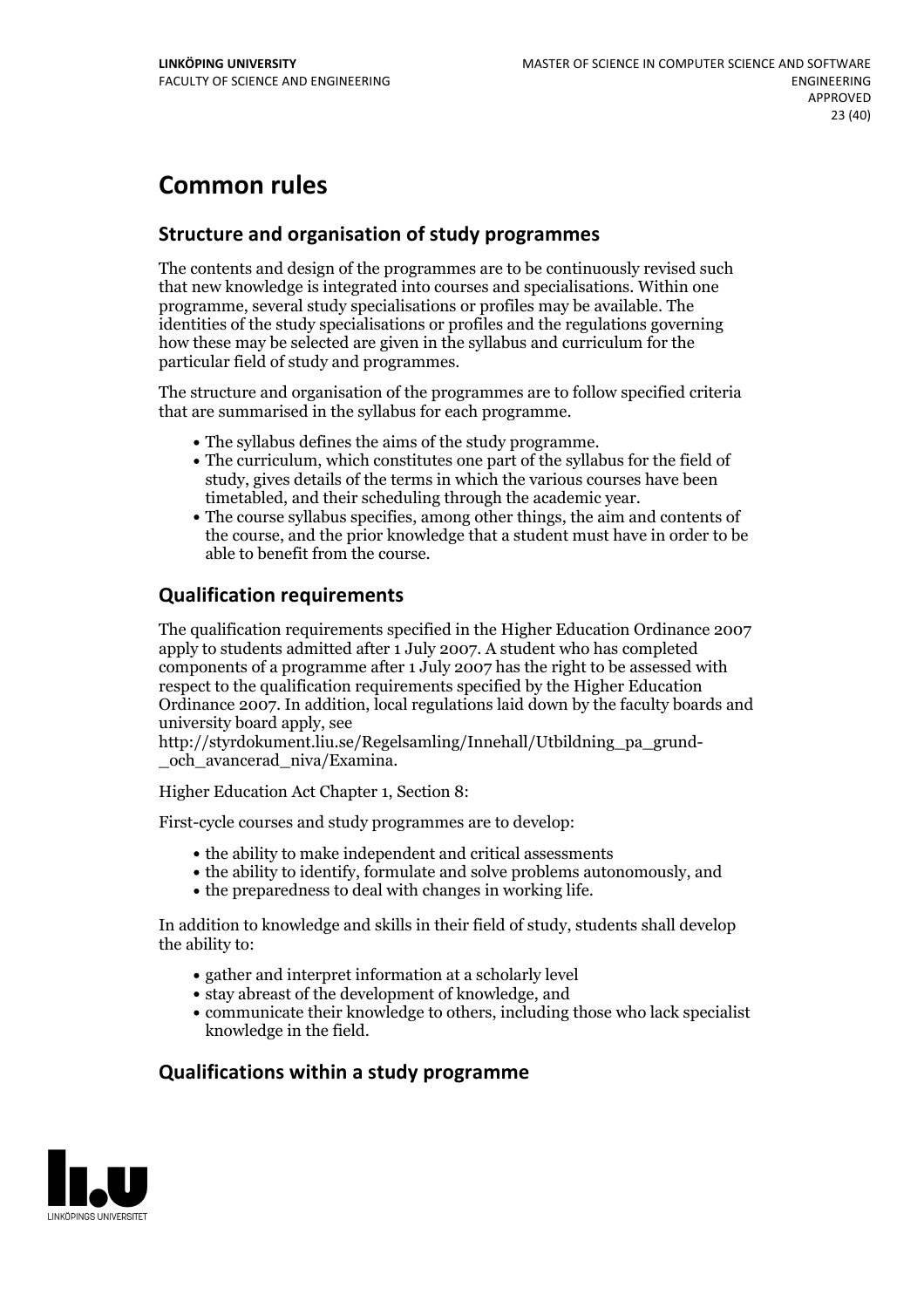Qualification requirements that are specific to a study programme are given in the syllabus for that programme.

## **Matriculation and postponement of matriculation**

A person who has been accepted for a study programme is to start their studies (matriculate) in the term that is specified in the decision about admission. The date and location of the compulsory matriculation procedure will be communicated to those admitted to the first term of the programme.

At any one admission occasion, it is possible to be admitted to only one place on a study programme. A student who has been granted a place on a study programme and who is offered and accepts a place on another study programme during a supplementary round of admission will lose the place offered for the first study programme.

Regulations concerning postponement of matriculation have been laid down in the admission regulations for Linköping University, http://styrdokument.liu.se/Regelsamling/VisaBeslut/622645.

A person who has been granted postponement must present to the admitting authority, before the term in which the studies are to be started and before the date of application, a renewed registration for the programme and a copy of the decision granting postponement.

## **Admission to a later part of a programme**

Admission to a part of a study programme is used here to refer to admission with the purpose of completing the programme and taking a degree. Admission to a later part of a programme may take place only if sufficient resources and space on the programme are available. Furthermore, the applicant must satisfy the entry requirements for the relevant term of the programme, as specified in http://styrdokument.liu.se/Regelsamling/Innehall/Utbildning\_pa\_grund- \_och\_avancerad\_niva/Tekniska\_fakulteten.

## **Interruption in studies**

Notification of an interruption in studies is to be made through the Student Portal. If such <sup>a</sup> notification is not made and if the student does not register for the first term during which the interruption is to take place, the interruption will be considered to be a withdrawal. An interruption in studies must cover a complete term, and notification of interruptions can be given for a maximum of two consecutive terms. Notification of resumption of studies is to take place at the term registration for the term that follows the interruption. If the student does not register at the term registration, this will be regarded as withdrawal from studies.

A student who is taking an interruption in studies may during this period retake examinations if he or she has re-registered for the most recent study term of the programme. A student who wishes to take another course during the interruption in studies must apply for this separately. The student is responsible that

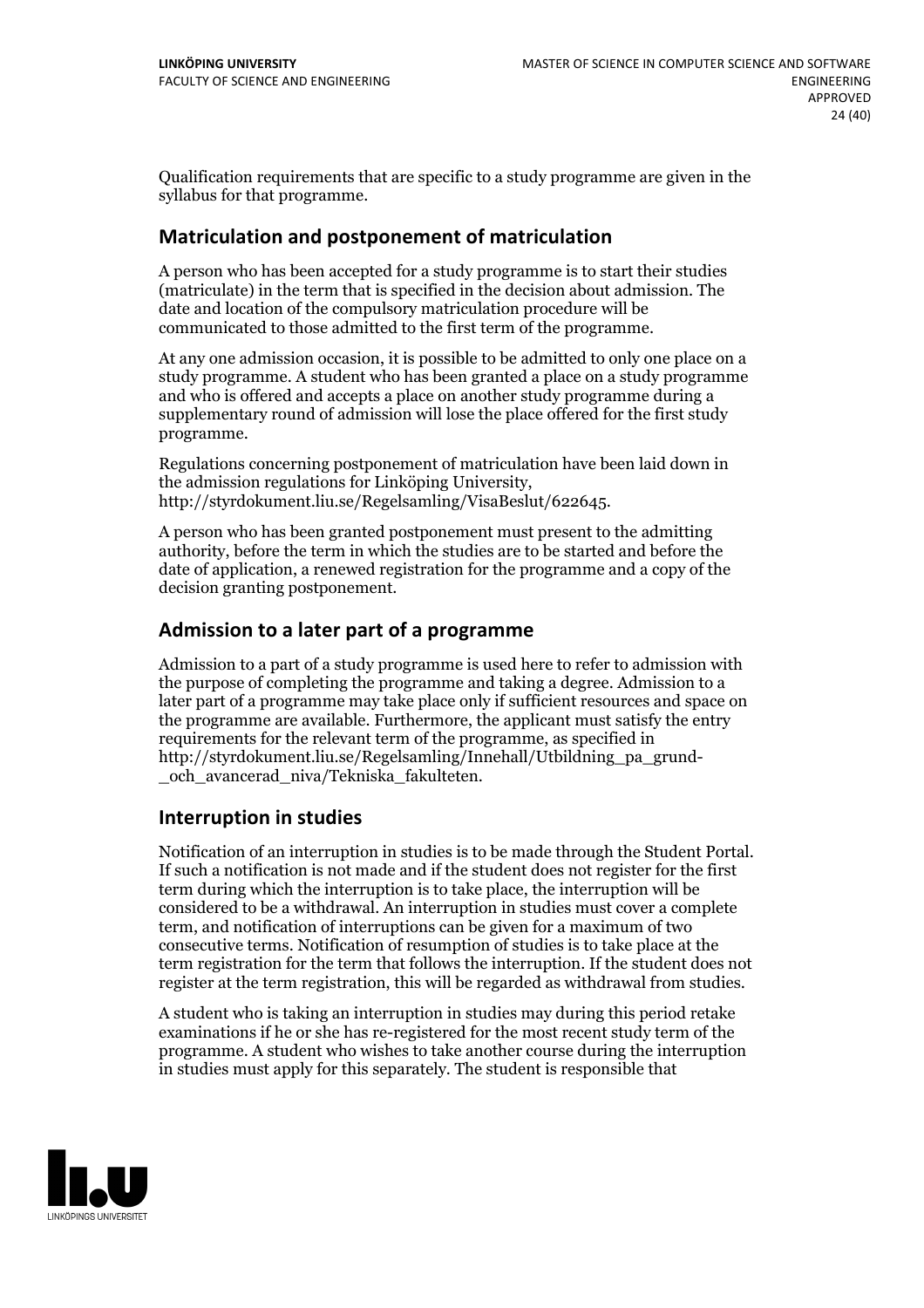registration for courses is carried outat the correct times in preparation for the resumption of studies.

## **Withdrawal from a study programme**

A student who wishes to withdraw from a study programme must notify the study guidance counsellor. A student who leaves the studies without giving notification of an interruption in study and who fails to register for the immediately subsequent term is considered to have withdrawn. A student who has withdrawn may return to the study programme if a vacancy is available that is not required for students returning after an interruption in study, and notrequired for students who are changing their location of study and/or study programme.

## **Courses within a study programme**

The curriculum for the various years of a study programme specify which courses are compulsory (o), elective (v) and voluntary (f). If a student wishes to study a different combination than the one specified in the curriculum, an application must be made to the board of studies.

## **Voluntarycourses**

The course specified as voluntary (labelled with "f") in the programme syllabus are assessed solely as voluntary courses, and credits from these may not contribute to the requirements for a degree.

## **Courses from another study programme**

Courses that are elective courses in another study programme may be included as elective courses in a degree, if the board of studies so decides. If such a decision is not taken, such courses are regarded as voluntary courses.

When selecting a course from another programme, the admission requirements specified in the course syllabus must be satisfied.

Admission is granted to the extent that resources allow, provided that places are available on the course.

## **Students taking a master's programme in engineering**

Students taking a master's programme in engineering can take courses given in Term 7 and later terms of the programme from all engineering master's programmes. Admission to courses at advanced level requires the possession of at least 150 credits within the programme to which the student has been admitted.

## **Students taking a Bachelor of Science (Engineering)**

Student taking Bachelor of Science (Engineering) degrees may take courses specified in the programme syllabuses of all Bachelor of Science (Engineering) programmes.

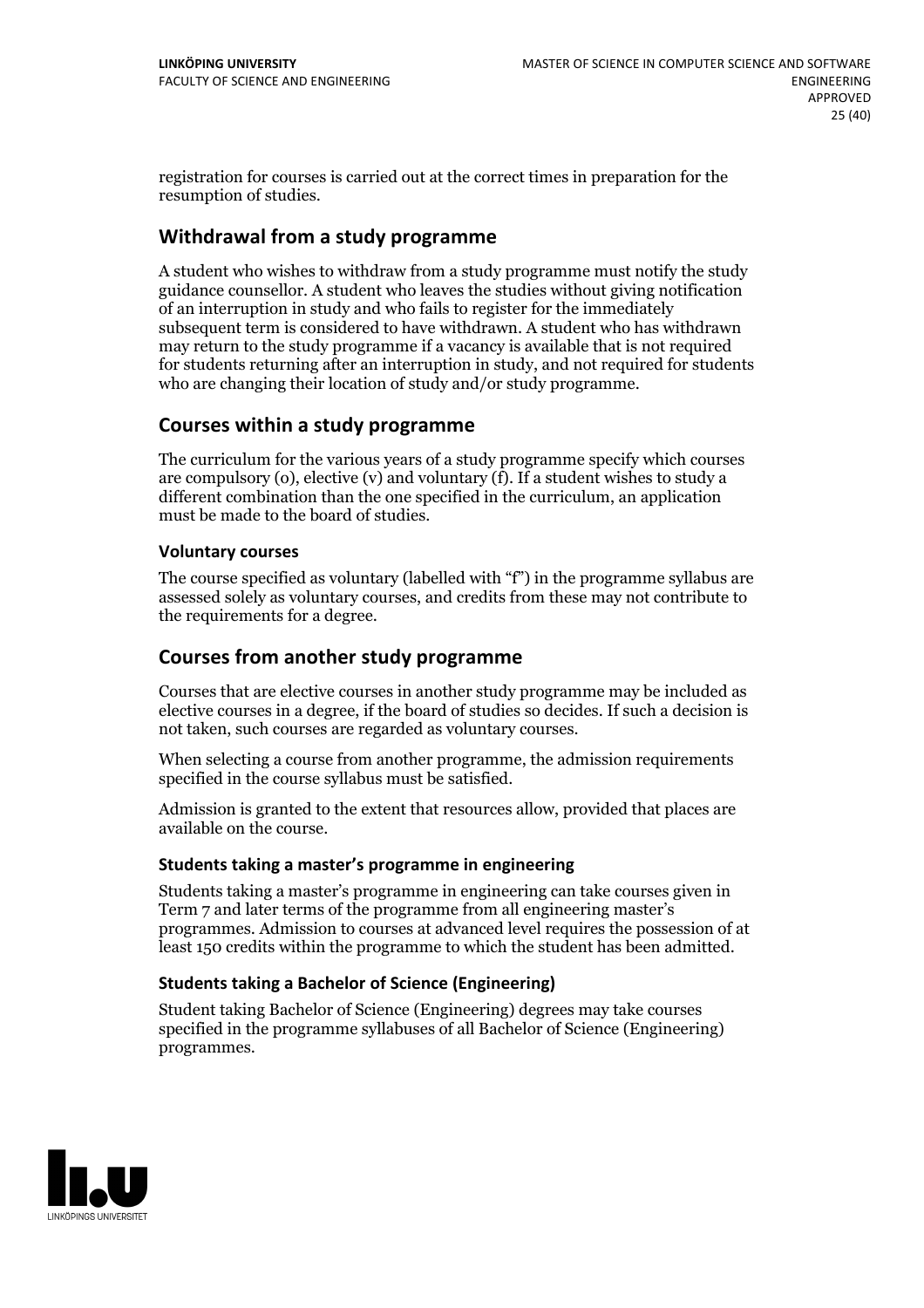## **Students taking a Bachelor of Science**

Student taking Bachelor of Science degrees may take courses specified in the programme syllabuses of all Bachelor of Science programmes.

## **Third-cycle courses**

The credits from third-cycle courses may be included as elective courses in a degree, if the board of studies so decides. If such a decision is not taken, such courses are regarded as voluntary courses.

## **Students taking a master's programme in engineering**

It is possible for students taking master's programmes in engineering to take certain third-cycle courses. It is, however, required in this case that the student has achieved master's level (i.e. year 4 or 5 of the study programme). Information can be obtained from the relevant director of advanced studies.

#### **Students on Master's programmes**

It is possible for students taking master's programmes to take certain third-cycle courses. Information can be obtained from the relevant director of advanced studies.

## **Registration for programme courses**

Registration for courses that are given as part of a study programme must be made during the specified period, which has been preliminarily set to 1-10 April for the autumn term, and 1-10 October for the spring term. Information about course registration is published on a webpage, sent to students by email, and disseminated at scheduled information meetings.

## **Registration for programme courses as single-subject courses**

Admission to a programme course as a single-subject subject course may take place only if sufficient resources and space on the course are available. Furthermore, the applicant must satisfy the entry requirements for the relevant course.

In the event of a scarcity of resources, the board of LiTH can decide to limit the possibilities of taking courses that are part of a programme as freestanding courses.

## **Timetabling**

Courses are timetabled after a decision has been made concerning the assignment of the course to a timetable module. A central timetable is not drawn up for courses with fewer than five participants. Most project courses do not have a central timetable.

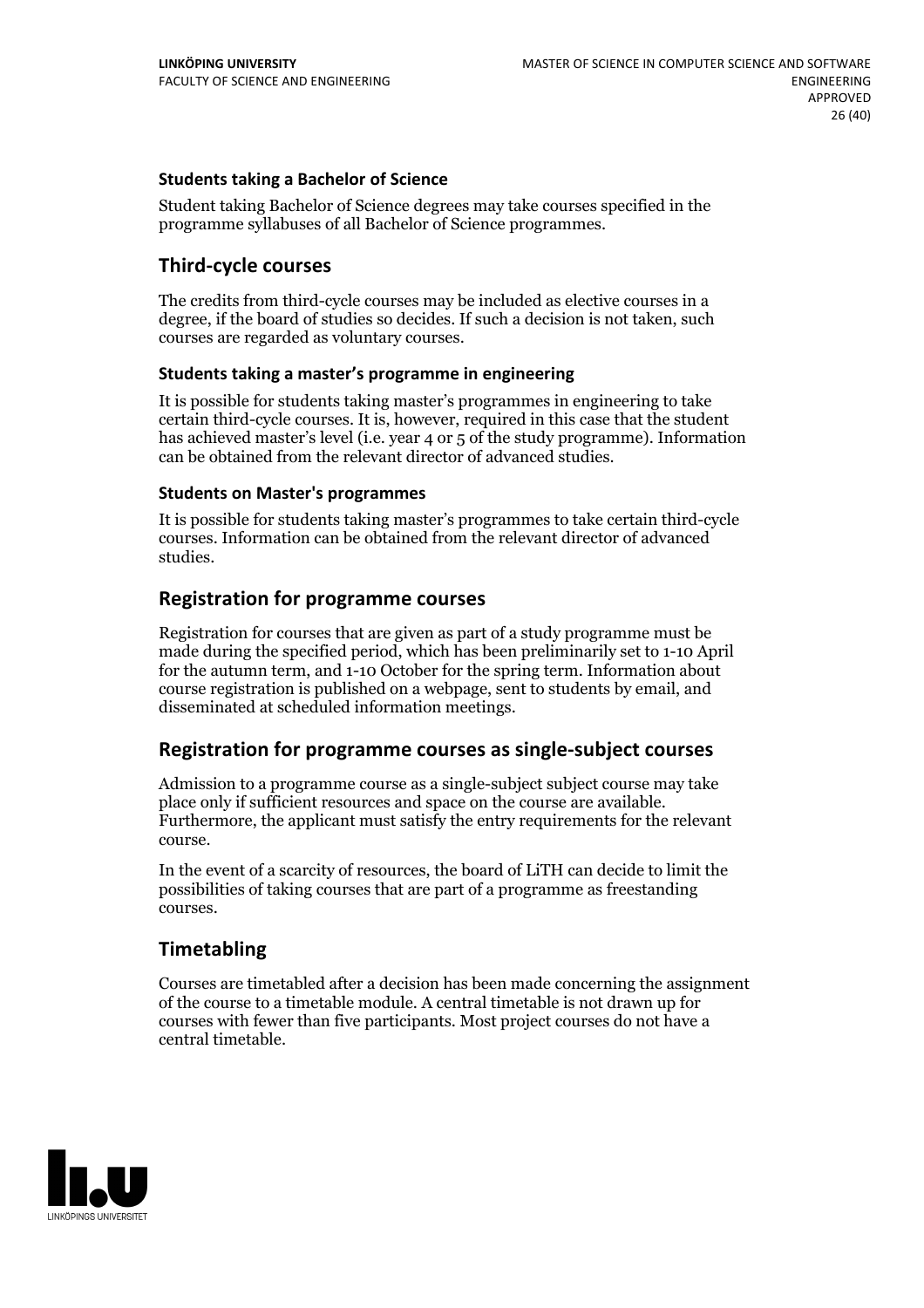## **Study planning**

Students who require support in planning their continued studies can contact the study guidance counsellor of the programme. Study planning involves the student and the study guidance counsellor together drawing up an individual plan for studies during the subsequent term. The individual plan may allow the student to deviate from the general curriculum.

Completed first-cycle courses are a precondition for successful studies at more advanced levels. For this reason, study planning is based on giving priority to courses from earlier years of study that have not been completed. If further capacity is available, new courses may be taken.

Study planning takes place on a regular basis if the student:

- does not satisfy the requirements for progression to later terms. In order for a student to be able to participate in courses from later years in such cases, a decision of exemption is required.<br>
• does not satisfy the requirements for starting a degree project.
- 

Other situations in which study planning may be required:

- A student has fallen behind during the early part of a study programme and has failed to complete several courses.<br>• A student has not satisfied the entry requirements for a degree project
- 
- before term 6 of an engineering degree.<br>
 A student has applied for admission to a later part of a programme.<br>
 Studies have been carried out abroad.<br>
 A study programme is to be resumed after an interruption.
- 
- 

In these cases the study guidance counsellor supports the student in planning the continued studies, also in situations in which the student can register for the relevant courses without the need for a special decision for the continued studies.

## **Part of education abroad**

Students can exchange study at LiTH for study at an institute of higher education abroad, and/or work on a degree project abroad.

In the event that study (courses) at LiTH are exchanged for study abroad, the relevant board of studies (faculty programme director) is responsible for a decision about an individual study plan, which is to be drawn up in advance, and about the final course approval and its inclusion in the qualification requirements. For this reason, students who plan to participate in an exchange should contact the faculty programme director (or equivalent) at the Dean's Office ofthe Institute of Technology.

Regulations for entry requirements, ranking and nomination for study abroad through LiTH's exchange agreements and for the compulsory study abroad period within Ii (Industrial Engineering and Management – International) and Yi (Applied Physics and Electrical Engineering – International) can be found at:

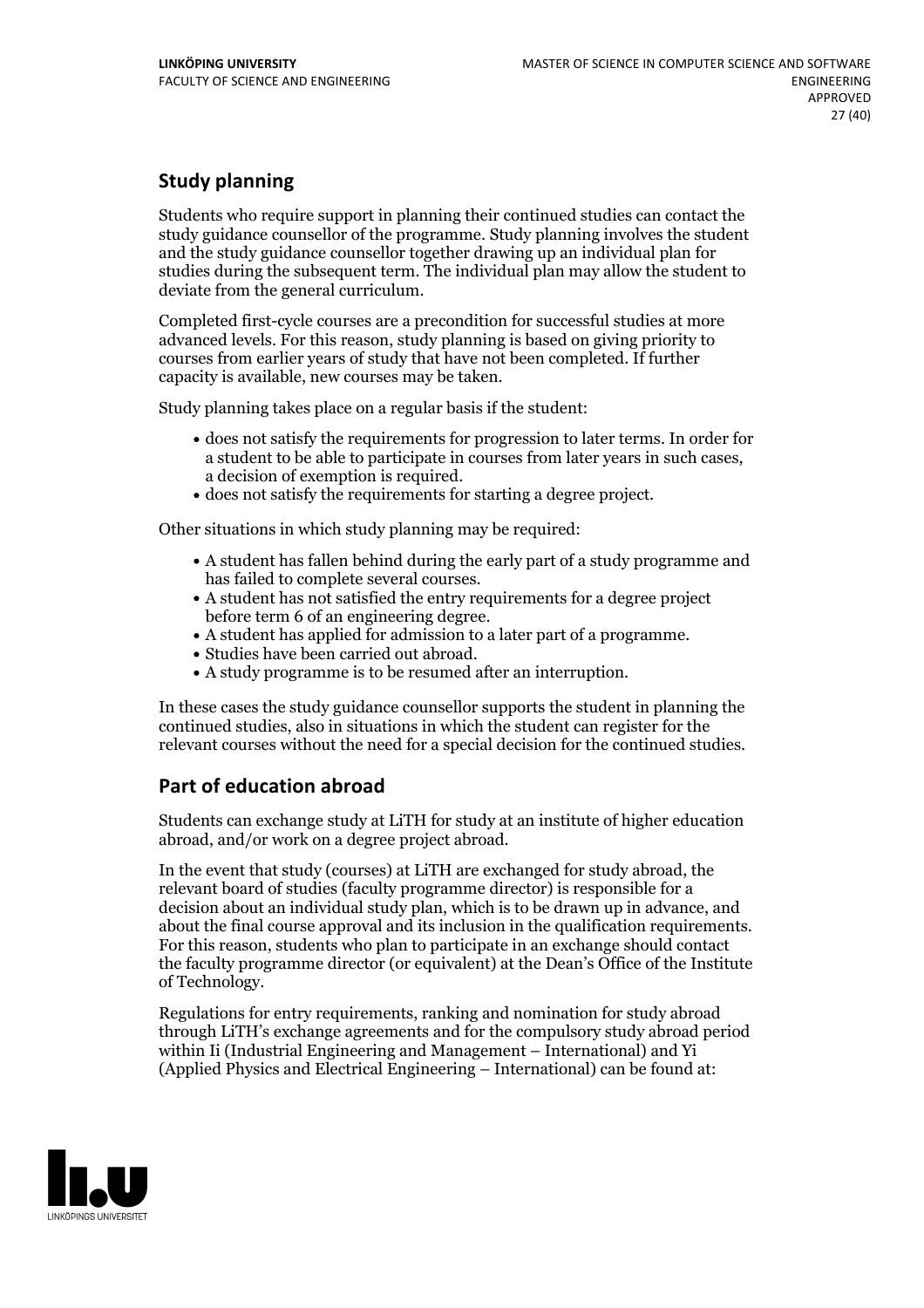http://styrdokument.liu.se/Regelsamling/Innehall/Utbildning\_pa\_grund- \_och\_avancerad\_niva/Tekniska\_fakulteten.

## **Course syllabus**

A syllabus has been established for each course. The syllabus specifies the aim and contents of the course, and the prior knowledge that a student must have in order to be able to benefit from the course.

## **Timetabling**

Courses are timetabled after a decision has been made for this course concerning its assignment to a timetable module. A central timetable is not drawn up for courses with fewer than five participants. Most project courses do not have a central timetable.

## **Interrupting a course**

The vice-chancellor's decision concerning regulations for registration, deregistration and reporting results (Dnr LiU-2015-01241) states that interruptions in study are to be recorded in Ladok. Thus, all students who do not participate in a course for which they have registered must record the interruption, such that the registration on the course can be removed. Deregistration from <sup>a</sup> course is carried outusing <sup>a</sup> web-based form: www.lith.liu.se/for-studenter/kurskomplettering?l=sv.

## **Cancelled courses**

Courses with few participants (fewer than 10) may be cancelled or organised in a manner that differs from that stated in the course syllabus. The board of studies is to deliberate and decide whether a course is to be cancelled orchanged from the course syllabus.

## **Regulations relatingto examinations and examiners**

Details are given in a decision in the university's rule book: http://styrdokument.liu.se/Regelsamling/VisaBeslut/622678.

## **Forms of examination**

## **Examination**

Written and oral examinations are held at least three times a year: once immediately after the end of the course, once in August, and once (usually) in one of the re-examination periods. Examinations held at other times are to follow a decision of the board of studies.

Principles for examination scheduling for courses that follow the study periods:

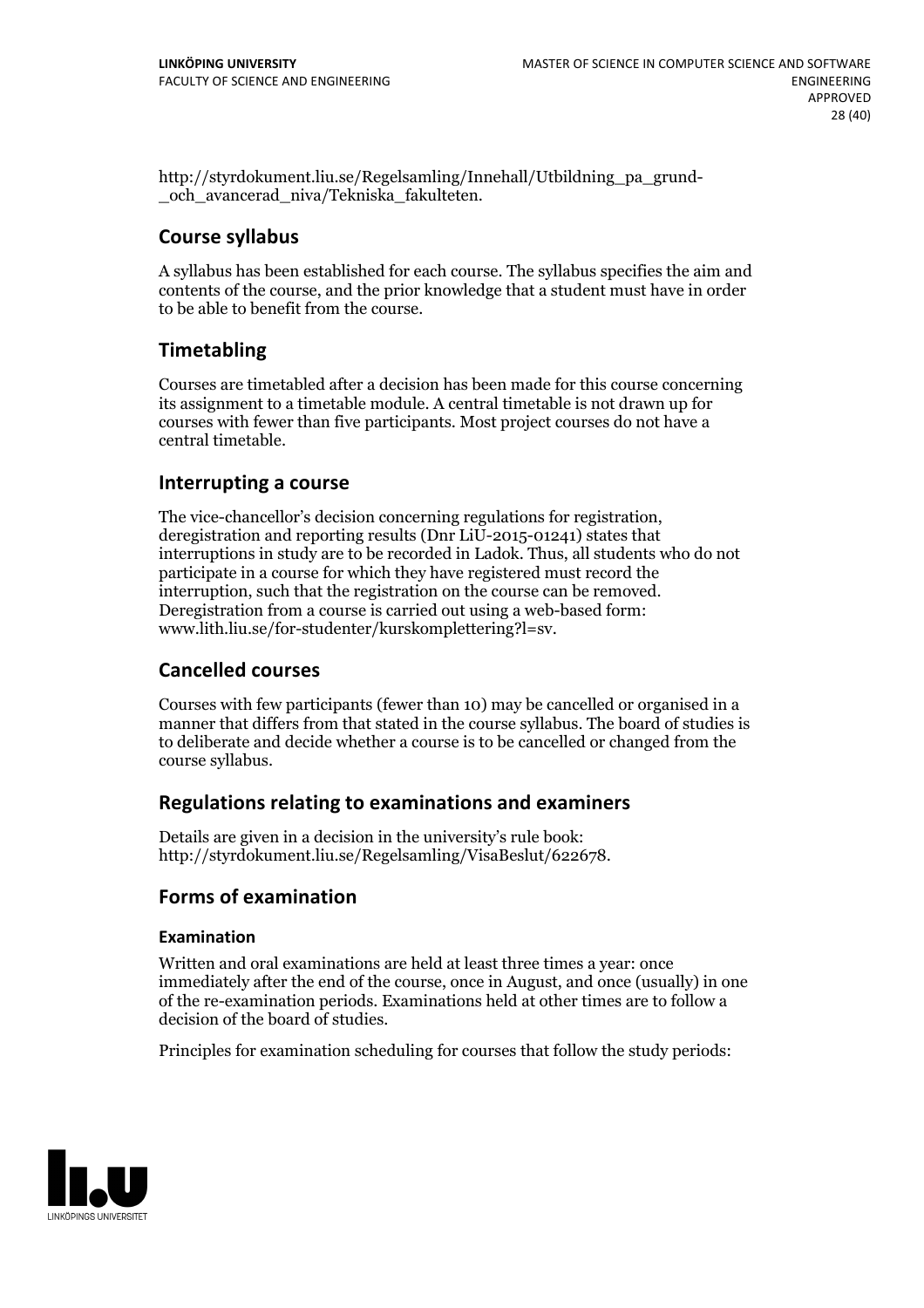- courses given in VT1 are examined for the first time in March, with re-examination in June and August
- courses given in VT2 are examined for the first time in May, with re-examination in August and October
- courses given in HT1 are examined for the first time in October, with re-examination in January and August
- courses given in HT2 are examined for the first time in January, with re-examination at Easter and in August.

The examination schedule is based on the structure of timetable modules, but there may be deviations from this, mainly in the case of courses that are studied and examined for several programmes and in lower grades (i.e. 1 and 2).

- Examinations for courses that the board of studies has decided are to be held in alternate years are held only three times during the year in which
- the course is given.<br>• Examinations for courses that are cancelled or rescheduled such that they are not given in one or several years are held three times during the year that immediately follows the course, with examination scheduling that corresponds to the scheduling that was in force before the course was cancelled or rescheduled.<br>• If teaching is no longer given for a course, three examination occurrences
- are held during the immediately subsequent year, while examinations are at the same time held for any replacement course that is given, or alternatively in association with other re-examination opportunities. Furthermore, an examination is held on one further occasion during the next subsequent
- year, unless the board of studies determines otherwise.<br>If a course is given during several periods of the year (for programmes, or on different occasions for different programmes) the board orboards of studies determine together the scheduling and frequency of re-examination occasions.

## **Registration for examination**

In order to take an examination, a student must register in advance at the Student Portal during the registration period, which opens 30 days before the date of the examination and closes 10 days before it. Candidates are informed of the location of the examination by email, four days in advance. Students who have not registered for an examination run the risk of being refused admittance to the examination, if space is not available.

Symbols used in the examination registration system:

- \*\* denotes that the examination is being given for the penultimate time.
- \* denotes that the examination is being given for the last time.

#### **Code of conduct for students during examinations**

Details are given in a decision in the university's rule book: http://styrdokument.liu.se/Regelsamling/VisaBeslut/622682.

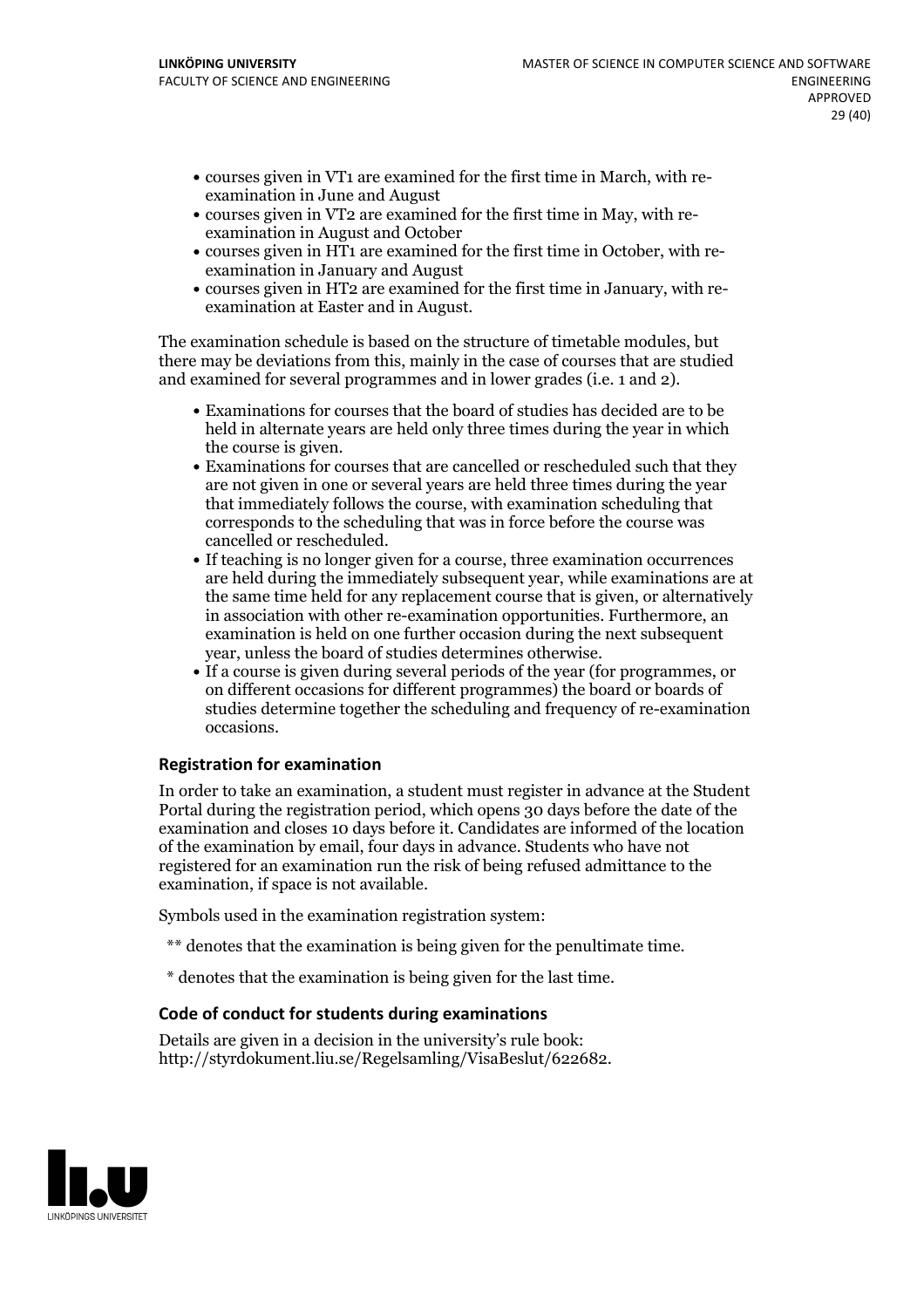## **Retakes for higher grade**

Students at the Institute of Technology at LiU have the right to retake written examinations and computer-based examinations in an attempt to achieve a higher grade. This is valid for all examination components with code "TEN" and "DAT". The same right may not be exercised for other examination components, unless otherwise specified in the course syllabus.

#### **Retakes of other forms of examination**

Regulations concerning retakes of other forms of examination than written examinations and computer-based examinations are given in the LiU regulations for examinations and examiners, http://styrdokument.liu.se/Regelsamling/VisaBeslut/622678.

#### **Plagiarism**

For examinations that involve the writing of reports, in cases in which it can be assumed that the student has had access to other sources (such as during project work, writing essays, etc.), the material submitted must be prepared in accordance with principles for acceptable practice when referring to sources (references or quotations for which the source is specified) when the text, images, ideas, data, etc. of other people are used. It is also to be made clear whether the author has reused his or her own text, images, ideas, data, etc. from previous examinations.

A failure to specify such sources may be regarded as attempted deception during examination.

#### **Attempts to cheat**

In the event of <sup>a</sup> suspected attempt by <sup>a</sup> student to cheat during an examination, or when study performance is to be assessed as specified in Chapter <sup>10</sup> of the Higher Education Ordinance, the examiner is to report this to the disciplinary board of the university. Possible consequences for the student are suspension from study and a formal warning. More information is available at https://www.student.liu.se/studenttjanster/lagar-regler-rattigheter?l=sv.

#### **Grades**

The grades that are preferably to be used are Fail (U), Pass (3), Pass not without distinction  $(4)$  and Pass with distinction  $(5)$ . Courses under the auspices of the faculty board of the Faculty of Science and Engineering (Institute of Technology) are to be given special attention in this regard.

- 1. Grades U, 3, 4, 5 are to be awarded for courses that have written
- examinations. 2. Grades Fail (U) and Pass (G) may be awarded for courses with <sup>a</sup> large degree of practical components such as laboratory work, project work and group work.

#### **Examination components**

1. Grades U, 3, 4, 5 are to be awarded for written examinations (TEN).

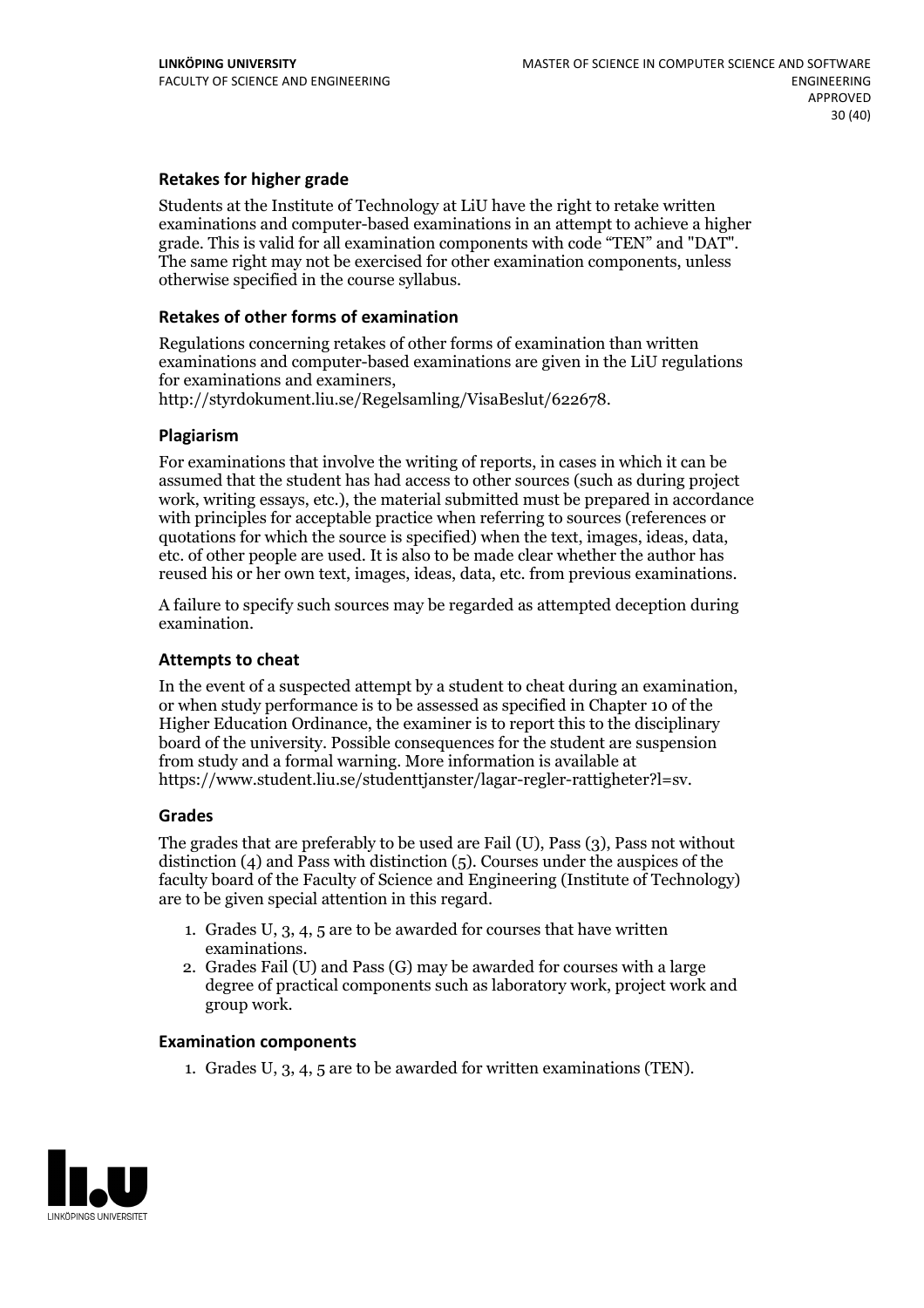- 2. Grades Fail (U) and Pass (G) are to be used for undergraduate projects and other independent work. 3. Examination components for which the grades Fail (U) and Pass (G) may be
- awarded are laboratory work (LAB), project work (PRA), preparatory written examination (KTR), oral examination (MUN), computer-based examination (DAT), home assignment (HEM), and assignment (UPG). 4. Students receive grades either Fail (U) or Pass (G) for other examination
- components in which the examination criteria are satisfied principally through active attendance such as other examination (ANN), tutorial group (BAS) or examination item (MOM).

The examination results for a student are reported at the relevant department.

## **Regulations (applyto LiU in its entirety)**

The university is a government agency whose operations are regulated by legislation and ordinances, which include the Higher Education Act and the Higher Education Ordinance. In addition to legislation and ordinances, operations are subject to several policy documents. The Linköping University rule book collects currently valid decisions of a regulatory nature taken by the university board, the vice-chancellor and faculty/department boards.

LiU's rule book for education at first-cycle and second-cycle levels is available at http://styrdokument.liu.se/Regelsamling/Innehall/Utbildning\_pa\_grund- \_och\_avancerad\_niva.

## Degree project for Master's Degree in Engineering 300 credits,<br>Master of Science (Two years), Master of Philosophy (Two years), **Master** of Science (One year), and master's degrees without **prefix**

General provisions for the degree project are given here. A specific board of studies may have supplementary regulations that are specific for a study programme. These are specified, where relevant, in the syllabus for the field of education and/or the degree project. Information and links to course syllabuses, registration, reflection documents, etc. can be found at www.lith.liu.se/examensarbete/examensarbete?l=sv.

## **General provisions**

To be awarded a Master's Degree in Engineering 300 credits, Master of Science (Two years), Master of Philosophy (Two years), Master of Science (One year), or master's degree without prefix a student must carry out an approved degree project. The components of the degree project are described in the relevant course syllabus.

## **Aim**

The aim of the degree project is described in the relevant course syllabus,

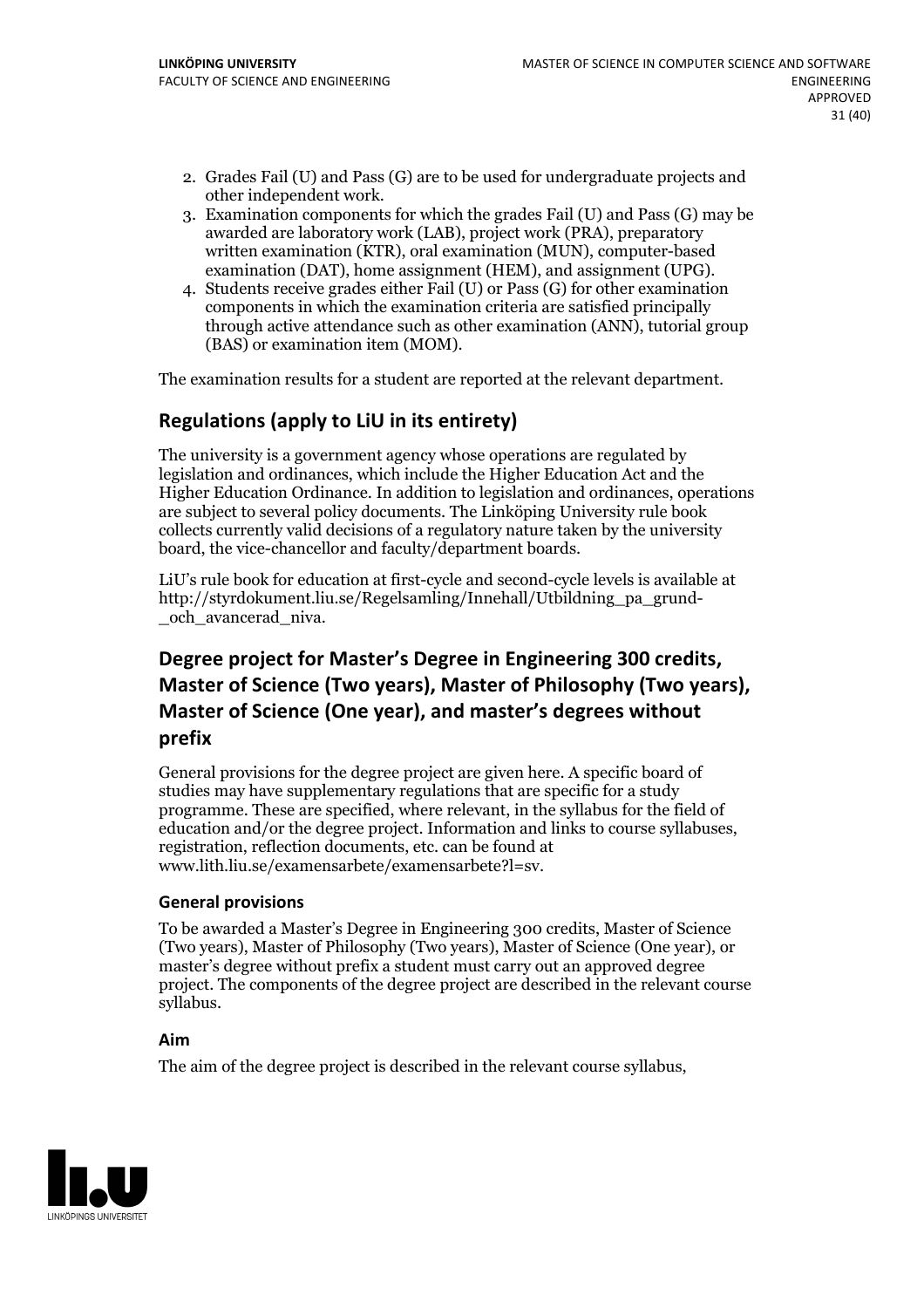www.lith.liu.se/examensarbete/examensarbete?l=sv. Links to respective course syllabus can be found under the heading "Utbildningarna" (Civilingenjörsutbildning (i.e. Master of Science in Engineering) or Masterutbildning (i.e. Master of Science)).

#### **Extent**

Requirements for the extent of the degree project for each type of degree are given in the syllabus of the study programme.

#### **Locations for a degree project**

The work is carried out in the form of:

- an internal degree project located at one of the participating departments at LiU
- an external degree project located at a company, government agency, or other organisation in Sweden or abroad, that an examiner has assessed is able to manage a degree project that satisfies the requirements, or
- a degree project within an exchange agreement in association with study abroad, whereby all study results are to be credited to the student by the relevant board of studies.

The main subject areas that are permitted within each study programme are described in the programme syllabus. Any individual subjects that may be relevant to the main subject area are to be determined by the relevant board of studies.

The examiner for a degree project within a certain subject area are determined by the board of studies that is responsible for general degrees within the main subject area. An up-to-date list is given

at http://www.lith.liu.se/examensarbete/examensarbete?l=sv.

#### **Degree projects within agreements relatingto study abroad**

During study abroad that takes place within the framework of an agreement, the provisions of the host institute relating to degree projects are applied. The student is to consult the board of studies and together ensure that the proposed degree project is carried out in a main subject area that is permitted within the study programme. Approved main subject areas for degree projects are specified in the syllabus for the relevant programme.

A certificate confirming that the degree project has been approved and a copy of the degree project thesis (in PDF format) are to be submitted to the relevant board of studies.

#### **Selection of degree project**

A degree project is to be selected in consultation with an examiner, who is also responsible that the specialisation, extent and level of the project satisfy the requirements specified in the course syllabus.

In cases in which issues relating to work-related copyright, patenting or remuneration may arise, provisions governing these should be established in

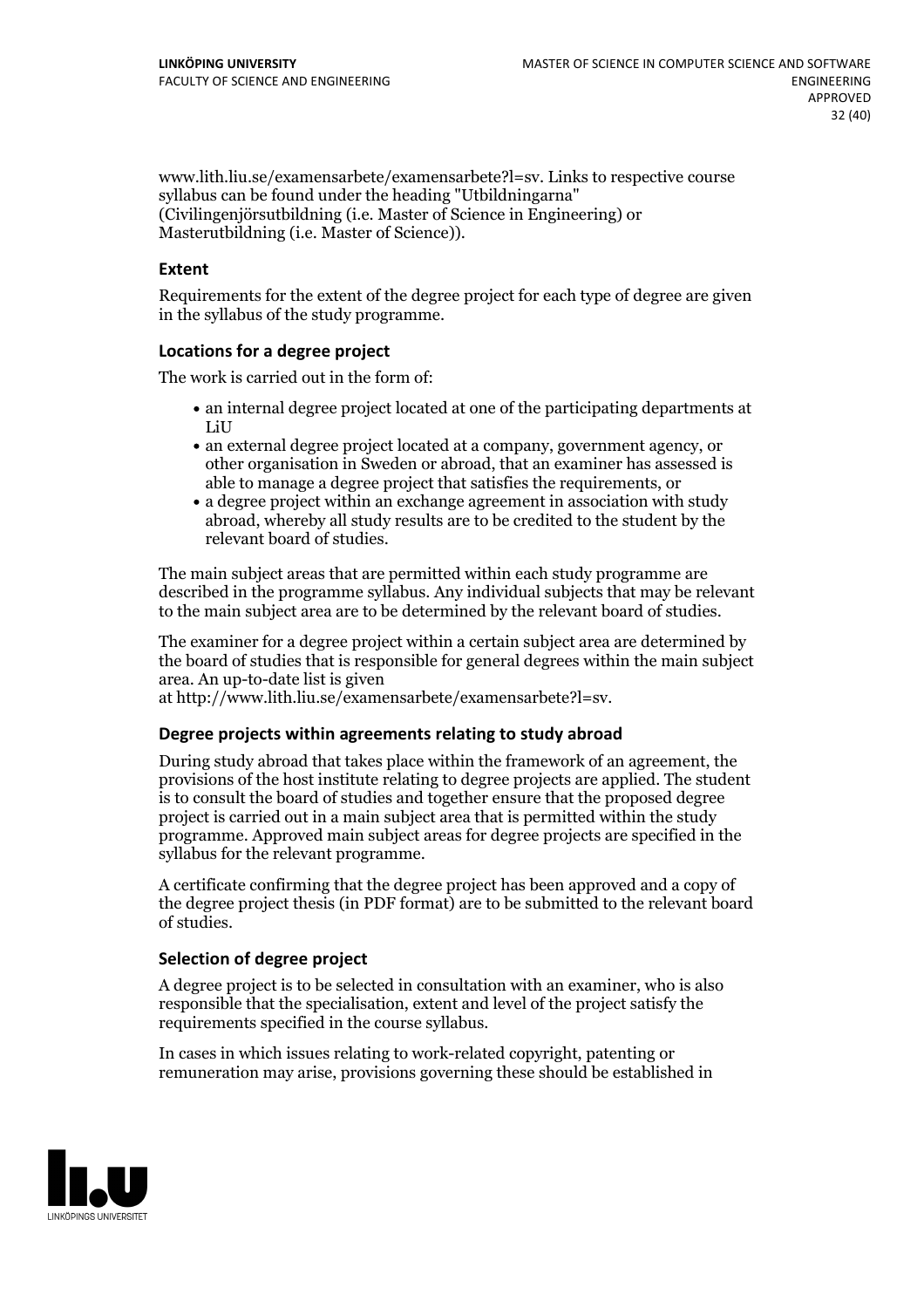advance. A student working on a degree project may sign a confidentiality agreement in order to obtain access to confidential information necessary for the degree project. The supervisor and examiner, however, determine whether they are prepared to sign a confidentiality agreement, and thus the confidential information must not normally be of such nature that it is necessary to supervise or grade the work. The complete degree project thesis is to be published during the grading procedure, unless special circumstances prevent this. If any part of the thesis should not be published, this must be approved in advance by the examiner and the relevant head of department. Note that final decisions relating to confidentiality are taken by an administrative court.

## **Commencement of a degree project**

Requirements that must be satisfied before a degree project can be started are given in the currently valid course syllabus, which can be obtained at www.lith.liu.se/examensarbete/examensarbete?l=sv.

Notification of <sup>a</sup> degree project is to be carried outwhen the degree project starts, at www.lith.liu.se/for-studenter/anmalan-till-exjobb?l=sv. Registration of the degree project is to take place before work commences, after the student has registered for the term.

Before the start of the degree project, the examiner is to ensure that the student satisfies the conditions for commencement of the degree project within the relevant main subject area. Support in this can be obtained from the study guidance counsellor, who checks the general requirements for starting the degree project.

The student is also to notify the relevant department of the start of the degree project.

#### **Degree projects in collaboration with another student**

In cases in which two students carry out a degree project together, the contribution of each student is to be specified. The extent of the work is to correspond to the extent of two individual projects. The examiner is to ensure that each student has contributed in a satisfactory manner to the work, and that each student satisfies the requirements for achieving a Pass grade for the degree project.

Degree projects carried out in collaboration between more than two students are not permitted.

#### **Examiners**

The examiner is to be employed at LiU as professor, associate professor, senior lecturer, research fellow, lecturer, research assistant, or postdoc (including guest and adjunct teachers), or is to have been appointed docent at LiU. He or she must have the expertise required to examine the degree project within the relevant main subject area, and must be appointed by the the board of studies. The examiner is to:

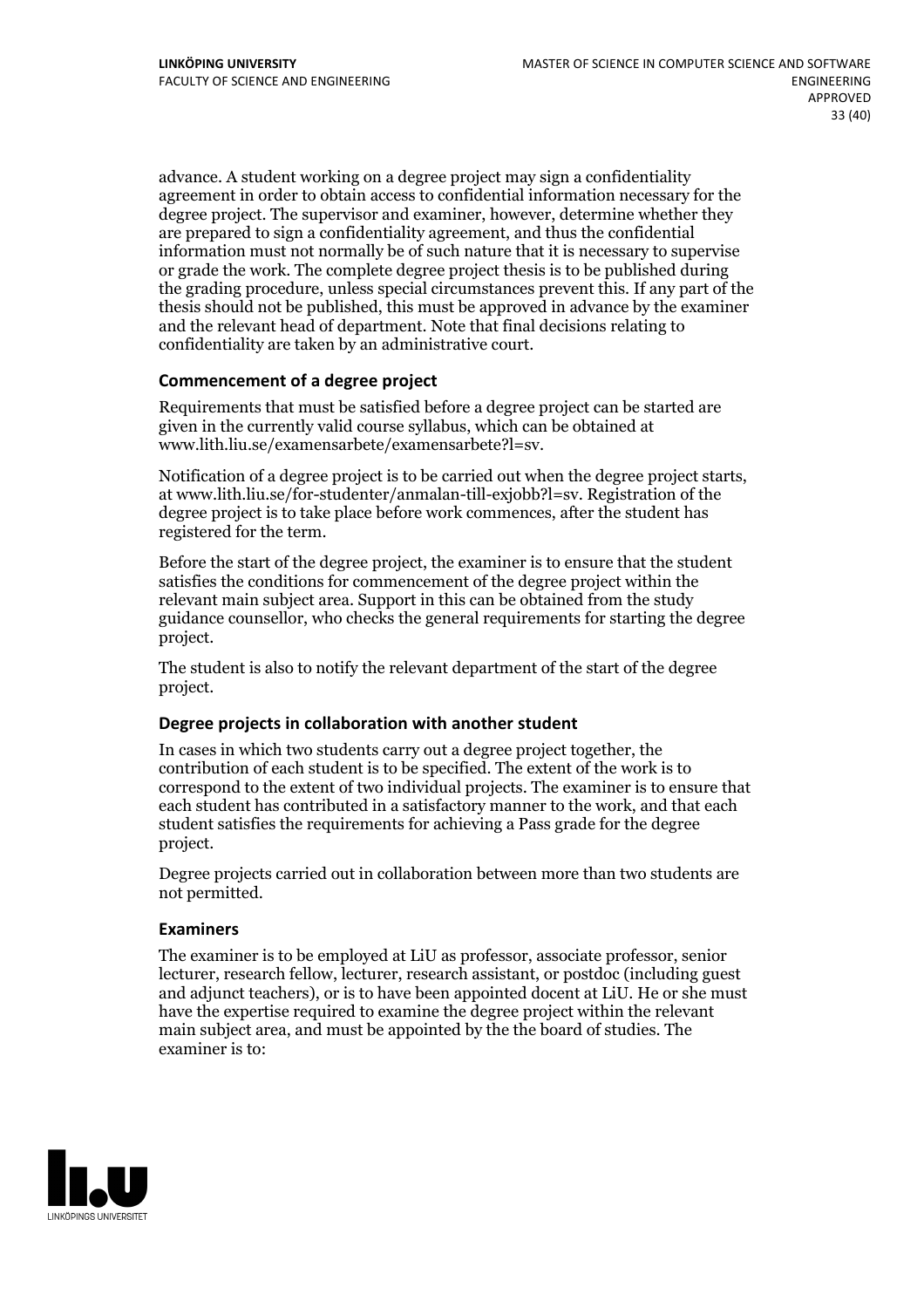- ensure before the start of the degree project that the student satisfies the conditions for commencement of the degree project within the relevant main subject area. The study guidance counsellor is to check whether the commencement criteria are satisfied and inform the examiner of this
- check whether special admission requirements (where relevant) are satisfied, for example that the student can demonstrate a certain degree of in-depth knowledge within the field relevant for the degree project
- determine the specialisation and principal work of the degree project, based on an assessment of whether the degree project will result in the learning outcomes of the course syllabus being satisfied
- pass/fail the planning report
- pass/fail the mid-way assessment
- be responsible that the supervisor or supervisors carry out their duties
- before the presentation, check that the student has registered for the degree project
- approve the work for presentation
- before the presentation, check that the proposed opponent satisfies the conditions for commencement of the degree project and has attended three thesis presentations
- pass/fail the presentation and the opposition to it
- approve a concluding reflection document
- ensure that a degree project that has been passed satisfies the learning outcomes of the course syllabus and other requirements, and award a grade to the degree project (either  $G = Pass$ , or  $U = Fail$ ).

#### **Supervisors**

A student working on a degree project is to have access to an internal supervisor at the department at which the degree project has been registered. The internal supervisor is to have a degree that corresponds at least to the level of the degree project to be supervised. The internal supervisor may, in exceptional circumstances, be the same individual as the examiner. A decision of whether to allow this in a particular case is to be made by the relevant board of studies before the degree project is started.

The supervisor is to ensure that the student obtains help with:

- expert support in general questions related to methods, specialist knowledge of the subject, and writing the thesis
- problem formulation, and setting the limits of the work
- scheduling and planning work, and selection of appropriate methods.

If the degree project is being carried out outside of LiTH, an external supervisor from the commissioner is to be appointed.

#### **Planning report**

During the first weeks of the degree project, the student is to draw up a planning report that contains:

 $\bullet$  a preliminary title of the degree project

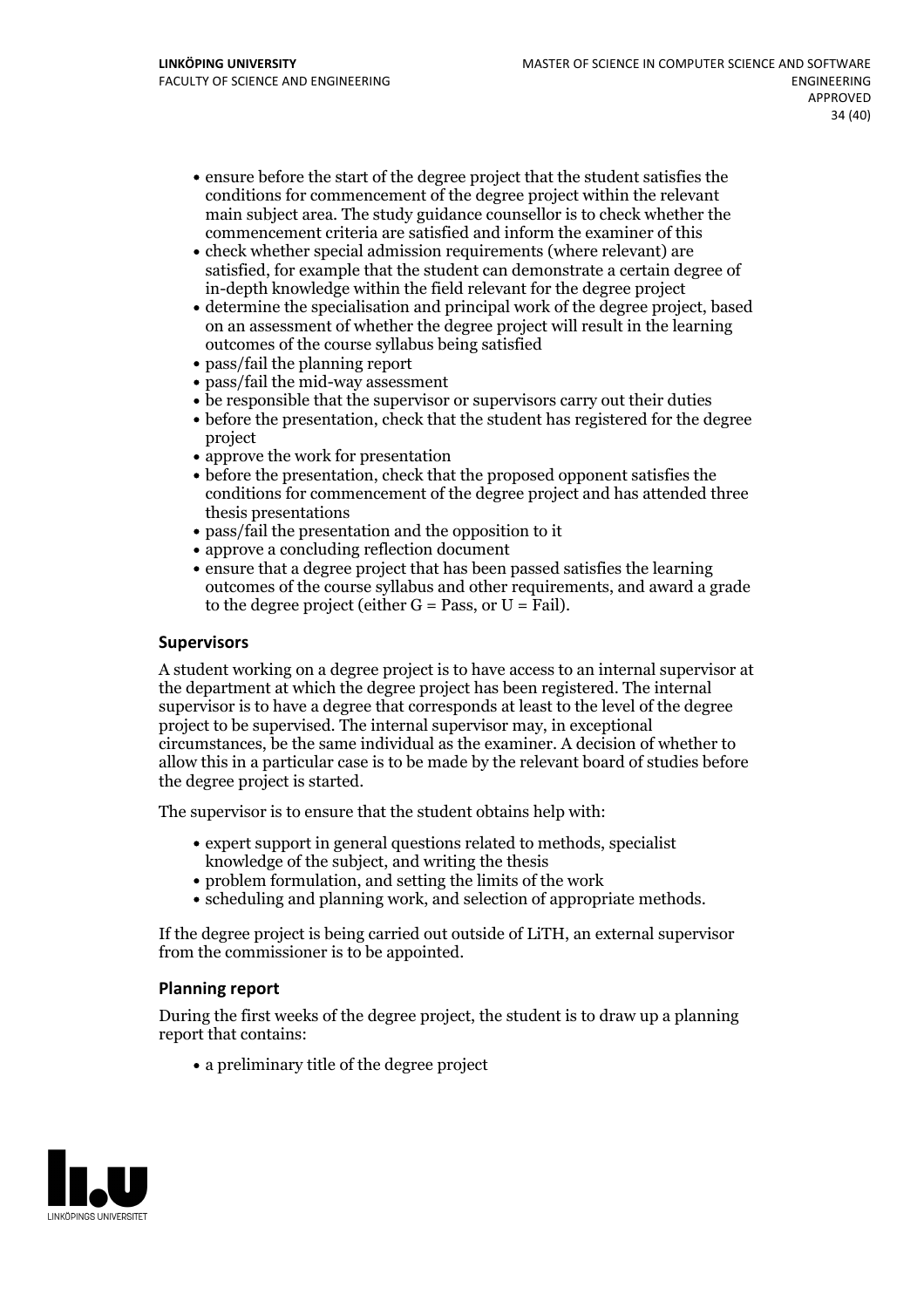- a preliminary statement of the research question, against the background of a literature search
- a preliminary description of the approach to be taken
- planned literature foundation
- a schedule for the execution of the degree project, including suggested dates for the mid-way assessment and presentation.

Formulation of the research question is to be bounded, realistic and viewed from a perspective of societal or commercial benefit. The term "societal" is to be understood here to include universities and university colleges.

#### **Mid-way assessment**

Approximately half-way through the degree project, the student is to describe to the examiner at a mid-way assessment how the work is progressing relative to the planning report. The supervisor should also participate. The form of the mid-way assessment may be anything from an oral presentation to a public seminar. The conclusion of the mid-way assessment may be one of three possibilities:

- 1. The work has been carried outessentially as planned, and can continue as
- planned. The mid-way assessment has been passed. 2. The work has been carried outwith certain deviations from the planning report. It is, however, believed that it will be possible to complete the work
- approach and/or schedule. The mid-way assessment has been passed.<br>3. The work has deviated from the planning report in a significant manner, and there is a risk that a Pass grade cannot be given. The mid-way assessment has been failed. A new planning report must be drawn up and a new mid-way assessment carried out.

## **Reporting**

Both oral and written reports of the degree project are to be made, in Swedish or English. For the international Master's programmes, both the oral and written examination should be made in English. The board of studies can allow the reporting to be carried out in another language than Swedish or English.

The oral presentation is to take place in public, unless there are special grounds that this should not be done. The written report is to be in the form of a professionally produced degree project thesis. The presentation and thesis are to follow the instructions given below.

#### **Presentation**

The oral presentation is to take place when the examiner considers that the work has been completed and is ready to be presented. The presentation is to take place at LiTH at a time when other students can attend. This means that the presentation can take place on a date that the student has agreed with the examiner, normally between the re-examination period in August and midsummer, and after the student has attended three thesis presentations.

The oral presentation is to describe the background to the problem that has been

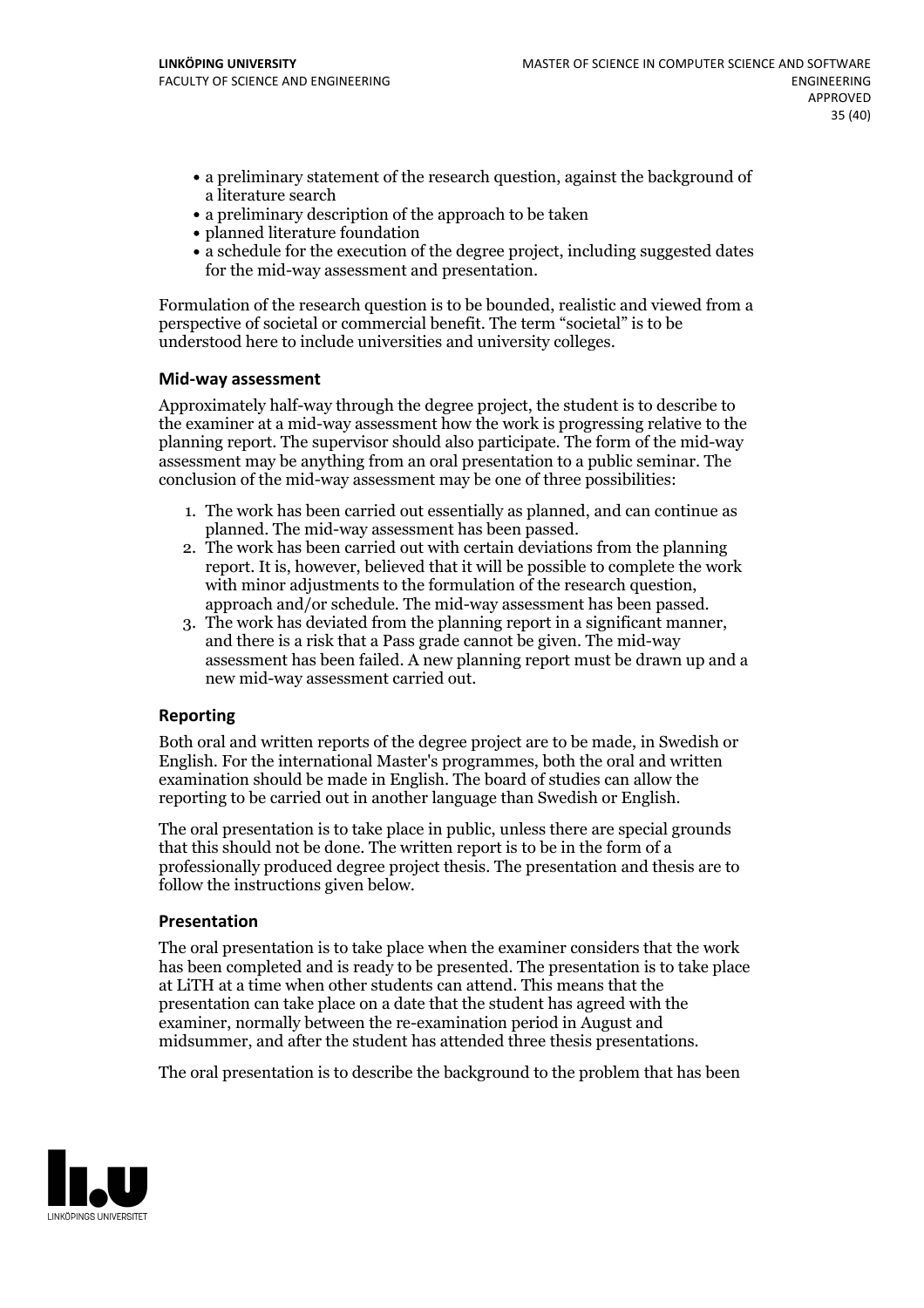studied, describe the methods used, and present the results and conclusions. The presentation is to be at a level suitable for everyone present, not just for specialists. After the oral presentation, the student is to counter any criticism that the opponent may raise, and allow other participants to pose questions. The presentation and the opposition are to be approved by the examiner. When any required adjustments of the thesis have been made, the reflection document has been approved, and the student has functioned as an opponent for another degree project, the degree project is reported as a passed course and the credits can be used to satisfy the requirements for a qualification.

## **Degree project thesis**

The written degree project report is to be professionally written and comprehensive, and it is to demonstrate a scientific approach. The report must be prepared in accordance with principles for acceptable practice when referring to sources (references or quotations for which the source is specified) when the text, images, ideas, data, etc., of other people are used. It is also to be made clear whether the author has reused his or her own text, images, ideas, data, etc. from previous examinations, such asundergraduate work, project reports, etc. (This is sometimes known as"self-plagiarism".) A failure to specify such sources may be regarded as attempted deception during examination.

The contents are to be easy to understand, and the way in which material is presented is important. It must describe the background to the project and the formulation of the research question. The choice of approach is to be clearly explained, and the thesis should make clear the coupling between the results and the conclusions. Commonly accepted scientific methods are to be used for processing the results. The discussion is to be comprehensive, and demonstrate that the student masters analytical thought processes. The thesis is to demonstrate good mastery of the literature in the field, and include an abstract. Theses that are principally written in Swedish should contain a summary in English. A publication-ready manuscript and a reflection document covering the work undertaken are to be submitted to the examiner within 10 days after the oral presentation. The examiner may grant an exemption from this requirement. If final versions of the required documents are not submitted as stipulated, the examiner may determine that the presentation is to be rescheduled.

The Faculty of Science and Engineering (Institute of Technology) at Linköping University recommends that degree project theses be published.

## **Opposition**

An oral opposition is to be carried out either before or after the student presents his or her thesis. The opponent must satisfy the same requirements for the number and level of credits gained as those of the student's degree project. The opponent must also have attended three thesis presentations as a member of the audience. Acting as an opponent during the thesis presentation of another student is subject to points-based assessment as described in the course syllabus.

The opponent is to:

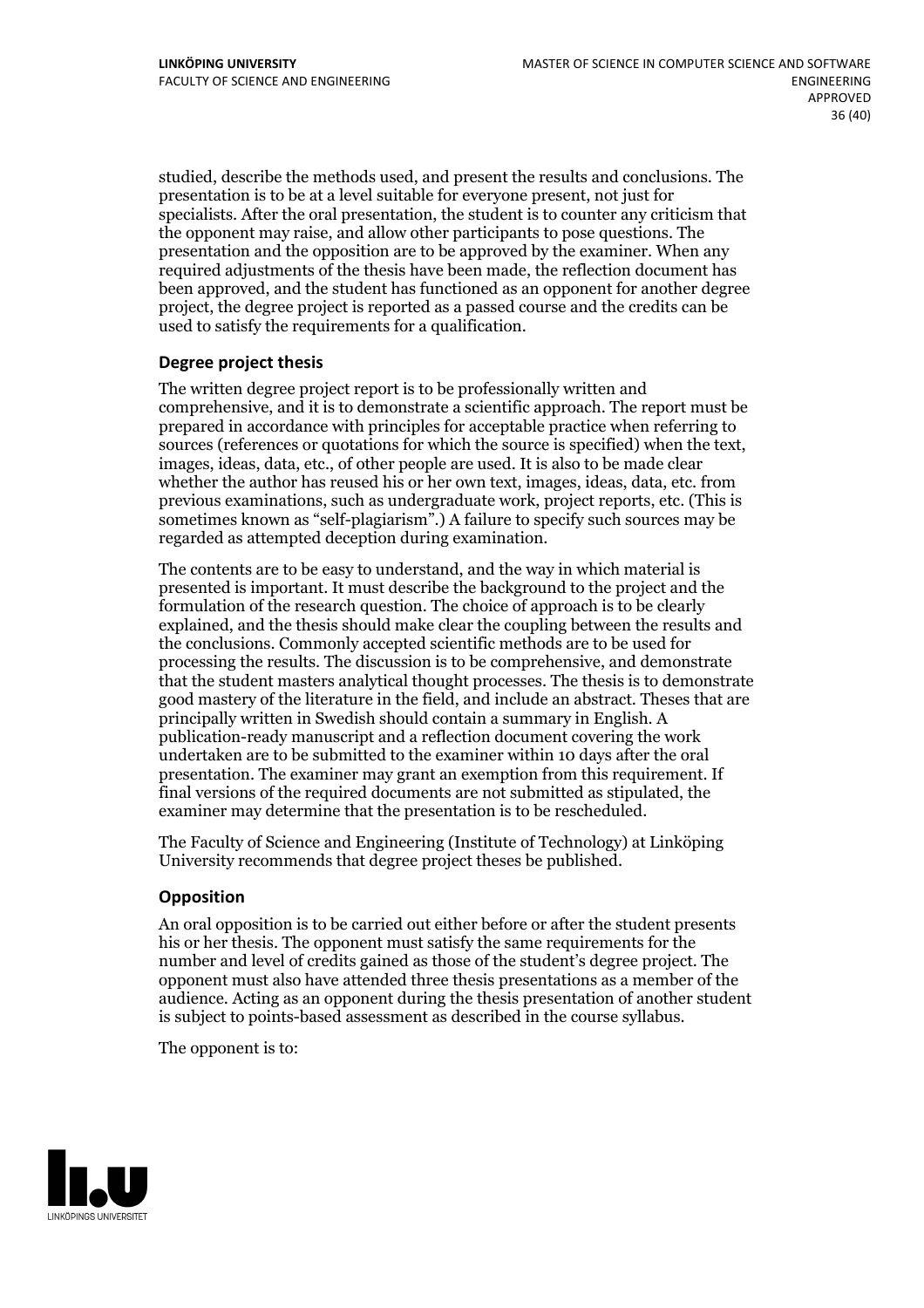- discuss and comment on the selection of methods, results and (where relevant) data processing, conclusions, possible alternative solutions and conclusions, and the management of literature
- comment on the general arrangement of the degree project thesis and related, formal aspects of style, and comment on the oral presentation technique
- illuminate the strengths and weaknesses of the thesis.

The duration of the opposition should be approximately the same as that of the presentation, and it is to include a discussion in which the student presenting the thesis replies to and comments on the criticism raised by the opponent.

Unless otherwise agreed, at least one week before the presentation the opponent is to present in writing to the examiner the important issues that will be discussed, and the structure ofthe opposition that will be taken. The opponent and the examiner discuss the structure that the opponent has drawn up.

In a normal case, the number of opponents will be the same as the number of respondents. In exceptional cases, the examiner may decide that this is not to be the case.

#### **Attendance at presentations**

A student is to attend presentations of degree project theses as described in the course syllabus. The presentations attended must be at the same level or a higher level than the degree project of the student.

It is advantageous that one of the presentations attended is a licenciate degree seminar or a doctoral disputation. The student is responsible for ensuring that a certification of attendance at the presentation is obtained and passed to the departmental administrator for registration in Ladok. Attendance at such presentations is a component of the degree work that is subject to points-based assessment.

The occasions on which a student attends presentations are to be completed before the student presents the degree project thesis. The course syllabus for the degree project describes the scheduling of the attendance at presentations.

## **Reflection document**

A document reflecting on the work that has been carried outis to be submitted to the examiner within 10 working days of the oral presentation. Instructions for preparing a reflection document can be reached through www.lith.liu.se/examensarbete/examensarbete?l=sv.

#### **Grades**

The degree project is graded as either Pass or Fail. In order for a student to obtain a pass grade for the degree project, all components must be completed and be awarded a pass grade.

#### **Right to obtain supervision**

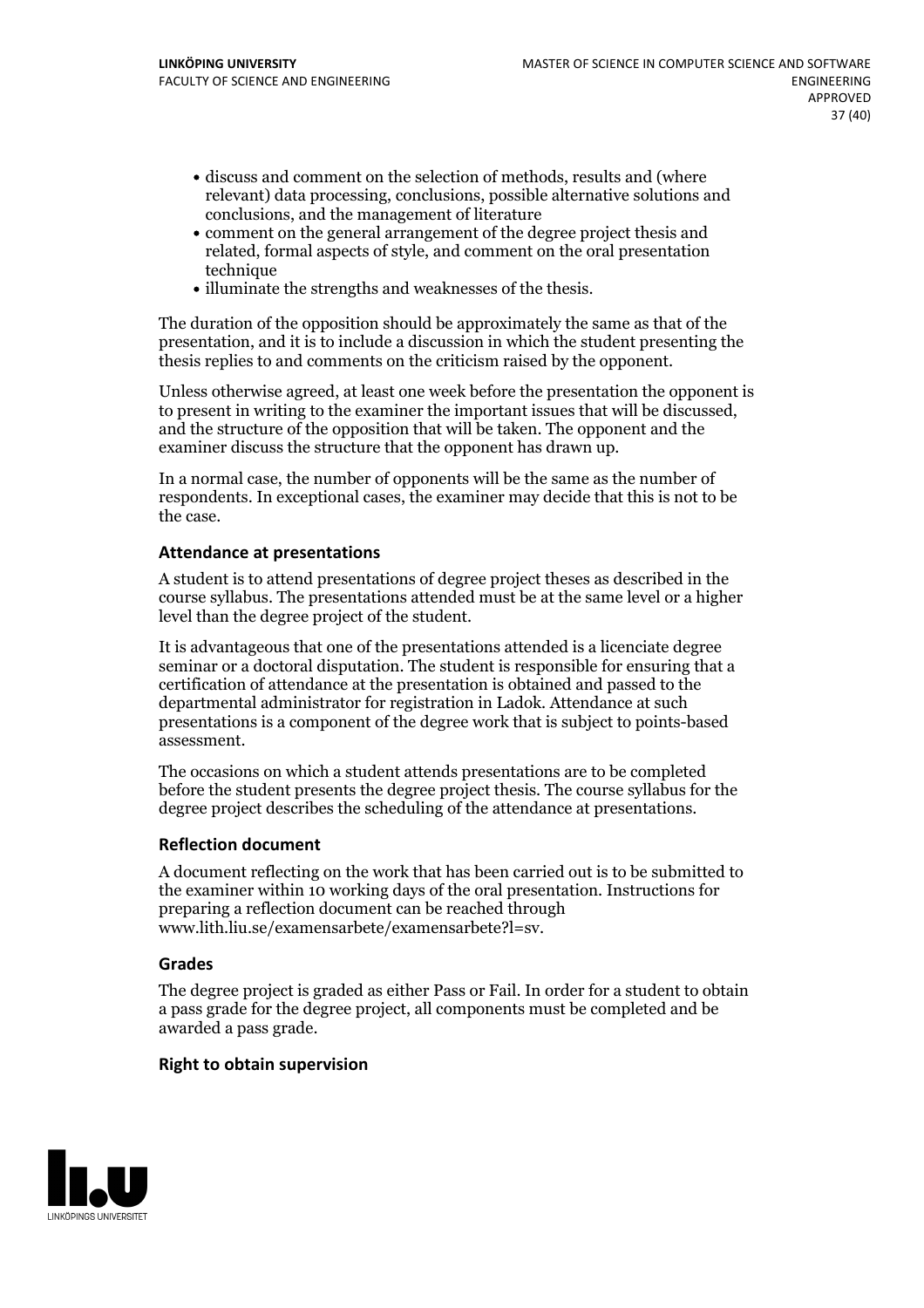It is expected that the student complete and pass a degree project within specified time limits. The department is required to provide supervision for a maximum of 18 months after the student has registered the degree project in Ladok. The examiner may grant additional supervision after this period in special cases. If the examiner determines that supervision is to be ended, the degree project is to be awarded a Fail grade.

If the degree project is awarded a Fail grade for the reason described above or for any other reason, the student is to be directed towards carrying out a further degree project.

## **Quality assurance**

The relevant board of studies has overall responsibility for the quality of study programmes. This responsibility covers also degree projects. Quality assurance is to be carried out as determined by the faculty board.

#### **Exemptions**

If special circumstances apply, a board of studies may grant exemptions from the regulations specified above. The oral opposition, for example, may be replaced by an extensive written opposition, if the board of studies approves this

- for international students for whom special circumstances apply
- for other students for whom all other components of the qualification have been satisfied, the degree project thesis has been submitted, and special circumstances apply.

Written opposition may be carried out in one of the following ways:

- The student presents a written opposition to a degree project thesis that has been written by another student, whose examiner subsequently examines the opposition.<br>• The student's examiner requests that the student prepare a written
- opposition to a degree project thesis that has previously been examined by an examiner.

If written opposition is used, it is not necessary that the student prepare an introductory statement describing the structure.

The board of studies must approve that opposition may take place in written form, before it is carried out.

## **Degree projects (included in Term 6 of study programmes in engineering)**

## **General provisions**

All study programmes in engineering (with the exception of the programme in Industrial Engineering and Management – International and the programme in Applied Physics and Electrical Engineering – International) have since 2014 included an obligatory degree project. The project undertaken may also be

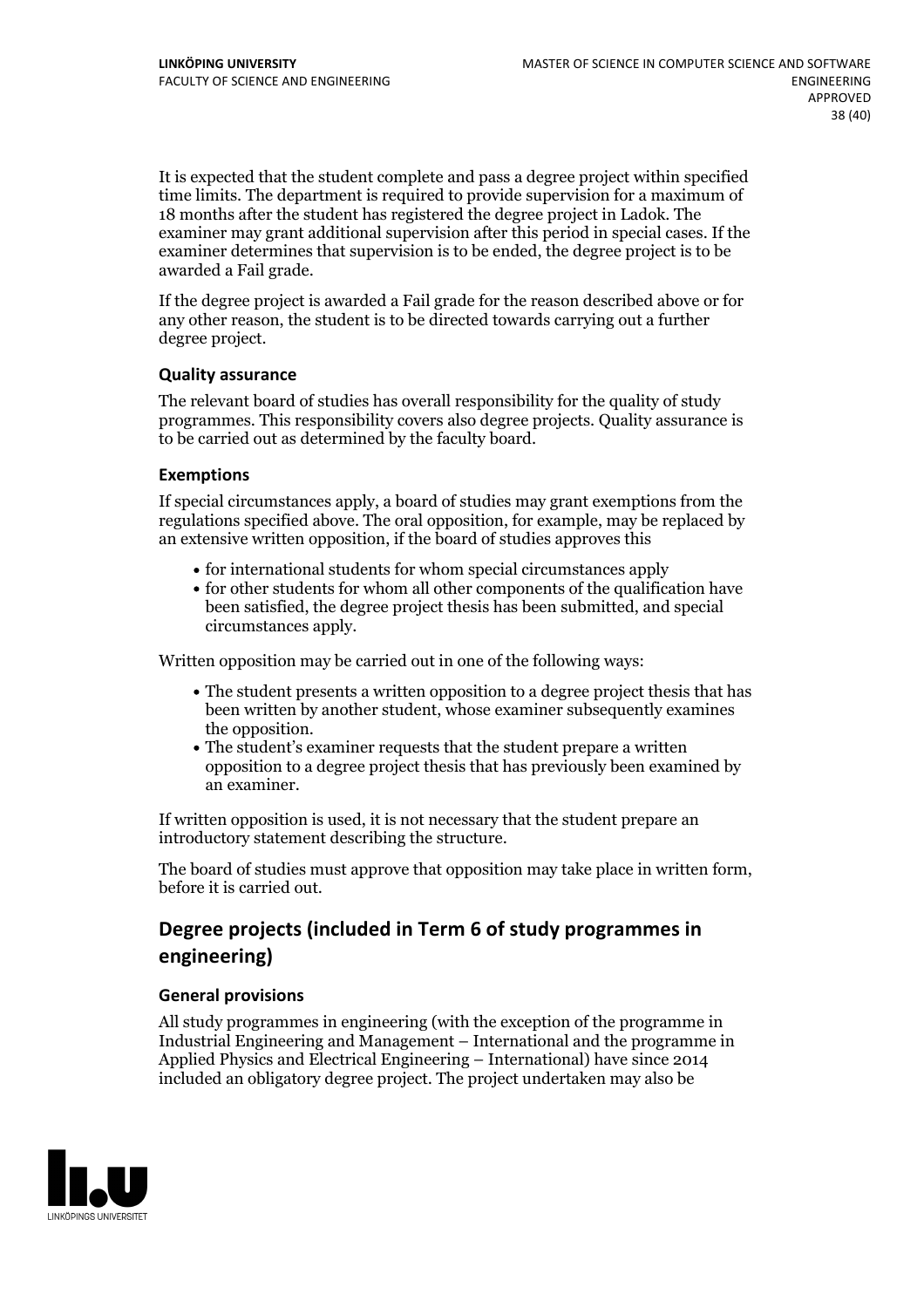included as part of the Bachelor of Science (Technology). During Term 6 of each programme, one or several special courses are given that constitute degree projects. The syllabuses of these courses contain course-specific provisions, which are supplemented with the general provisions given below.

#### **Aim**

The degree project is to contribute to general and programme-specific objectives of the study programmes in engineering being achieved. Specific learning outcomes are given in the relevant course syllabus. In addition, the degree project has also the following learning outcomes, which are common to all degree project- based courses at LiTH:

• Knowledge of the subject

After carrying out the degree project, the student is expected to master the following:

- $\circ$  integrating in a systematic manner the knowledge gained during the period of study
- applying methodological knowledge and subject-specific knowledge within the main subject area
- $\circ$  assimilating the contents of relevant technical publications and relating the study to such contents.<br>• Personal and professional skills
- 

After carrying out the degree project, the student is expected to possess the following skills:

- $\circ$  formulating research questions and limiting the same, within a specified time schedule
- $\circ$  seeking and evaluating scientific literature.<br>• Working and communicating in a group
- 

After carrying out the degree project, the student is expected to possess the following skills:

- $\circ$  planning, executing and presenting independent work in the form of a project carried out in a group
- $\circ$  expressing oneself professionally, in writing and orally
- $\circ$  critically examining and discussing independent work presented in
- speech and in writing.<br>• CDIO engineering fundamentals

After carrying out the degree project, the student is expected to master the following:

- $\circ$  creating, analysing and/or evaluating technical solutions
- making assessments that consider relevant scientific, societal and ethical aspects.

## **Degree projects undertaken while studying abroad**

During study abroad, an individual plan is to be drawn up together with the faculty programme director to determine how the requirements for a degree project in engineering can be satisfied.